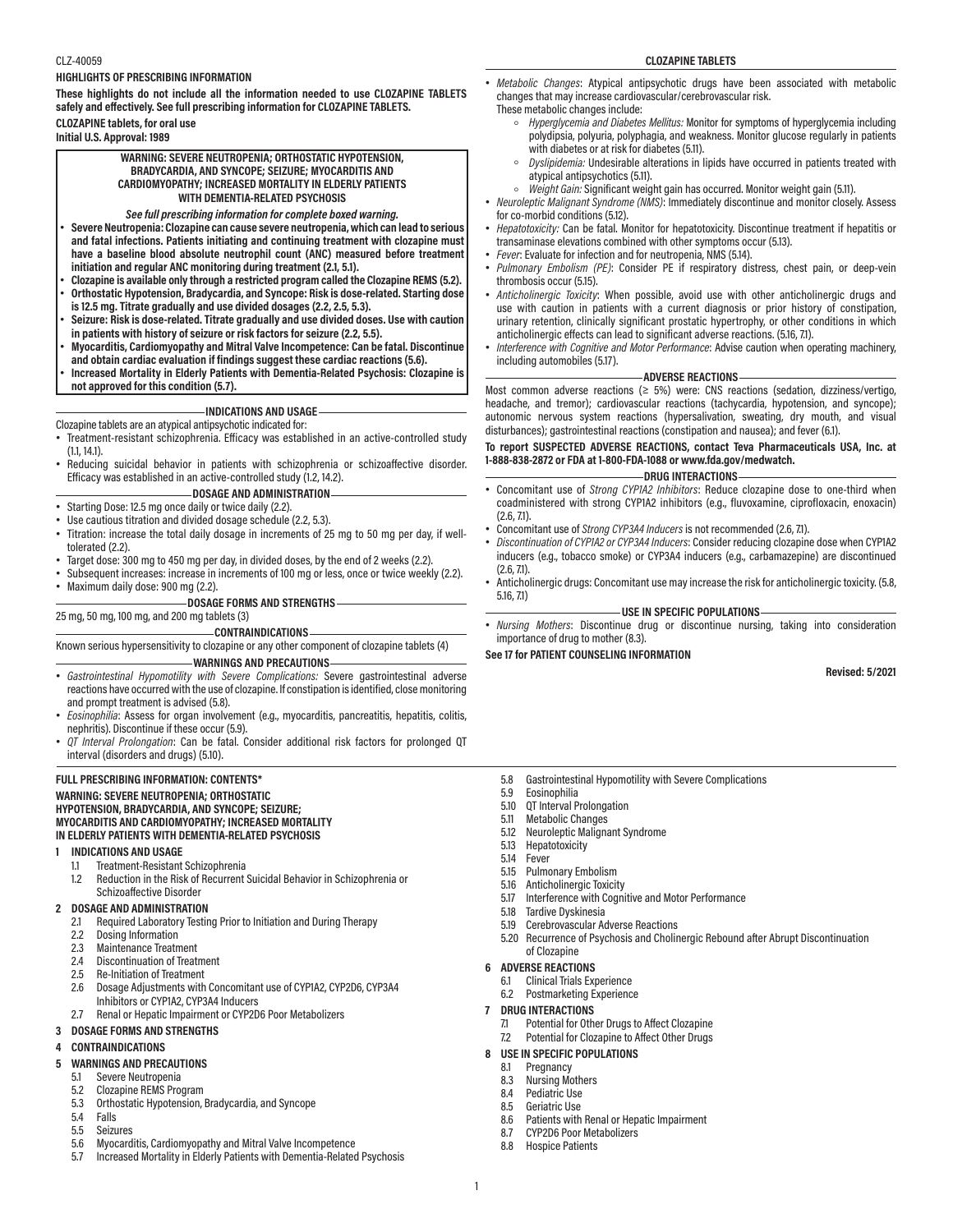#### **10 OVERDOSAGE**

- 10.1 Overdosage Experience
- 10.2 Management of Overdosage
- **11 DESCRIPTION**
- **12 CLINICAL PHARMACOLOGY**
	- 12.1 Mechanism of Action
	- 12.2 Pharmacodynamics 12.3 Pharmacokinetics
- 
- **13 NONCLINICAL TOXICOLOGY**
	- 13.1 Carcinogenesis, Mutagenesis, Impairment of Fertility

#### **FULL PRESCRIBING INFORMATION**

#### **WARNING: SEVERE NEUTROPENIA; ORTHOSTATIC HYPOTENSION, BRADYCARDIA, AND SYNCOPE; SEIZURE; MYOCARDITIS AND CARDIOMYOPATHY; INCREASED MORTALITY IN ELDERLY PATIENTS WITH DEMENTIA-RELATED PSYCHOSIS**

#### **Severe Neutropenia**

**Clozapine treatment has caused severe neutropenia, defined as an absolute neutrophil count (ANC) less than 500/**μ**L. Severe neutropenia can lead to serious infection and death. Prior to initiating treatment with clozapine, a baseline ANC must be at least 1500/**μ**L for the general population; and must be at least 1000/**μ**L for patients with documented Benign Ethnic Neutropenia (BEN). During treatment, patients must have regular ANC monitoring. Advise patients to immediately report symptoms consistent with severe neutropenia or infection (e.g., fever, weakness, lethargy, or sore throat)** *[see Dosage and Administration (2.1) and Warnings and Precautions (5.1)]***.**

**Because of the risk of severe neutropenia, clozapine is available only through a restricted program under a Risk Evaluation Mitigation Strategy (REMS) called the Clozapine REMS Program** *[see Warnings and Precautions (5.2)]***.**

#### **Orthostatic Hypotension, Bradycardia, Syncope**

**Orthostatic hypotension, bradycardia, syncope, and cardiac arrest have occurred with clozapine treatment. The risk is highest during the initial titration period, particularly with rapid dose escalation. These reactions can occur with the first dose, with doses as low as 12.5 mg per day. Initiate treatment at 12.5 mg once or twice daily; titrate slowly; and use divided dosages. Use clozapine cautiously in patients with cardiovascular or cerebrovascular disease or conditions predisposing to hypotension (e.g., dehydration, use of antihypertensive medications)** *[see Dosage and Administration (2.2, 2.5), Warnings and Precautions (5.3)]***.**

#### **Seizures**

**Seizures have occurred with clozapine treatment. The risk is dose-related. Initiate treatment at 12.5 mg, titrate gradually, and use divided dosing. Use caution when administering clozapine to patients with a history of seizures or other predisposing risk factors for seizure (CNS pathology, medications that lower the seizure threshold, alcohol abuse). Caution patients about engaging in any activity where sudden loss of consciousness could cause serious risk to themselves or others** *[see Dosage and Administration (2.2), Warnings and Precautions (5.5)]***.**

# **Myocarditis, Cardiomyopathy and Mitral Valve Incompetence**

**Fatal myocarditis and cardiomyopathy have occurred with clozapine treatment. Discontinue clozapine and obtain a cardiac evaluation upon suspicion of these reactions. Generally, patients with clozapine-related myocarditis or cardiomyopathy should not be rechallenged with clozapine. Consider the possibility of myocarditis or cardiomyopathy if chest pain, tachycardia, palpitations, dyspnea, fever, flu-like symptoms, hypotension, or ECG changes occur** *[see Warnings and Precautions (5.6)]***.**

#### **Increased Mortality in Elderly Patients with Dementia-Related Psychosis**

**Elderly patients with dementia-related psychosis treated with antipsychotic drugs are at an increased risk of death. Clozapine is not approved for use in patients with dementiarelated psychosis** *[see Warnings and Precautions (5.7)]***.**

# **1 INDICATIONS AND USAGE**

# **1.1 Treatment-Resistant Schizophrenia**

Clozapine tablets are indicated for the treatment of severely ill patients with schizophrenia who fail to respond adequately to standard antipsychotic treatment. Because of the risks of severe neutropenia and of seizure associated with their use, clozapine tablets should be used only in patients who have failed to respond adequately to standard antipsychotic treatment *[see Warnings and Precautions (5.1, 5.5)]*.

The effectiveness of clozapine tablets in treatment-resistant schizophrenia was demonstrated in a 6-week, randomized, double-blind, active-controlled study comparing clozapine tablets and chlorpromazine in patients who had failed other antipsychotics *[see Clinical Studies (14.1)]*.

# **1.2 Reduction in the Risk of Recurrent Suicidal Behavior in Schizophrenia or**

# **Schizoaffective Disorder**

Clozapine tablets are indicated for reducing the risk of recurrent suicidal behavior in patients with schizophrenia or schizoaffective disorder who are judged to be at chronic risk for re-experiencing suicidal behavior, based on history and recent clinical state. Suicidal behavior refers to actions by a patient that put him/herself at risk for death.

The effectiveness of clozapine tablets in reducing the risk of recurrent suicidal behavior was demonstrated over a two-year treatment period in the InterSePT™ trial *[see Clinical Studies (14.2)]*.

# **2 DOSAGE AND ADMINISTRATION**

## **2.1 Required Laboratory Testing Prior to Initiation and During Therapy**

Prior to initiating treatment with clozapine tablets, a baseline ANC must be obtained. The baseline ANC must be at least  $1500/\mu$ L for the general population, and at least  $1000/\mu$ L for patients with documented Benign Ethnic Neutropenia (BEN). To continue treatment, the ANC must be monitored regularly *[see Warnings and Precautions (5.1)]*.

# **14 CLINICAL STUDIES**

- 14.1 Treatment-Resistant Schizophrenia
	- 14.2 Recurrent Suicidal Behavior in Schizophrenia or Schizoaffective Disorder
- **16 HOW SUPPLIED/STORAGE AND HANDLING**
- 16.1 How Supplied
- 16.2 Storage and Handling

**17 PATIENT COUNSELING INFORMATION**

\*Sections or subsections omitted from the full prescribing information are not listed

#### **2.2 Dosing Information**

The starting dose is 12.5 mg once daily or twice daily. The total daily dose can be increased in increments of 25 mg to 50 mg per day, if well-tolerated, to achieve a target dose of 300 mg to 450 mg per day (administered in divided doses) by the end of 2 weeks. Subsequently, the dose can be increased once weekly or twice weekly, in increments of up to 100 mg. The maximum dose is 900 mg per day. To minimize the risk of orthostatic hypotension, bradycardia, and syncope, it is necessary to use this low starting dose, gradual titration schedule, and divided dosages *[see Warnings and Precautions (5.3)]*.

Clozapine tablets can be taken with or without food *[see Pharmacokinetics (12.3)]*.

# **2.3 Maintenance Treatment**

Generally, patients responding to clozapine tablets should continue maintenance treatment on their effective dose beyond the acute episode.

#### **2.4 Discontinuation of Treatment**

Method of treatment discontinuation will vary depending on the patient's last ANC:

- See Tables 2 or 3 for appropriate ANC monitoring based on the level of neutropenia if abrupt treatment discontinuation is necessary because of moderate to severe neutropenia.
- Reduce the dose gradually over a period of 1 to 2 weeks if termination of clozapine therapy is planned and there is no evidence of moderate to severe neutropenia.
- For abrupt clozapine discontinuation for a reason unrelated to neutropenia, continuation of the existing ANC monitoring is recommended for general population patients until their ANC is  $\geq$ 1500/ $\mu$ L and for BEN patients until their ANC is  $\geq$ 1000/ $\mu$ L or above their baseline.
- Additional ANC monitoring is required for any patient reporting onset of fever (temperature of 38.5°C or 101.3°F, or greater) during the 2 weeks after discontinuation *[see Warnings and Precautions (5.1)]*.
- Monitor all patients carefully for the recurrence of psychotic symptoms and symptoms related to cholinergic rebound such as profuse sweating, headache, nausea, vomiting, and diarrhea.

## **2.5 Re-Initiation of Treatment**

When restarting clozapine tablets in patients who have discontinued clozapine tablets (i.e., 2 days or more since the last dose), re-initiate with 12.5 mg once daily or twice daily. This is necessary to minimize the risk of hypotension, bradycardia, and syncope *[see Warnings and Precautions (5.3)]*. If that dose is well-tolerated, the dose may be increased to the previously therapeutic dose more quickly than recommended for initial treatment.

#### **2.6 Dosage Adjustments with Concomitant use of CYP1A2, CYP2D6, CYP3A4 Inhibitors or CYP1A2, CYP3A4 Inducers**

Dose adjustments may be necessary in patients with concomitant use of: strong CYP1A2 inhibitors (e.g., fluvoxamine, ciprofloxacin, or enoxacin); moderate or weak CYP1A2 inhibitors (e.g., oral contraceptives, or caffeine); CYP2D6 or CYP3A4 inhibitors (e.g., cimetidine, escitalopram, erythromycin, paroxetine, bupropion, fluoxetine, quinidine, duloxetine, terbinafine, or sertraline); CYP3A4 inducers (e.g., phenytoin, carbamazepine, St. John's wort, and rifampin); or CYP1A2 inducers (e.g., tobacco smoking) (Table 1) *[see Drug Interactions (7)]*.

#### **Table 1: Dose Adjustment in Patients Taking Concomitant Medications**

| <b>Co-medications</b>                                                                 |                                                                                                                                                                                        | <b>Scenarios</b>                                               |                                                                                                         |
|---------------------------------------------------------------------------------------|----------------------------------------------------------------------------------------------------------------------------------------------------------------------------------------|----------------------------------------------------------------|---------------------------------------------------------------------------------------------------------|
|                                                                                       | Initiating clozapine<br>tablets while taking a<br>co-medication                                                                                                                        | Adding a<br>co-medication<br>while taking<br>clozapine tablets | Discontinuing a<br>co-medication while<br>continuing clozapine<br>tablets                               |
| <b>Strong CYP1A2</b><br><b>Inhibitors</b>                                             | Use one-third of the clozapine tablets dose.                                                                                                                                           |                                                                | Increase clozapine<br>tablets dose based on<br>clinical response.                                       |
| Moderate or Weak<br><b>CYP1A2 Inhibitors</b><br>CYP2D6 or CYP3A4<br><b>Inhibitors</b> | Monitor for adverse reactions.<br>Consider reducing the clozapine tablets<br>dose if necessary.                                                                                        |                                                                | Monitor for lack of<br>effectiveness.<br>Consider increasing<br>clozapine tablets dose if<br>necessary. |
| Strong<br>CYP3A4 Inducers                                                             | Concomitant use is not<br>recommended. However, if the inducer is<br>necessary, it may be necessary to increase<br>the clozapine tablets dose. Monitor for<br>decreased effectiveness. |                                                                | Reduce clozapine tablets<br>dose based on clinical<br>response.                                         |
| Moderate or weak<br>CYP1A2 or CYP3A4<br><b>Inducers</b>                               | Monitor for decreased effectiveness.<br>Consider increasing the clozapine tablets<br>dose if necessary.                                                                                |                                                                | Monitor for adverse<br>reactions. Consider<br>reducing the<br>clozapine tablets dose<br>if necessary.   |

#### **2.7 Renal or Hepatic Impairment or CYP2D6 Poor Metabolizers**

It may be necessary to reduce the clozapine tablets dose in patients with significant renal or hepatic impairment, or in CYP2D6 poor metabolizers *[see Use in Specific Populations (8.6, 8.7)]*.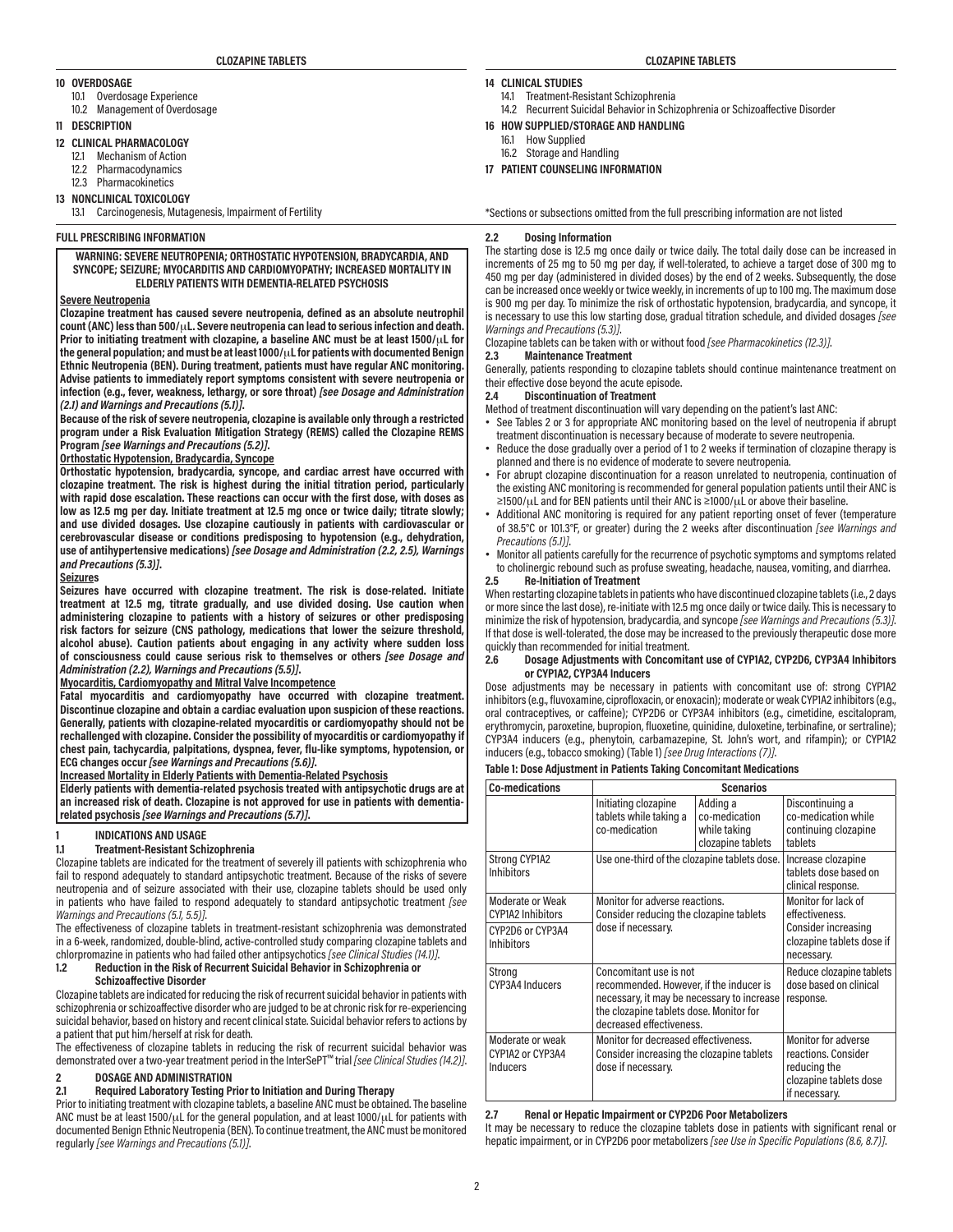#### **3 DOSAGE FORMS AND STRENGTHS**

Clozapine Tablets, USP are available as 25 mg, 50 mg, 100 mg, and 200 mg pale-yellow tablets with a score on one side.

# **4 CONTRAINDICATIONS**

Clozapine tablets are contraindicated in patients with a history of serious hypersensitivity to clozapine (e.g., photosensitivity, vasculitis, erythema multiforme, or Stevens-Johnson Syndrome) or any other component of clozapine tablets *[see Adverse Reactions (6.2)]*.

# **5 WARNINGS AND PRECAUTIONS**

**5.1 Severe Neutropenia**

## *Background*

Clozapine can cause neutropenia (a low absolute neutrophil count (ANC)), defined as a reduction below pre-treatment normal levels of blood neutrophils. The ANC is usually available as a component of the complete blood count (CBC), including differential, and is more relevant to drug-induced neutropenia than is the white blood cell (WBC) count. The ANC may also be calculated using the following formula: *ANC equals the Total WBC count multiplied by the total percentage of neutrophils obtained from the differential (neutrophil "segs" plus neutrophil "bands")*. Other granulocytes (basophils and eosinophils) contribute minimally to neutropenia and their measurement is not necessary *[see Adverse Reactions (6.2)]*. Neutropenia may be mild, moderate, or severe (see Tables 2 and 3). To improve and standardize understanding, "severe neutropenia" replaces the previous terms severe leukopenia, severe granulocytopenia, or agranulocytosis.

Severe neutropenia, ANC less than (<) 500/uL, occurs in a small percentage of patients taking clozapine and is associated with an increase in the risk of serious and potentially fatal infections. Risk of neutropenia appears greatest during the first 18 weeks on treatment and then declines. The mechanism by which clozapine causes neutropenia is unknown and is not dose-dependent. Two separate management algorithms are provided below, the first for patients in the general population, and the second for patients identified to have baseline neutropenia.

*Clozapine Treatment and Monitoring in the General Patient Population (see Table 2)*

Obtain a CBC, including the ANC value, prior to initiating treatment with clozapine to ensure the presence of a normal baseline neutrophil count (equal to or greater than 1500/μL) and to permit later comparisons. Patients in the general population with an ANC equal to or greater than (≥)1500/μL are considered within normal range (Table 2) and are eligible to initiate treatment. Weekly ANC monitoring is required for all patients during the first 6 months of treatment. If a patient's ANC remains equal to or greater than 1500/μL for the first 6 months of treatment, monitoring frequency may be reduced to every 2 weeks for the next 6 months. If the ANC remains equal to or greater than 1500/μL for the second 6 months of continuous therapy, ANC monitoring frequency may be reduced to once every 4 weeks thereafter.

**Table 2: Clozapine Treatment Recommendations Based on Absolute Neutrophil Count (ANC) Monitoring for the General Patient Population**

| <b>ANC Level</b>                                          | Clozapine                                                                                                                                                                                       | <b>ANC Monitoring</b>                                                                                                                                                                                                                       |
|-----------------------------------------------------------|-------------------------------------------------------------------------------------------------------------------------------------------------------------------------------------------------|---------------------------------------------------------------------------------------------------------------------------------------------------------------------------------------------------------------------------------------------|
|                                                           | <b>Treatment Recommendations</b>                                                                                                                                                                |                                                                                                                                                                                                                                             |
| Normal range<br>(≥1500/µL)                                | Initiate treatment<br>$\bullet$<br>If treatment interrupted:<br>- < 30 days, continue<br>monitoring as before<br>≥30 days, monitor as if<br>new patient                                         | Weekly from initiation to<br>6 months<br>Every 2 weeks from 6 to<br>12 months<br>Monthly after 12 months<br>$\bullet$                                                                                                                       |
|                                                           | Discontinuation for reasons<br>other than neutropenia                                                                                                                                           | See Section 2.4<br>$\bullet$                                                                                                                                                                                                                |
| Mild<br>Neutropenia<br>(1000 to 1499/µL)*                 | Continue treatment<br>٠                                                                                                                                                                         | Three times weekly until ANC<br>$\geq 1500/\mu L$<br>Once ANC ≥1500/µL, return to<br>patient's last "Normal Range"<br>ANC monitoring interval**                                                                                             |
| <b>Moderate</b><br>Neutropenia<br>(500 to 999/µL)*        | Recommend hematology<br>consultation<br>Interrupt treatment for<br>suspected clozapine induced<br>neutropenia<br>Resume treatment once ANC<br>$\bullet$<br>≥1000/µL                             | Daily until ANC $\geq$ 1000/ $\mu$ L, then<br>Three times weekly until ANC<br>$\bullet$<br>≥1500/µL<br>Once ANC ≥1500/µL, check<br>ANC weekly for 4 weeks, then<br>return to patient's last<br>"Normal Range" ANC<br>monitoring interval**  |
| <b>Severe</b><br>Neutropenia<br>(less than $500/\mu$ L) * | Recommend hematology<br>consultation<br>Interrupt treatment for<br>suspected clozapine-<br>induced neutropenia<br>Do not rechallenge unless<br>prescriber determines benefits<br>outweigh risks | Daily until ANC $\geq$ 1000/ $\mu$ L, then<br>$\bullet$<br>Three times weekly until ANC<br>$\bullet$<br>$≥1500/µL$<br>If patient rechallenged,<br>resume treatment as a new<br>patient under "Normal Range"<br>monitoring once ANC ≥1500/µL |

Confirm all initial reports of ANC less than  $1500/\mu$ L with a repeat ANC measurement within 24 hours

\*\* If clinically appropriate

*Clozapine Treatment and Monitoring in Patients with Benign Ethnic Neutropenia (see Table 3)*

Benign ethnic neutropenia (BEN) is a condition observed in certain ethnic groups whose average ANC values are lower than "standard" laboratory ranges for neutrophils. It is most commonly observed in individuals of African descent (approximate prevalence of 25% to 50%), some Middle Eastern ethnic groups, and in other non-Caucasian ethnic groups with darker skin. BEN is more common in men. Patients with BEN have normal hematopoietic stem-cell number and myeloid maturation, are healthy, and do not suffer from repeated or severe infections. They are not at

increased risk for developing clozapine-induced neutropenia. Additional evaluation may be needed to determine if baseline neutropenia is due to BEN. Consider hematology consultation before initiating or during clozapine treatment as necessary.

Patients with BEN require a different ANC algorithm for clozapine management due to their lower baseline ANC levels. Table 3 provides guidelines for managing clozapine treatment and ANC monitoring in patients with BEN.

| Table 3: Patients with Benign Ethnic Neutropenia (BEN); Clozapine Treatment Recommendations |
|---------------------------------------------------------------------------------------------|
| <b>Based on Absolute Neutrophil Count (ANC) Monitoring</b>                                  |

| <b>ANC Level</b>                                                            | <b>Treatment</b><br><b>Recommendations</b>                                                                                                                                                                       | <b>ANC Monitoring</b>                                                                                                                                                                                                                                                                                     |
|-----------------------------------------------------------------------------|------------------------------------------------------------------------------------------------------------------------------------------------------------------------------------------------------------------|-----------------------------------------------------------------------------------------------------------------------------------------------------------------------------------------------------------------------------------------------------------------------------------------------------------|
| <b>Normal BEN Range</b><br>(Established ANC<br>baseline $\geq 1000/\mu L$ ) | Obtain at least two baseline<br>$\bullet$<br>ANC levels before initiating<br>treatment<br>If treatment interrupted<br><30 days, continue<br>monitoring as before<br>$\geq$ 30 days, monitor as if<br>new patient | Weekly from initiation to<br>٠<br>6 months<br>Every 2 weeks from 6 to<br>٠<br>12 months<br>Monthly after 12 months                                                                                                                                                                                        |
|                                                                             | Discontinuation of<br>$\bullet$<br>treatment for reasons other<br>than neutropenia                                                                                                                               | • See Section 2.4                                                                                                                                                                                                                                                                                         |
| <b>BEN</b><br>Neutropenia<br>500 to 999/uL*                                 | Recommend hematology<br>٠<br>consultation<br>Continue treatment                                                                                                                                                  | Three times weekly until<br>$\bullet$<br>ANC $\geq$ 1000/ $\mu$ L or $\geq$ patient's<br>known baseline<br>Once ANC $\geq$ 1000/ $\mu$ L or at<br>٠<br>patient's known baseline,<br>check ANC weekly for<br>4 weeks, then return to<br>patient's last "Normal BEN<br>Range" ANC monitoring<br>interval.** |
| <b>BEN</b><br><b>Severe Neutropenia</b><br>less than $500/\mu L^*$          | Recommend hematology<br>٠<br>consultation<br>Interrupt treatment for<br>suspected clozapine-<br>induced neutropenia<br>Do not rechallenge unless<br>prescriber determines<br>benefits outweigh risks             | Daily until ANC $\geq$ 500/ $\mu$ L, then<br>٠<br>Three times weekly until ANC<br>$\geq$ patient's baseline<br>If patient rechallenged,<br>٠<br>resume treatment as a new<br>patient under "Normal Range"<br>monitoring once ANC ≥1000/µL<br>or at patient's baseline                                     |

**\*** Confirm all initial reports of ANC less than 1500/μL with a repeat ANC measurement within 24 hours

**\*\*** If clinically appropriate

*General Guidelines for Management of All Patients with Fever or with Neutropenia*

- Fever: Interrupt clozapine as a precautionary measure in any patient who develops fever, defined as a temperature of 38.5°C [101.3°F] or greater, and obtain an ANC level. Fever is often the first sign of neutropenic infection.
- ANC less than 1000/μL: If fever occurs in any patient with an ANC less than 1000/μL, initiate appropriate workup and treatment for infection and refer to Tables 2 or 3 for management.
- Consider hematology consultation.
- See Neuroleptic Malignant Syndrome [NMS] and Fever under WARNINGS and PRECAUTIONS (5) and Instructions for Patients, under PATIENT COUNSELING INFORMATION (17).
- *Rechallenge after an ANC less than 500/*μ*L (severe neutropenia)*

For some patients who experience severe clozapine-related neutropenia, the risk of serious psychiatric illness from discontinuing clozapine treatment may be greater than the risk of rechallenge (e.g., patients with severe schizophrenic illness who have no treatment options other than clozapine). A hematology consultation may be useful in deciding to rechallenge a patient. In general, however, do not rechallenge patients who develop severe neutropenia with clozapine tablets or a clozapine product.

If a patient will be rechallenged, the clinician should consider thresholds provided in **Tables 2** and **3**, the patient's medical and psychiatric history, a discussion with the patient and his/her caregiver about the benefits and risks of clozapine rechallenge, and the severity and characteristics of the neutropenic episode.

*Using Clozapine with Other Drugs Associated with Neutropenia*

It is unclear if concurrent use of other drugs known to cause neutropenia increases the risk or severity of clozapine-induced neutropenia. There is no strong scientific rationale to avoid clozapine treatment in patients concurrently treated with these drugs. If clozapine is used concurrently with an agent known to cause neutropenia (e.g., some chemotherapeutic agents), consider monitoring patients more closely than the treatment guidelines provided in **Tables 2** and 3. Consult with the treating oncologist in patients receiving concomitant chemotherapy.<br>5.2 Clozapine REMS Program

#### **5.2 Clozapine REMS Program**

Clozapine is only available through a restricted program under a REMS called the Clozapine REMS Program because of the risk of severe neutropenia.

Notable requirements of the Clozapine REMS Program include:

- Healthcare professionals who prescribe clozapine must be certified with the program by enrolling and completing training
- **Patients who receive clozapine must be enrolled in the program and comply with the ANC** testing and monitoring requirements
- Pharmacies dispensing clozapine must be certified with the program by enrolling and completing training and must only dispense to patients who are eligible to receive clozapine Further information is available at www.clozapinerems.com or 1-844-267-8678.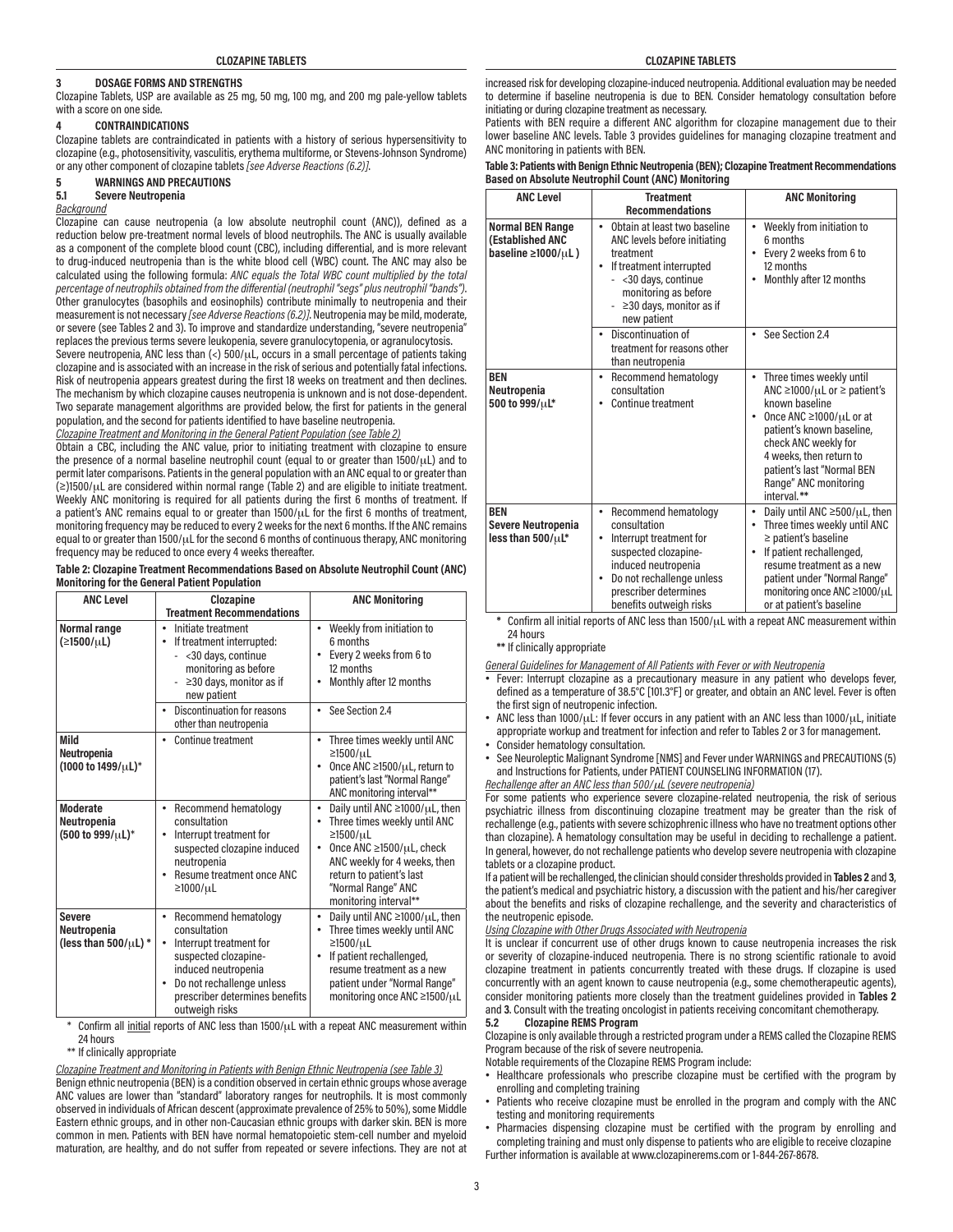# **5.3 Orthostatic Hypotension, Bradycardia, and Syncope**

Hypotension, bradycardia, syncope, and cardiac arrest have occurred with clozapine treatment. The risk is highest during the initial titration period, particularly with rapid dose-escalation. These reactions can occur with the first dose, at doses as low as 12.5 mg. These reactions can be fatal. The syndrome is consistent with neurally mediated reflex bradycardia (NMRB).

Treatment must begin at a maximum dose of 12.5 mg once daily or twice daily. The total daily dose can be increased in increments of 25 mg to 50 mg per day, if well-tolerated, to a target dose of 300 mg to 450 mg per day (administered in divided doses) by the end of 2 weeks. Subsequently, the dose can be increased weekly or twice weekly, in increments of up to 100 mg. The maximum dose is 900 mg per day. Use cautious titration and a divided dosage schedule to minimize the risk of serious cardiovascular reactions *[see Dosage and Administration (2.2)]*. Consider reducing the dose if hypotension occurs. When restarting patients who have had even a brief interval off clozapine (i.e., 2 days or more since the last dose), re-initiate treatment at 12.5 mg once daily or twice daily *[see Dosage and Administration (2.5)*].

Use clozapine cautiously in patients with cardiovascular disease (history of myocardial infarction or ischemia, heart failure, or conduction abnormalities), cerebrovascular disease, and conditions which would predispose patients to hypotension (e.g., concomitant use of antihypertensives, dehydration and hypovolemia).

#### **5.4 Falls**

Clozapine may cause somnolence, postural hypotension, motor and sensory instability, which may lead to falls and, consequently, fractures or other injuries. For patients with diseases, conditions, or medications that could exacerbate these effects, complete fall risk assessments when initiating antipsychotic treatment and recurrently for patients on long-term antipsychotic therapy.

#### **5.5 Seizures**

Seizure has been estimated to occur in association with clozapine use at a cumulative incidence at one year of approximately 5%, based on the occurrence of one or more seizures in 61 of 1743 patients exposed to clozapine during its clinical testing prior to domestic marketing (i.e., a crude rate of 3.5%). The risk of seizure is dose-related. Initiate treatment with a low dose (12.5 mg), titrate slowly, and use divided dosing.

Use caution when administering clozapine to patients with a history of seizures or other predisposing risk factors for seizure (e.g., head trauma or other CNS pathology, use of medications that lower the seizure threshold, or alcohol abuse). Because of the substantial risk of seizure associated with clozapine use, caution patients about engaging in any activity where sudden loss of consciousness could cause serious risk to themselves or others (e.g., driving an automobile, operating complex machinery, swimming, climbing).

#### **5.6 Myocarditis, Cardiomyopathy and Mitral Valve Incompetence**

Myocarditis and cardiomyopathy have occurred with the use of clozapine. These reactions can be fatal. Discontinue clozapine and obtain a cardiac evaluation upon suspicion of myocarditis or cardiomyopathy. Generally, patients with a history of clozapine-associated myocarditis or cardiomyopathy should not be rechallenged with clozapine. However, if the benefit of clozapine treatment is judged to outweigh the potential risks of recurrent myocarditis or cardiomyopathy, the clinician may consider rechallenge with clozapine in consultation with a cardiologist, after a complete cardiac evaluation, and under close monitoring.

Consider the possibility of myocarditis or cardiomyopathy in patients receiving clozapine who present with chest pain, dyspnea, persistent tachycardia at rest, palpitations, fever, flu-like symptoms, hypotension, other signs or symptoms of heart failure, or electrocardiographic findings (low voltages, ST-T abnormalities, arrhythmias, right axis deviation, and poor R wave progression). Myocarditis most frequently presents within the first 2 months of clozapine treatment. Symptoms of cardiomyopathy generally occur later than clozapine-associated myocarditis and usually after 8 weeks of treatment. However, myocarditis and cardiomyopathy can occur at any period during treatment with clozapine. It is common for nonspecific flu-like symptoms such as malaise, myalgia, pleuritic chest pain, and low-grade fevers to precede more overt signs of heart failure. Typical laboratory findings include elevated troponin I or T, elevated creatinine kinase-MB, peripheral eosinophilia, and elevated C-reactive protein (CRP). Chest roentgenogram may demonstrate cardiac silhouette enlargement, and cardiac imaging (echocardiogram, radionucleotide studies, or cardiac catheterization) may reveal evidence of left ventricular dysfunction. In patients who are diagnosed with cardiomyopathy while taking clozapine mitral valve incompetence has been reported. These cases reported either mild or moderate mitral regurgitation on two-dimensional echocardiography. In patients with suspected cardiomyopathy, consider a 2D-echo Doppler examination to identify mitral valve incompetence.

#### **5.7 Increased Mortality in Elderly Patients with Dementia-Related Psychosis**

Elderly patients with dementia-related psychosis treated with antipsychotic drugs are at an increased risk of death. Analyses of 17 placebo-controlled trials (modal duration of 10 weeks), largely in patients taking atypical antipsychotic drugs, revealed a risk of death in drug-treated patients of between 1.6 to 1.7 times the risk of death in placebo-treated patients. Over the course of a typical 10-week controlled trial, the rate of death in drug-treated patients was about 4.5%, compared to a rate of about 2.6% in the placebo group. Although the causes of death were varied, most of the deaths appeared to be either cardiovascular (e.g., heart failure, sudden death) or infectious (e.g., pneumonia) in nature. Observational studies suggest that, similar to atypical antipsychotic drugs, treatment with conventional antipsychotic drugs may increase mortality in this population. The extent to which the findings of increased mortality in observational studies may be attributed to the antipsychotic drug as opposed to some characteristic(s) of the patients is not clear. Clozapine is not approved for the treatment of patients with dementia-related psychosis *[see Boxed Warning]*.

#### **5.8 Gastrointestinal Hypomotility with Severe Complications**

Severe gastrointestinal adverse reactions have occurred with the use of clozapine, primarily due to its potent anticholinergic effects and resulting gastrointestinal hypomotility. In post marketing experience, reported effects range from constipation to paralytic ileus. Increased frequency of constipation and delayed diagnosis and treatment increased the risk of severe complications of gastrointestinal hypomotility, resulting in intestinal obstruction, fecal impaction, megacolon and intestinal ischemia or infarction *[see Adverse Reaction (6.2)]*. These reactions have resulted in hospitalization, surgery, and death. The risk of severe adverse reactions is further increased with

anticholinergic medications (and other medications that decrease gastrointestinal peristalsis); therefore, concomitant use should be avoided when possible *[see Warnings and Precautions (5.16), Drug Interactions (7.1)]*.

Prior to initiating clozapine, screen for constipation and treat as necessary. Subjective symptoms of constipation may not accurately reflect the degree of gastrointestinal hypomotility in clozapine treated patients. Therefore, reassess bowel function frequently with careful attention to any changes in the frequency or character of bowel movements, as well as signs and symptoms of complications of hypomotility (e.g., nausea, vomiting, abdominal distension, abdominal pain). If constipation or gastrointestinal hypomotility are identified, monitor closely and treat promptly with appropriate laxatives, as necessary, to prevent severe complications. Consider prophylactic laxatives in high risk patients.

#### **5.9 Eosinophilia**

Eosinophilia, defined as a blood eosinophil count of greater than  $700/\mu$ L, has occurred with clozapine treatment. In clinical trials, approximately 1% of patients developed eosinophilia. Clozapine-related eosinophilia usually occurs during the first month of treatment. In some patients, it has been associated with myocarditis, pancreatitis, hepatitis, colitis, and nephritis. Such organ involvement could be consistent with a drug reaction with eosinophilia and systemic symptoms syndrome (DRESS), also known as drug induced hypersensitivity syndrome (DIHS). If eosinophilia develops during clozapine treatment, evaluate promptly for signs and symptoms of systemic reactions, such as rash or other allergic symptoms, myocarditis, or other organspecific disease associated with eosinophilia. If clozapine-related systemic disease is suspected, discontinue clozapine immediately.

If a cause of eosinophilia unrelated to clozapine is identified (e.g., asthma, allergies, collagen vascular disease, parasitic infections, and specific neoplasms), treat the underlying cause and continue clozapine.

Clozapine-related eosinophilia has also occurred in the absence of organ involvement and can resolve without intervention. There are reports of successful rechallenge after discontinuation of clozapine, without recurrence of eosinophilia. In the absence of organ involvement, continue clozapine under careful monitoring. If the total eosinophil count continues to increase over several weeks in the absence of systemic disease, the decision to interrupt clozapine therapy and rechallenge after the eosinophil count decreases should be based on the overall clinical assessment, in consultation with an internist or hematologist.

#### **5.10 QT Interval Prolongation**

QT prolongation, Torsade de Pointes and other life-threatening ventricular arrhythmias, cardiac arrest, and sudden death have occurred with clozapine treatment. When prescribing clozapine, consider the presence of additional risk factors for QT prolongation and serious cardiovascular reactions. Conditions that increase these risks include the following: history of QT prolongation, long QT syndrome, family history of long QT syndrome or sudden cardiac death, significant cardiac arrhythmia, recent myocardial infarction, uncompensated heart failure, treatment with other medications that cause QT prolongation, treatment with medications that inhibit the metabolism of clozapine, and electrolyte abnormalities.

Prior to initiating treatment with clozapine, perform a careful physical examination, medical history, and concomitant medication history. Consider obtaining a baseline ECG and serum chemistry panel. Correct electrolyte abnormalities.

Discontinue clozapine if the QTc interval exceeds 500 msec. If patients experience symptoms consistent with Torsades de Pointes, or other arrhythmias (e.g., syncope, presyncope, dizziness, or palpitations), obtain a cardiac evaluation and discontinue clozapine.

Use caution when administering concomitant medications that prolong the QT interval or inhibit the metabolism of clozapine tablets. Drugs that cause QT prolongation include: specific antipsychotics (e.g., ziprasidone, iloperidone, chlorpromazine, thioridazine, mesoridazine, droperidol, pimozide), specific antibiotics (e.g., erythromycin, gatifloxacin, moxifloxacin, sparfloxacin), Class 1A antiarrhythmic medications (e.g., quinidine, procainamide) or Class III antiarrhythmics (e.g., amiodarone, sotalol), and others (e.g., pentamidine, levomethadyl acetate, methadone, halofantrine, mefloquine, dolasetron mesylate, probucol or tacrolimus). Clozapine is primarily metabolized by CYP isoenzymes 1A2, 2D6, and 3A4. Concomitant treatment with inhibitors of these enzymes can increase the concentration of clozapine tablets *[see Drug Interactions (7.1) and Clinical Pharmacology (12.3)]*.

Hypokalemia and hypomagnesemia increase the risk of QT prolongation. Hypokalemia can result from diuretic therapy, diarrhea, and other causes. Use caution when treating patients at risk for significant electrolyte disturbance, particularly hypokalemia. Obtain baseline measurements of serum potassium and magnesium levels, and periodically monitor electrolytes. Correct electrolyte abnormalities before initiating treatment with clozapine.

#### **5.11 Metabolic Changes**

Atypical antipsychotic drugs, including clozapine have been associated with metabolic changes that can increase cardiovascular and cerebrovascular risk. These metabolic changes include hyperglycemia, dyslipidemia, and body weight gain. While atypical antipsychotic drugs may produce some metabolic changes, each drug in the class has its own specific risk profile.

# *Hyperglycemia and Diabetes Mellitus*

Hyperglycemia, in some cases extreme and associated with ketoacidosis or hyperosmolar coma or death, has been reported in patients treated with atypical antipsychotics including clozapine. Assessment of the relationship between atypical antipsychotic use and glucose abnormalities is complicated by the possibility of an increased background risk of diabetes mellitus in patients with schizophrenia and the increasing incidence of diabetes mellitus in the general population. Given these confounders, the relationship between atypical antipsychotic use and hyperglycemiarelated adverse reactions is not completely understood. However, epidemiological studies suggest an increased risk of treatment-emergent, hyperglycemia-related adverse reactions in patients treated with the atypical antipsychotics. Precise risk estimates for hyperglycemiarelated adverse reactions in patients treated with atypical antipsychotics are not available.

Patients with an established diagnosis of diabetes mellitus who are started on clozapine should be monitored regularly for worsening of glucose control. Patients with risk factors for diabetes mellitus (e.g., obesity, family history of diabetes) who are starting treatment with atypical antipsychotics should undergo fasting blood glucose testing at the beginning of treatment and periodically during treatment. Any patient treated with atypical antipsychotics should be monitored for symptoms of hyperglycemia including polydipsia, polyuria, polyphagia, and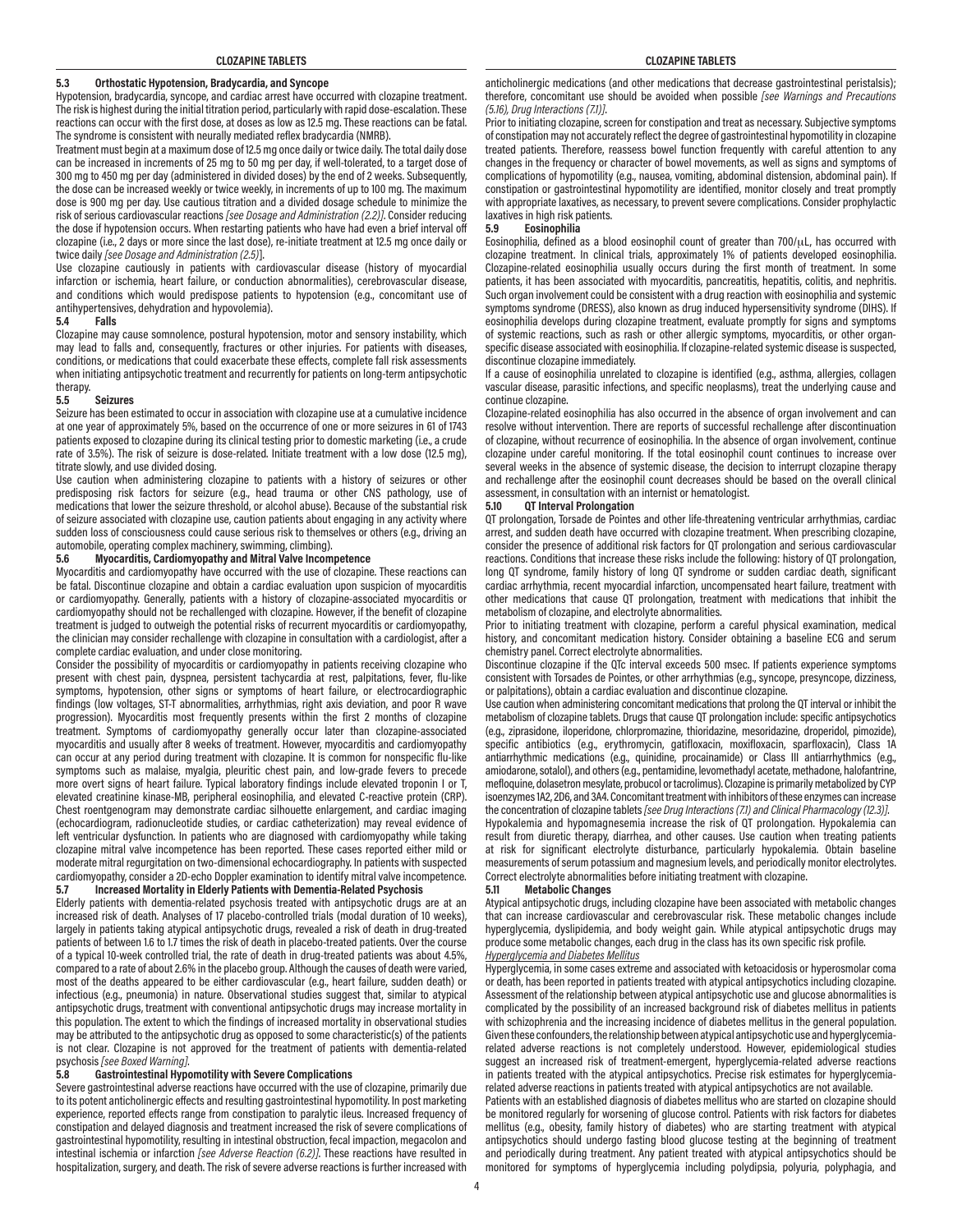weakness. Patients who develop symptoms of hyperglycemia during treatment with atypical antipsychotics should undergo fasting blood glucose testing. In some cases, hyperglycemia has resolved when the atypical antipsychotic was discontinued; however, some patients required continuation of antidiabetic treatment despite discontinuation of the suspect drug.

In a pooled data analysis of 8 studies in adult subjects with schizophrenia, the mean changes in fasting glucose concentration in the clozapine and chlorpromazine groups were +11 mg/dL and +4 mg/dL respectively. A higher proportion of the clozapine group demonstrated categorical increases from baseline in fasting glucose concentrations, compared to the chlorpromazine group (Table 4). The clozapine doses were 100 mg per day to 900 mg per day (mean modal dose: 512 mg per day). The maximum chlorpromazine dose was 1800 mg per day (mean modal dose: 1029 mg per day). The median duration of exposure was 42 days for clozapine and chlorpromazine.

**Table 4: Categorical Changes in Fasting Glucose Level in Studies in Adult Subjects with Schizophrenia**

| Laboratory<br><b>Parameter</b> | <b>Category Change</b><br>(at least once) from baseline | <b>Treatment Arm</b> | N   | $n (\%)$ |
|--------------------------------|---------------------------------------------------------|----------------------|-----|----------|
|                                | Normal $(< 100$ mg/dL)                                  | Clozapine            | 198 | 53(27)   |
| <b>Fasting Glucose</b>         | т∩<br>High ( $\geq$ 126 mg/dL)                          | Chlorpromazine       | 135 | 14(10)   |
|                                | Borderline (100 mg/dL to 125 mg/dL)                     | Clozapine            | 57  | 24 (42)  |
|                                | High ( $\geq$ 126 mg/dL)                                | Chlorpromazine       | 43  | 12(28)   |

*Dyslipidemia*

Undesirable alterations in lipids have occurred in patients treated with atypical antipsychotics, including clozapine. Clinical monitoring, including baseline and periodic follow-up lipid evaluations in patients using clozapine, is recommended.

In a pooled data analysis of 10 studies in adult subjects with schizophrenia, clozapine treatment was associated with increases in serum total cholesterol. No data were collected on LDL and HDL cholesterol. The mean increase in total cholesterol was 13 mg/dL in the clozapine group and 15 mg/dL in the chlorpromazine group. In a pooled data analysis of 2 studies in adult subjects with schizophrenia, clozapine treatment was associated with increases in fasting serum triglyceride. The mean increase in fasting triglyceride was 71 mg/dL (54%) in the clozapine group and 39 mg/dL (35%) in the chlorpromazine group (Table 5). In addition, clozapine treatment was associated with categorical increases in serum total cholesterol and triglyceride, as illustrated in Table 6. The proportion of patients with categorical increases in total cholesterol or fasting triglyceride increased with the duration of exposure. The median duration of clozapine and chlorpromazine exposure was 45 days and 38 days, respectively. The clozapine dose range was 100 mg to 900 mg daily; the maximum chlorpromazine dose was 1800 mg daily.

**Table 5: Mean Changes in Total Cholesterol and Triglyceride Concentration in Studies in Adult Subjects with Schizophrenia**

| <b>Treatment Arm</b>         | <b>Baseline total cholesterol</b><br>concentration (mg/dL) | Change from baseline mg/dL (%) |
|------------------------------|------------------------------------------------------------|--------------------------------|
| Clozapine ( $N = 334$ )      | 184                                                        | $+13(7)$                       |
| Chlorpromazine ( $N = 185$ ) | 182                                                        | $+15(8)$                       |
|                              | <b>Baseline triglyceride</b><br>concentration (mg/dL)      | Change from baseline mg/dL (%) |
| Clozapine $(N = 6)$          | 130                                                        | $+71(54)$                      |
| Chlorpromazine ( $N = 7$ )   | 110                                                        | $+39(35)$                      |

**Table 6: Categorical Changes in Lipid Concentrations in Studies in Adult Subjects with Schizophrenia**

| Laboratory<br><b>Parameter</b>                                        | <b>Category Change</b><br>(at least once)<br>from baseline | <b>Treatment Arm</b> | N   | $n (\%)$ |
|-----------------------------------------------------------------------|------------------------------------------------------------|----------------------|-----|----------|
|                                                                       |                                                            | Clozapine            | 334 | 111(33)  |
|                                                                       | Increase by $\geq$ 40 mg/dL                                | Chlorpromazine       | 185 | 46 (25)  |
| <b>Total Cholesterol</b>                                              | Normal $(< 200 \text{ mg/dL})$ to                          | Clozapine            | 222 | 18(8)    |
| (random or fasting)                                                   | High ( $\geq$ 240 mg/dL)                                   | Chlorpromazine       | 132 | 3(2)     |
|                                                                       | <b>Borderline</b>                                          | Clozapine            | 79  | 30(38)   |
|                                                                       | (200 mg/dL to 239 mg/dL) to<br>High ( $\geq$ 240 mg/dL)    |                      | 34  | 14 (41)  |
|                                                                       |                                                            | Clozapine            | 6   | 3(50)    |
|                                                                       | Increase by $\geq 50$ mg/dL                                | Chlorpromazine       | 7   | 3(43)    |
|                                                                       | Normal ( $<$ 150 mg/dL) to                                 | Clozapine            | 4   | 0(0)     |
| <b>Triglycerides</b><br>(fasting)                                     | High ( $\geq 200$ mg/dL)                                   | Chlorpromazine       | 6   | 2(33)    |
|                                                                       | <b>Borderline</b>                                          | Clozapine            | 1   | 1(100)   |
| $\geq$ 150 mg/dL and<br>$<$ 200 mg/dL) to<br>High ( $\geq 200$ mg/dL) |                                                            | Chlorpromazine       | 1   | 0(0)     |

#### *Weight Gain*

Weight gain has occurred with the use of antipsychotics, including clozapine. Monitor weight during treatment with clozapine. Table 7 summarizes the data on weight gain by the duration of exposure pooled from 11 studies with clozapine and active comparators. The median duration of exposure was 609, 728, and 42 days, in the clozapine, olanzapine, and chlorpromazine group, respectively.

**Table 7: Mean Change in Body Weight (kg) by Duration of Exposure from Studies in Adult Subjects with Schizophrenia**

| <b>Metabolic</b><br>parameter | <b>Exposure</b><br>duration  | Clozapine<br>$(N = 669)$ |        | Olanzapine<br>$(N = 442)$ |         | Chlorpromazine<br>$(N = 155)$ |              |
|-------------------------------|------------------------------|--------------------------|--------|---------------------------|---------|-------------------------------|--------------|
|                               |                              | n                        | Mean   | n                         | Mean    | n                             | Mean         |
|                               | 2 weeks<br>(Day 11 to 17)    | 6                        | $+0.9$ | 3                         | $+0.7$  | $\overline{2}$                | $-0.5$       |
|                               | 4 weeks<br>(Day 21 to 35)    | 23                       | $+0.7$ | 8                         | $+0.8$  | 17                            | $+0.6$       |
| Weight change                 | 8 weeks<br>(Day 49 to 63)    | 12 <sup>°</sup>          | $+1.9$ | 13                        | $+1.8$  | 16                            | $+0.9$       |
| from baseline                 | 12 weeks<br>(Day 70 to 98)   | 17                       | $+2.8$ | 5                         | $+3.1$  | $\mathbf{0}$                  | $\mathbf{0}$ |
|                               | 24 weeks<br>(Day 154 to 182) | 42                       | $-0.6$ | 12                        | $+5.7$  | 0                             | $\mathbf{0}$ |
|                               | 48 weeks<br>(Day 322 to 350) | 3                        | $+3.7$ | 3                         | $+13.7$ | 0                             | 0            |

Table 8 summarizes pooled data from 11 studies in adult subjects with schizophrenia demonstrating weight gain ≥ 7% of body weight relative to baseline. The median duration of exposure was 609, 728, and 42 days, in the clozapine, olanzapine, and chlorpromazine group, respectively.

**Table 8: Proportion of Adult Subjects in Schizophrenia Studies with Weight Gain ≥ 7% Relative to Baseline Body Weight**

| Weight change         | Clozapine | Olanzapine | Chlorpromazine |
|-----------------------|-----------|------------|----------------|
|                       | 669       | 442        | 155            |
| $\geq$ 7% (inclusive) | 236 (35%) | 203 (46%)  | 13 (8%)        |

#### **5.12 Neuroleptic Malignant Syndrome**

Antipsychotic drugs including clozapine can cause a potentially fatal symptom complex referred to as Neuroleptic Malignant Syndrome (NMS). Clinical manifestations of NMS include hyperpyrexia, muscle rigidity, altered mental status, and autonomic instability (irregular pulse or blood pressure, tachycardia, diaphoresis, and cardiac dysrhythmias). Associated findings can include elevated creatine phosphokinase (CPK), myoglobinuria, rhabdomyolysis, and acute renal failure.

The diagnostic evaluation of patients with this syndrome is complicated. It is important to consider the presence of other serious medical conditions (e.g., severe neutropenia, infection, heat stroke, primary CNS pathology, central anticholinergic toxicity, extrapyramidal symptoms, and drug fever).

The management of NMS should include (1) immediate discontinuation of antipsychotic drugs and other drugs not essential to concurrent therapy, (2) intensive symptomatic treatment and medical monitoring, and (3) treatment of comorbid medical conditions. There is no general agreement about specific pharmacological treatments for NMS.

If a patient requires antipsychotic drug treatment after recovery from NMS, the potential reintroduction of drug therapy should be carefully considered. NMS can recur. Monitor closely if restarting treatment with antipsychotics.

NMS has occurred with clozapine monotherapy and with concomitant CNS-active medications, including lithium.

#### **5.13 Hepatotoxicity**

Severe, life threatening, and in some cases fatal hepatotoxicity including hepatic failure, hepatic necrosis, and hepatitis have been reported in post marketing studies in patients treated with clozapine *[see Adverse Reactions (6.2)]*. Monitor for the appearance of signs and symptoms of hepatotoxicity such as fatigue, malaise, anorexia, nausea, jaundice, bilirubinemia, coagulopathy, and hepatic encephalopathy. Perform serum tests for liver injury and consider permanently discontinuing treatment if hepatitis or transaminase elevations combined with other systemic symptoms are due to clozapine.<br>5.14 Fever

#### **5.14 Fever**

During clozapine therapy, patients have experienced transient, clozapine-related fever. The peak incidence is within the first 3 weeks of treatment. While this fever is generally benign and selflimited, it may necessitate discontinuing treatment. The fever can be associated with an increase or decrease in WBC count. Carefully evaluate patients with fever to rule out severe neutropenia or infection. Consider the possibility of NMS *[see Warnings and Precautions (5.12)]*.

#### **5.15 Pulmonary Embolism**

Pulmonary embolism and deep-vein thrombosis have occurred in patients treated with clozapine tablets. Consider the possibility of pulmonary embolism in patients who present with deepvein thrombosis, acute dyspnea, chest pain, or with other respiratory signs and symptoms. Whether pulmonary embolus and deep-vein thrombosis can be attributed to clozapine or some characteristic(s) of patients is not clear.<br>5.16 **Anticholinergic Toxicity** 

#### **5.16 Anticholinergic Toxicity**

Clozapine has potent anticholinergic effects. Treatment with clozapine can result in CNS and peripheral anticholinergic toxicity, especially at higher dosages, or in overdose situations *[see Overdosage (10)].* Use with caution in patients with a current diagnosis or prior history of constipation, urinary retention, clinically significant prostatic hypertrophy, or other conditions in which anticholinergic effects can lead to significant adverse reactions. When possible, avoid concomitant use, with other anticholinergic medications because the risk for anticholinergic toxicity or severe gastrointestinal adverse reactions is increased *[see Warnings and Precautions (5.8), Drug Interactions (7.1)]*.

## **5.17 Interference with Cognitive and Motor Performance**

Clozapine can cause sedation and impairment of cognitive and motor performance. Caution patients about operating hazardous machinery, including automobiles, until they are reasonably certain that clozapine does not affect them adversely. These reactions may be dose-related. Consider reducing the dose if they occur.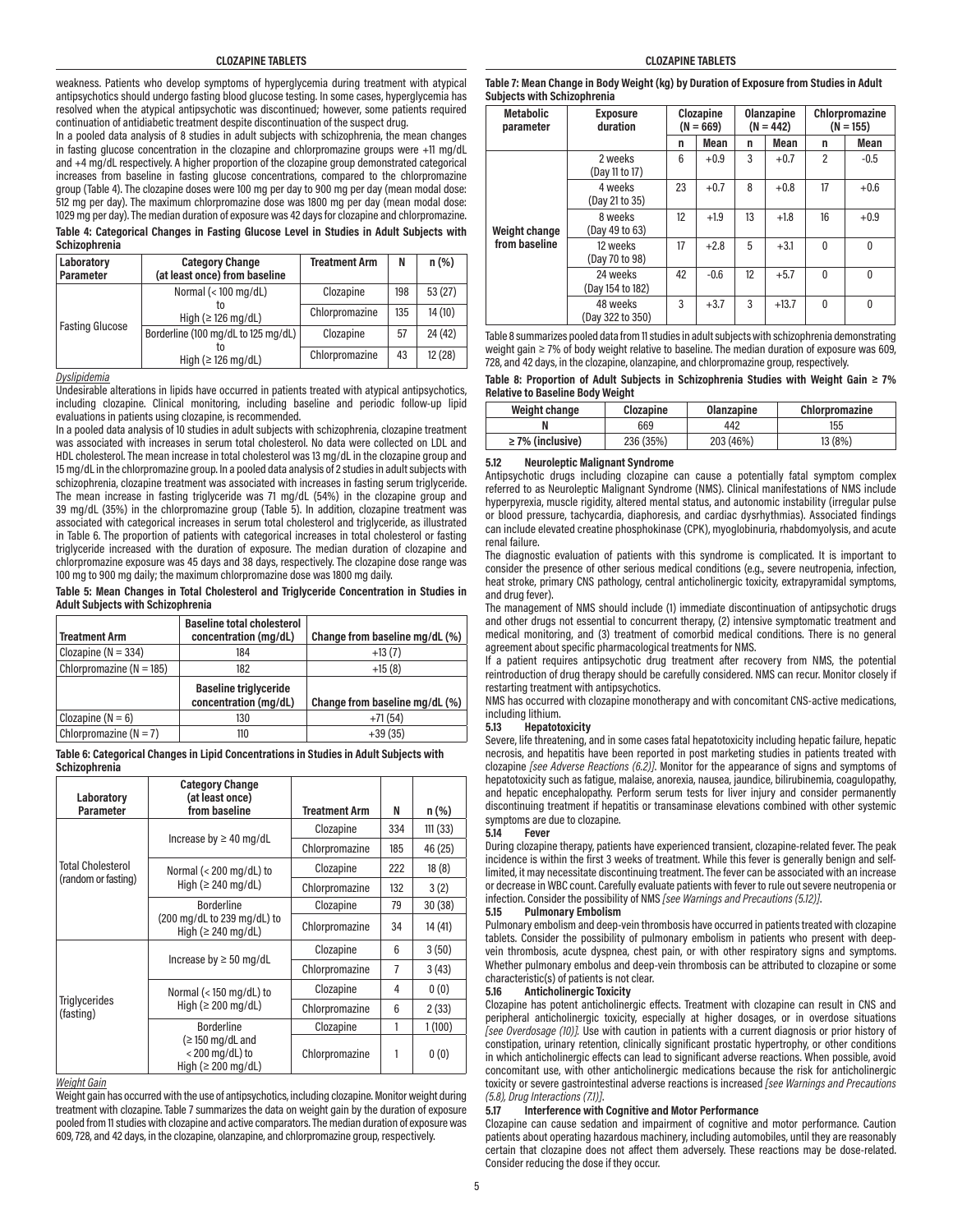#### **5.18 Tardive Dyskinesia**

Tardive dyskinesia (TD) has occurred in patients treated with antipsychotic drugs, including clozapine. The syndrome consists of potentially irreversible, involuntary, dyskinetic movements. The risk of TD and the likelihood that it will become irreversible are believed to increase with greater durations of treatment and higher total cumulative doses. However, the syndrome can develop after relatively brief treatment periods at low doses. Prescribe clozapine in a manner that is most likely to minimize the risk of developing TD. Use the lowest effective dose and the shortest duration necessary to control symptoms. Periodically assess the need for continued treatment. Consider discontinuing treatment if TD occurs. However, some patients may require treatment with clozapine despite the presence of the syndrome.

There is no known treatment for TD. However, the syndrome may remit partially or completely if treatment is discontinued. Antipsychotic treatment, itself, may suppress (or partially suppress) the signs and symptoms, and it has the potential to mask the underlying process. The effect of symptom suppression on the long-term course of TD is unknown.

#### **5.19 Cerebrovascular Adverse Reactions**

In controlled trials, elderly patients with dementia-related psychosis treated with some atypical antipsychotics had an increased risk (compared to placebo) of cerebrovascular adverse reactions (e.g., stroke, transient ischemic attack), including fatalities. The mechanism for this increased risk is not known. An increased risk cannot be excluded for clozapine or other antipsychotics or other patient populations. Clozapine should be used with caution in patients with risk factors for cerebrovascular adverse reactions.

#### **5.20 Recurrence of Psychosis and Cholinergic Rebound after Abrupt Discontinuation of Clozapine**

If abrupt discontinuation of clozapine is necessary (because of severe neutropenia or another medical condition, for example) *[see Dosage and Administration (2.4), Warnings and Precautions (5.1)]*, monitor carefully for the recurrence of psychotic symptoms and adverse reactions related to cholinergic rebound, such as profuse sweating, headache, nausea, vomiting and diarrhea.

#### **6 ADVERSE REACTIONS**

- The following adverse reactions are discussed in more detail in other sections of the labeling:
	- Severe Neutropenia *[see Warnings and Precautions (5.1)]*.
	- Orthostatic Hypotension, Bradycardia, and Syncope *[see Warnings and Precautions (5.3)]*.
	- Falls *[see Warnings and Precautions (5.4)]*.
	- Seizures *[see Warnings and Precautions (5.5)]*.
	- Myocarditis, Cardiomyopathy, and Mitral Valve Incompetence *[see Warnings and Precautions (5.6)]*.
	- Increased Mortality in Elderly Patients with Dementia-Related Psychosis *[see Warnings and Precautions (5.7)]*.
	- Gastrointestinal Hypomotility with Severe Complications *[see Warnings and Precautions (5.8)]*.
	- Eosinophilia *[see Warnings and Precautions (5.9)]*.
	- QT Interval Prolongation *[see Warnings and Precautions (5.10)]*.
	- Metabolic Changes (Hyperglycemia and Diabetes Mellitus, Dyslipidemia, and Weight Gain) *[see Warnings and Precautions (5.11)]*.
	- Neuroleptic Malignant Syndrome *[see Warnings and Precautions (5.12)]*.
	- Hepatotoxicity *[see Warnings and Precautions (5.13)]*.
	- Fever *[see Warnings and Precautions (5.14)]*.
	- Pulmonary Embolism *[see Warnings and Precautions (5.15)]*.
	- Anticholinergic Toxicity *[see Warnings and Precautions (5.16)]*.
	- Interference with Cognitive and Motor Performance *[see Warnings and Precautions (5.17)]*.
	- Tardive Dyskinesia *[see Warnings and Precautions (5.18)]*.
	- Cerebrovascular Adverse Reactions *[see Warnings and Precautions (5.19)]*.
	- Recurrence of Psychosis and Cholinergic Rebound after Abrupt Discontinuation *[see Warnings and Precautions (5.20)]*.

#### **6.1 Clinical Trials Experience**

Because clinical trials are conducted under widely varying conditions, adverse reaction rates observed in the clinical trials of a drug cannot be directly compared to rates in the clinical trials of another drug and may not reflect the rates observed in clinical practice.

The most commonly reported adverse reactions (≥5%) across clozapine clinical trials were: CNS reactions, including sedation, dizziness/vertigo, headache, and tremor; cardiovascular reactions, including tachycardia, hypotension, and syncope; autonomic nervous system reactions, including hypersalivation, sweating, dry mouth, and visual disturbances; gastrointestinal reactions, including constipation and nausea; and fever.Table 9 summarizes the most commonly reported adverse reactions (≥ 5%) in clozapine-treated patients (compared to chlorpromazinetreated patients) in the pivotal, 6-week, controlled trial in treatment-resistant schizophrenia.

#### **Table 9: Common Adverse Reactions (≥ 5%) in the 6-Week, Randomized, Chlorpromazinecontrolled Trial in Treatment-Resistant Schizophrenia**

| <b>Adverse Reaction</b> | Clozapine<br>$(N = 126)$<br>(%) | Chlorpromazine<br>$(N = 142)$<br>$(\% )$ |
|-------------------------|---------------------------------|------------------------------------------|
| <b>Sedation</b>         | 21                              | 13                                       |
| <b>Tachycardia</b>      | 17                              | 11                                       |
| Constipation            | 16                              | 12                                       |
| <b>Dizziness</b>        | 14                              | 16                                       |
| Hypotension             | 13                              | 38                                       |
| Fever (hyperthermia)    | 13                              |                                          |
| Hypersalivation         | 13                              |                                          |
| Hypertension            | 12                              | 5                                        |
| Headache                | 10                              | 10                                       |
| Nausea/vomiting         | 10                              | 12                                       |
| Dry mouth               | 5                               | 20                                       |

Table 10 summarizes the adverse reactions reported in clozapine-treated patients at a frequency of 2% or greater across all clozapine studies (excluding the 2-year InterSePT™ Study). These rates are not adjusted for duration of exposure.

#### **Table 10: Adverse Reactions (≥ 2%) Reported in Clozapine-treated Patients (N = 842) Across all Clozapine Studies (excluding the 2-year InterSePT™ Study)**

| <b>Body System</b>                   | Clozapine                     |
|--------------------------------------|-------------------------------|
| <b>Adverse Reaction*</b>             | $N = 842$                     |
|                                      | <b>Percentage of Patients</b> |
| <b>Central Nervous System</b>        |                               |
| Drowsiness/Sedation                  | 39                            |
| Dizziness/Vertigo                    | 19                            |
| Headache                             | 7                             |
| Tremor                               | 6                             |
| Syncope                              | 6                             |
| Disturbed Sleep/Nightmares           | 4                             |
| Restlessness                         | 4                             |
| Hypokinesia/Akinesia                 | 4                             |
| Agitation                            | 4                             |
| Seizures (convulsions)               | 3 <sup>†</sup>                |
| Rigidity                             | 3                             |
| Akathisia                            | 3                             |
| Confusion                            | 3                             |
| Fatique                              | $\overline{2}$                |
| Insomnia                             | $\overline{2}$                |
| Cardiovascular                       |                               |
| Tachycardia                          | 25 <sup>†</sup>               |
| Hypotension                          | 9                             |
| Hypertension                         | 4                             |
| Gastrointestinal                     |                               |
| Constipation                         | 14                            |
| Nausea                               | 5                             |
| Abdominal Discomfort/Heartburn       | 4                             |
| Nausea/Vomiting                      | 3                             |
| Vomiting                             | 3                             |
| Diarrhea                             | 2                             |
| <b>Urogenital</b>                    |                               |
| <b>Urinary Abnormalities</b>         | $\overline{2}$                |
| <b>Autonomic Nervous System</b>      |                               |
| Salivation                           | 31                            |
| Sweating                             | 6                             |
| Dry Mouth                            | 6                             |
| <b>Visual Disturbances</b>           | 5                             |
| Skin                                 |                               |
| Rash                                 | $\overline{2}$                |
| Hemic/Lymphatic                      |                               |
| Leukopenia/Decreased WBC/Neutropenia | 3                             |
|                                      |                               |
| <b>Miscellaneous</b>                 |                               |
| Fever                                | 5                             |
| Weight Gain                          | 4                             |

 † Rate based on population of approximately 1700 exposed during premarket clinical evaluation of clozapine

Table 11 summarizes the most commonly reported adverse reactions (≥ 10% of the clozapine or olanzapine group) in the InterSePT™ Study. This was an adequate and well-controlled, two-year study evaluating the efficacy of clozapine relative to olanzapine in reducing the risk of suicidal behavior in patients with schizophrenia or schizoaffective disorder. The rates are not adjusted for duration of exposure.

#### **Table 11: Incidence of Adverse Reactions in Patients Treated with Clozapine or Olanzapine in the InterSePT™ Study (≥ 10% in the clozapine or olanzapine group)**

| <b>Adverse Reactions</b>      | Clozapine<br>$N = 479$<br>% Reporting | <b>Olanzapine</b><br>$N = 477$<br>% Reporting |
|-------------------------------|---------------------------------------|-----------------------------------------------|
|                               |                                       |                                               |
| Salivary hypersecretion       | 48                                    | 6                                             |
| Somnolence                    | 46                                    | 25                                            |
| Weight increased              | 31                                    | 56                                            |
| Dizziness (excluding vertigo) | 27                                    | 12                                            |
| Constipation                  | 25                                    | 10                                            |
| Insomnia                      | 20                                    | 33                                            |
| Nausea                        | 17                                    | 10                                            |
| Vomiting                      | 17                                    | 9                                             |
| Dyspepsia                     | 14                                    | 8                                             |

*Dystonia*

*Class effect:* Symptoms of dystonia, prolonged abnormal contractions of muscle groups, may occur in susceptible individuals during the first few days of treatment. Dystonic symptoms include: spasm of the neck muscles, sometimes progressing to tightness of the throat, swallowing difficulty, difficulty breathing, and/or protrusion of the tongue. While these symptoms can occur at low doses, they occur more frequently and with greater severity with high potency and at higher doses of first generation antipsychotic drugs. An elevated risk of acute dystonia is observed in males and younger age groups.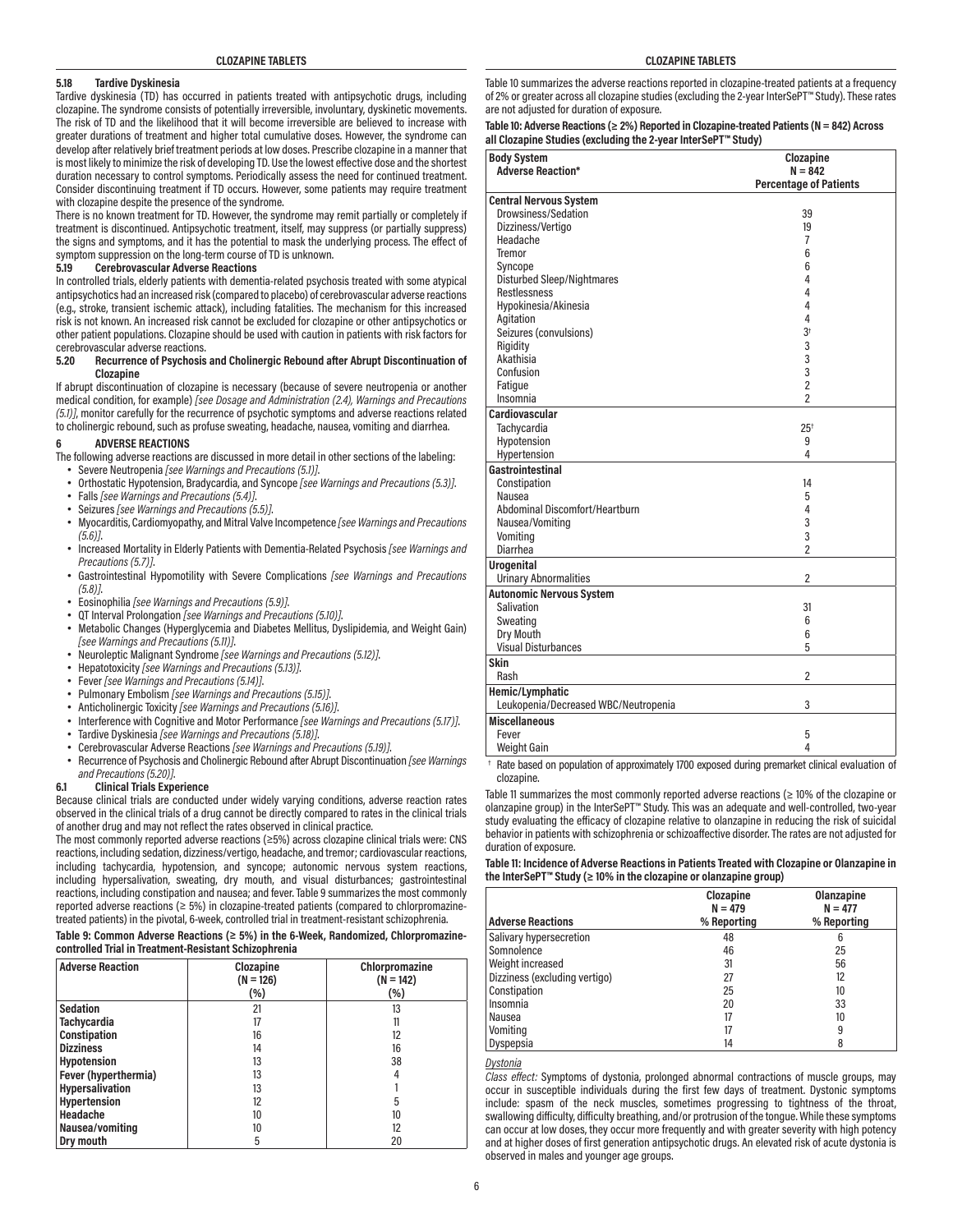## **6.2 Postmarketing Experience**

The following adverse reactions have been identified during post-approval use of clozapine. Because these reactions are reported voluntarily from a population of uncertain size, it is not always possible to reliably estimate their frequency or establish a causal relationship to drug exposure.

#### *Central Nervous System*

Delirium, EEG abnormal, myoclonus, paresthesia, possible cataplexy, status epilepticus, obsessive compulsive symptoms, restless leg syndrome, and post-discontinuation cholinergic rebound adverse reactions.

#### *Cardiovascular System*

Atrial or ventricular fibrillation, ventricular tachycardia, palpitations, QT interval prolongation, Torsades de Pointes, mitral valve incompetence associated with clozapine-related cardiomyopathy, myocardial infarction, cardiac arrest, myocarditis, and periorbital edema.

#### *Endocrine System*

#### Pseudopheochromocytoma

*Gastrointestinal System*

Acute pancreatitis, dysphagia, salivary gland swelling, colitis, megacolon, intestinal ischemia or infarction.

#### *Hepatobiliary System*

Cholestasis, hepatitis, jaundice, hepatotoxicity, hepatic steatosis, hepatic necrosis, hepatic fibrosis, hepatic cirrhosis, liver injury (hepatic, cholestatic, and mixed), and liver failure.

*Immune System Disorders*

Angioedema, leukocytoclastic vasculitis.

# *Urogenital System*

Acute interstitial nephritis, nocturnal enuresis, priapism, renal failure, and retrograde ejaculation. *Skin and Subcutaneous Tissue Disorders*

Hypersensitivity reactions: photosensitivity, vasculitis, erythema multiforme, skin pigmentation disorder, and Stevens-Johnson Syndrome.

*Musculoskeletal System and Connective Tissue Disorders*

Myasthenic syndrome, rhabdomyolysis, and systemic lupus erythematosus.

#### *Respiratory System*

Aspiration, pleural effusion, pneumonia, lower respiratory tract infection, sleep apnea.

*Hemic and Lymphatic System*

Mild, moderate, or severe leukopenia, agranulocytosis, granulocytopenia, WBC decreased, deep-vein thrombosis, elevated hemoglobin/hematocrit, erythrocyte sedimentation rate (ESR) increased, sepsis, thrombocytosis, and thrombocytopenia.

*Vision Disorders*

# Narrow-angle glaucoma.

*Miscellaneous*

Creatine phosphokinase elevation, hyperuricemia, hyponatremia, polyserositis, and weight loss.

#### **7 DRUG INTERACTIONS 7.1 Potential for Other Drugs to Affect Clozapine**

Clozapine is a substrate for many cytochrome P450 isozymes, in particular CYP1A2, CYP3A4, and CYP2D6. Use caution when administering clozapine tablets concomitantly with drugs that are inducers or inhibitors of these enzymes.

# *CYP1A2 Inhibitors*

Concomitant use of clozapine tablets and CYP1A2 inhibitors can increase plasma levels of clozapine, potentially resulting in adverse reactions. Reduce the clozapine tablets dose to one-third of the original dose when clozapine tablets are coadministered with strong CYP1A2 inhibitors (e.g., fluvoxamine, ciprofloxacin, or enoxacin). The clozapine tablets dose should be increased to the original dose when coadministration of strong CYP1A2 inhibitors is discontinued *[see Dosage and Administration (2.6), Clinical Pharmacology (12.3)]*.

Moderate or weak CYP1A2 inhibitors include oral contraceptives and caffeine. Monitor patients closely when clozapine tablets are coadministered with these inhibitors. Consider reducing the clozapine tablets dosage if necessary *[see Dosage and Administration (2.6)]*.

#### *CYP2D6 and CYP3A4 Inhibitors*

Concomitant treatment with clozapine tablets and CYP2D6 or CYP3A4 inhibitors (e.g., cimetidine, escitalopram, erythromycin, paroxetine, bupropion, fluoxetine, quinidine, duloxetine, terbinafine, or sertraline) can increase clozapine levels and lead to adverse reactions *[see Clinical Pharmacology (12.3)]*. Use caution and monitor patients closely when using such inhibitors. Consider reducing the clozapine tablets dose *[see Dosage and Administration (2.6)]*.

#### *CYP1A2 and CYP3A4 Inducers*

Concomitant treatment with drugs that induce CYP1A2 or CYP3A4 can decrease the plasma concentration of clozapine, resulting in decreased effectiveness of clozapine tablets. Tobacco smoke is a moderate inducer of CYP1A2. Strong CYP3A4 inducers include carbamazepine, phenytoin, St. John's wort, and rifampin. It may be necessary to increase the clozapine tablets dose if used concomitantly with inducers of these enzymes. However, concomitant use of clozapine tablets and strong CYP3A4 inducers is not recommended *[see Dosage and Administration (2.6)]*. Consider reducing the clozapine tablets dosage when discontinuing coadministered enzyme inducers; because discontinuation of inducers can result in increased clozapine plasma levels and an increased risk of adverse reactions *[see Dosage and Administration (2.6)]*.

#### *Anticholinergic Drugs*

Concomitant treatment with clozapine and other drugs with anticholinergic activity (e.g., benztropine, cyclobenzaprine, diphenhydramine) can increase the risk for anticholinergic toxicity and severe gastrointestinal adverse reactions related to hypomotility. Avoid concomitant use of clozapine with anticholinergic drugs when possible *[see Warnings and Precautions (5.8, 5.16)]*. *Drugs that Cause QT Interval Prolongation*

Use caution when administering concomitant medications that prolong the QT interval or inhibit the metabolism of clozapine. Drugs that cause QT prolongation include: specific antipsychotics (e.g., ziprasidone, iloperidone, chlorpromazine, thioridazine, mesoridazine, droperidol, and pimozide), specific antibiotics (e.g., erythromycin, gatifloxacin, moxifloxacin, sparfloxacin), Class 1A antiarrhythmics (e.g., quinidine, procainamide) or Class III antiarrhythmics (e.g., amiodarone,

sotalol), and others (e.g., pentamidine, levomethadyl acetate, methadone, halofantrine, mefloquine, dolasetron mesylate, probucol or tacrolimus) *[see Warnings and Precautions (5.10)]*.

#### **7.2 Potential for Clozapine to Affect Other Drugs**

Concomitant use of clozapine tablets with other drugs metabolized by CYP2D6 can increase levels of these CYP2D6 substrates. Use caution when coadministering clozapine tablets with other drugs that are metabolized by CYP2D6. It may be necessary to use lower doses of such drugs than usually prescribed. Such drugs include specific antidepressants, phenothiazines, carbamazepine, and Type 1C antiarrhythmics (e.g., propafenone, flecainide, and encainide).

#### **8 USE IN SPECIFIC POPULATIONS 8.1 Pregnancy**

# Risk Summary

There are no adequate or well-controlled studies of clozapine in pregnant women.

Reproduction studies have been performed in rats and rabbits at doses up to 0.4 and 0.9 times, respectively, the maximum recommended human dose (MRHD) of 900 mg/day on a mg/m<sup>2</sup> body surface area basis. The studies revealed no evidence of impaired fertility or harm to the fetus due to clozapine. Because animal reproduction studies are not always predictive of human response, clozapine tablets should be used during pregnancy only if clearly needed.

#### Clinical Considerations

Consider the risk of exacerbation of psychosis when discontinuing or changing treatment with antipsychotic medications during pregnancy and postpartum. Consider early screening for gestational diabetes for patients treated with antipsychotic medications *[see Warnings and Precautions (5.11)]*. Neonates exposed to antipsychotic drugs during the third trimester of pregnancy are at risk for extrapyramidal and/or withdrawal symptoms following delivery. Monitor neonates for symptoms of agitation, hypertonia, hypotonia, tremor, somnolence, respiratory distress, and feeding difficulties. The severity of complications can vary from self-limited symptoms to some neonates requiring intensive care unit support and prolonged hospitalization.

# Animal Data

In embryofetal developmental studies, clozapine had no effects on maternal parameters, litter sizes, or fetal parameters when administered orally to pregnant rats and rabbits during the period of organogenesis at doses up to 0.4 and 0.9 times, respectively, the MRHD of 900 mg/day on a mg/m<sup>2</sup> body surface area basis.

In peri/postnatal developmental studies, pregnant female rats were administered clozapine over the last third of pregnancy and until day 21 postpartum. Observations were made on fetuses at birth and during the postnatal period; the offspring were allowed to reach sexual maturity and mated. Clozapine caused a decrease in maternal body weight but had no effects on litter size or body weights of either F1 or F2 generations at doses up to 0.4 times the MRHD of 900 mg/day on a mg/m<sup>2</sup> body surface area basis.

#### **8.3 Nursing Mothers**

Clozapine is present in human milk. Because of the potential for serious adverse reactions in nursing infants from clozapine, a decision should be made whether to discontinue nursing or to discontinue the drug, taking into account the importance of the drug to the mother.

## **8.4 Pediatric Use**

Safety and effectiveness in pediatric patients have not been established.<br>8.5 **Geriatric Use** 

#### **8.5 Geriatric Use**

There have not been sufficient numbers of geriatric patients in clinical studies utilizing clozapine to determine whether those over 65 years of age differ from younger subjects in their response to clozapine.

Orthostatic hypotension and tachycardia can occur with clozapine treatment *[see Boxed Warning and Warnings and Precautions (5.3)]*. Elderly patients, particularly those with compromised cardiovascular functioning, may be more susceptible to these effects.

Elderly patients may be particularly susceptible to the anticholinergic effects of clozapine, such as urinary retention and constipation *[see Warnings and Precautions (5.16)]*.

Carefully select clozapine doses in elderly patients, taking into consideration their greater frequency of decreased hepatic, renal, or cardiac function, as well as other concomitant disease and other drug therapy. Clinical experience suggests that the prevalence of tardive dyskinesia appears to be highest among the elderly; especially elderly women *[see Warnings and Precautions (5.18)]*.

#### **8.6 Patients with Renal or Hepatic Impairment**

Dose reduction may be necessary in patients with significant impairment of renal or hepatic function. Clozapine concentrations may be increased in these patients, because clozapine is almost completely metabolized and then excreted *[see Dosage and Administration (2.7), Clinical Pharmacology (12.3)]*.

#### **8.7 CYP2D6 Poor Metabolizers**

Dose reduction may be necessary in patients who are CYP2D6 poor metabolizers. Clozapine concentrations may be increased in these patients, because clozapine is almost completely metabolized and then excreted *[see Dosage and Administration (2.7), Clinical Pharmacology (12.3)]*.

#### **8.8 Hospice Patients**

For hospice patients (i.e., terminally ill patients with an estimated life expectancy of six months or less), the prescriber may reduce the ANC monitoring frequency to once every 6 months, after a discussion with the patient and his/her caregiver. Individual treatment decisions should weigh the importance of monitoring ANC in the context of the need to control psychiatric symptoms and the patient's terminal illness.

# **10 OVERDOSAGE**

#### **10.1 Overdosage Experience**

The most commonly reported signs and symptoms associated with clozapine overdose are: sedation, delirium, coma, tachycardia, hypotension, respiratory depression or failure; and hypersalivation. There are reports of aspiration pneumonia, cardiac arrhythmias, and seizure. Fatal overdoses have been reported with clozapine, generally at doses above 2500 mg. There have also been reports of patients recovering from overdoses well in excess of 4 g.

#### **10.2 Management of Overdosage**

There is no available specific antidote to an overdose of clozapine. Establish and maintain an airway; ensure adequate oxygenation and ventilation. Monitor cardiac status and vital signs.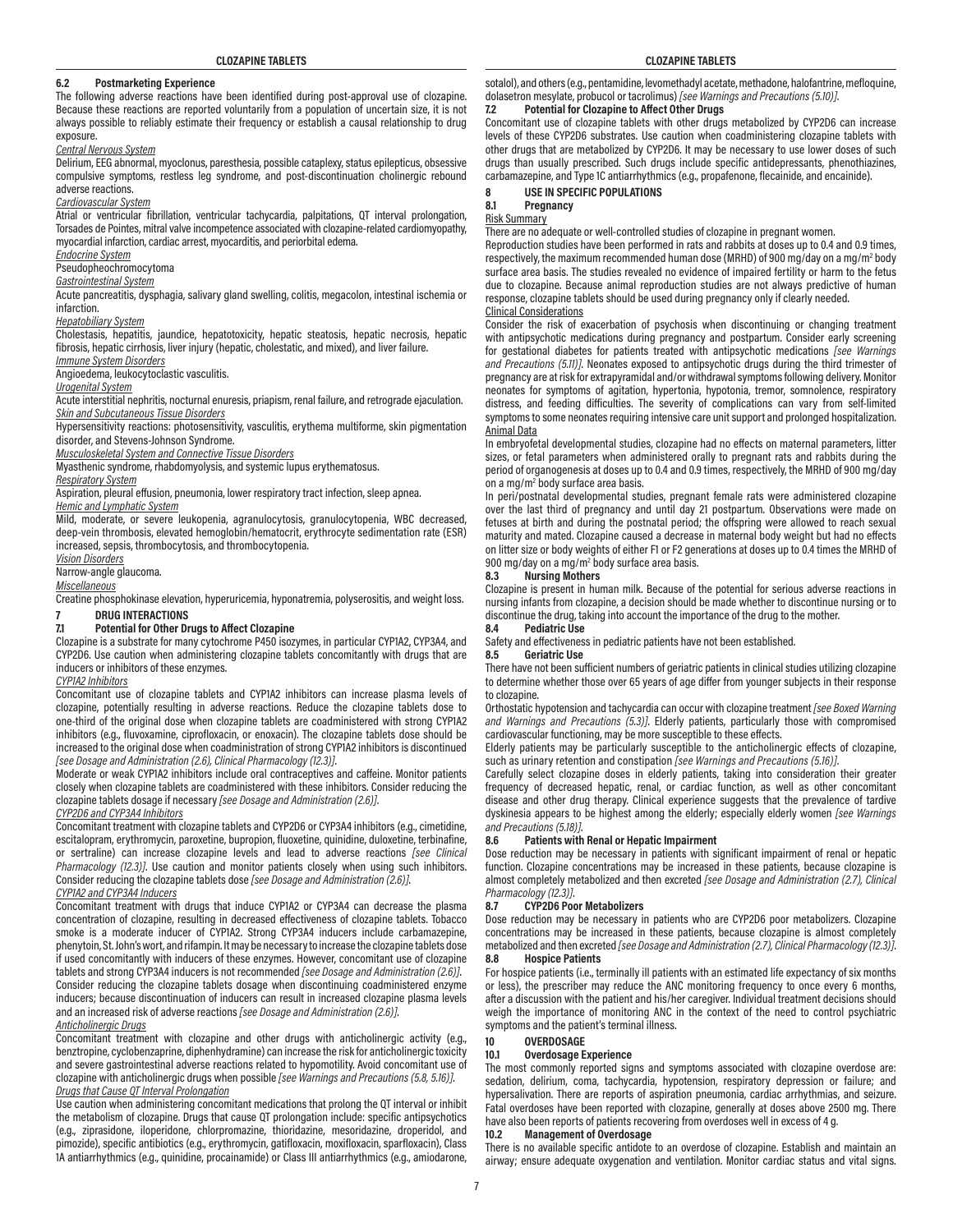Use general symptomatic and supportive measures. Consider the possibility of multiple-drug involvement.

Contact a Certified Poison Control Center for the most up to date information on the management of overdosage (1-800-222-1222).

#### **11 DESCRIPTION**

Clozapine Tablets, USP, an atypical antipsychotic drug, are a tricyclic dibenzodiazepine derivative. The chemical name of clozapine, USP is 8-chloro-11-(4-methyl-1-piperazinyl)-5*H*-dibenzo [*b*,*e*] [1,4] diazepine and it has the following structural formula:



**C18H19ClN4 Mol. wt. 326.83**

Clozapine, USP is a yellow, crystalline powder, insoluble in water. Each tablet, for oral administration, contains 25 mg, 50 mg, 100 mg, or 200 mg clozapine, USP. In addition, each tablet contains the following inactive ingredients: colloidal silicon dioxide, corn starch, magnesium stearate, povidone, pregelatinized corn starch, and talc. Additionally, the 25 mg and 100 mg tablets contain lactose monohydrate and the 50 mg and 200 mg tablets contain anhydrous lactose and crospovidone.

# **12 CLINICAL PHARMACOLOGY**

# **12.1 Mechanism of Action**

The mechanism of action of clozapine is unknown. However, it has been proposed that the therapeutic efficacy of clozapine in schizophrenia is mediated through antagonism of the dopamine type 2 ( $D_2$ ) and the serotonin type 2A (5-HT<sub>2A</sub>) receptors. Clozapine tablets also act as an antagonist at adrenergic, cholinergic, histaminergic and other dopaminergic and serotonergic receptors.

#### **12.2 Pharmacodynamics**

Clozapine demonstrated binding affinity to the following receptors: histamine  $H_1$  (K<sub>i</sub> 1.1 nM), adrenergic  $\alpha_{\scriptscriptstyle\!1\!A}$  (K, 1.6 nM), serotonin 5-HT $_{\scriptscriptstyle 6}$  (K, 4 nM), serotonin 5-HT $_{\scriptscriptstyle 2\!A}$  (K, 5.4 nM), muscarinic  $M_1$  (K<sub>i</sub> 6.2 nM), serotonin 5-HT<sub>7</sub> (K<sub>i</sub> 6.3 nM), serotonin 5-HT<sub>2C</sub> (K<sub>i</sub> 9.4 nM), dopamine D<sub>4</sub> (K<sub>i</sub> 24 nM), adrenergic  $\alpha_{\rm 2A}$  (K<sub>i</sub> 90 nM), serotonin 5-HT $_{\rm 3}$  (K<sub>i</sub> 95 nM), serotonin 5-HT $_{\rm 1A}$  (K<sub>i</sub> 120 nM), dopamine D $_{\rm 2}$  (K<sub>i</sub> 160 nM), dopamine D $_{\rm l}$  (K, 270 nM), dopamine D $_{\rm 5}$  (K, 454 nM), and dopamine D $_{\rm 3}$  (K, 555 nM).

# Clozapine causes little or no prolactin elevation.

Clinical electroencephalogram (EEG) studies demonstrated that clozapine increases delta and theta activity and slows dominant alpha frequencies. Enhanced synchronization occurs. Sharp wave activity and spike and wave complexes may also develop. Patients have reported an intensification of dream activity during clozapine therapy. REM sleep was found to be increased to 85% of the total sleep time. In these patients, the onset of REM sleep occurred almost immediately after falling asleep.<br>12.3 Pharmacokinetics

# **12.3 Pharmacokinetics**

#### *Absorption*

In humans, clozapine tablets (25 mg and 100 mg) are equally bioavailable relative to a clozapine solution. Following oral administration of clozapine 100 mg twice daily, the average steady-state peak plasma concentration was 319 ng/mL (range: 102 to 771 ng/mL), occurring at the average of 2.5 hours (range: 1 to 6 hours) after dosing. The average minimum concentration at steady state was 122 ng/mL (range: 41 to 343 ng/mL), after 100 mg twice daily dosing. Food does not appear to affect the systemic bioavailability of clozapine. Thus, clozapine may be administered with or without food.

#### *Distribution*

Clozapine is approximately 97% bound to serum proteins. The interaction between clozapine and other highly protein-bound drugs has not been fully evaluated but may be important *[see Drug Interactions (7)]*.

#### *Metabolism and Excretion*

Clozapine is almost completely metabolized prior to excretion, and only trace amounts of unchanged drug are detected in the urine and feces. Clozapine is a substrate for many cytochrome P450 isozymes, in particular CYP1A2, CYP2D6, and CYP3A4. Approximately 50% of the administered dose is excreted in the urine and 30% in the feces. The demethylated, hydroxylated, and *N*-oxide derivatives are components in both urine and feces. Pharmacological testing has shown the desmethyl metabolite (norclozapine) to have only limited activity, while the hydroxylated and *N*-oxide derivatives were inactive. The mean elimination half-life of clozapine after a single 75 mg dose was 8 hours (range: 4 to 12 hours), compared to a mean elimination half-life of 12 hours (range: 4 to 66 hours), after achieving steady state with 100 mg twice daily dosing.

A comparison of single-dose and multiple-dose administration of clozapine demonstrated that the elimination half-life increased significantly after multiple dosing relative to that after singledose administration, suggesting the possibility of concentration-dependent pharmacokinetics. However, at steady state, approximately dose-proportional changes with respect to AUC (area under the curve), peak, and minimum clozapine plasma concentrations were observed after administration of 37.5, 75, and 150 mg twice daily.

#### *Drug-Drug Interaction Studies*

#### Fluvoxamine

A pharmacokinetic study was conducted in 16 schizophrenic patients who received clozapine under steady-state conditions. After coadministration of fluvoxamine for 14 days, mean trough concentrations of clozapine and its metabolites, *N*-desmethylclozapine and clozapine *N*-oxide, were elevated about three-fold compared to baseline steady- state concentrations.

#### Paroxetine, Fluoxetine, and Sertraline

In a study of schizophrenic patients (n=14) who received clozapine under steady-state conditions, coadministration of paroxetine produced only minor changes in the levels of clozapine and its metabolites. However, other published reports describe modest elevations (less than two-fold) of clozapine and metabolite concentrations when clozapine was taken with paroxetine, fluoxetine, and sertraline.

*Specific Population Studies*

Renal or Hepatic Impairment

No specific pharmacokinetic studies were conducted to investigate the effects of renal or hepatic impairment on the pharmacokinetics of clozapine. Higher clozapine plasma concentrations are likely in patients with significant renal or hepatic impairment when given usual doses.

#### CYP2D6 Poor Metabolizers

A subset (3% to 10%) of the population has reduced activity of CYP2D6 (CYP2D6 poor metabolizers). These individuals may develop higher than expected plasma concentrations of clozapine when given usual doses.

# **13 NONCLINICAL TOXICOLOGY**

#### **13.1 Carcinogenesis, Mutagenesis, Impairment of Fertility**

#### *Carcinogenesis*

No carcinogenic potential was demonstrated in long-term studies in mice and rats at doses up to 0.3 times and 0.4 times, respectively, the maximum recommended human dose (MRHD) of 900 mg/day on a mg/m<sup>2</sup> body surface area basis.

#### *Mutagenesis*

Clozapine was not genotoxic when tested in the following gene mutation and chromosomal aberration tests: the bacterial Ames test, the *in vitro* mammalian V79 in Chinese hamster cells, the *in vitro* unscheduled DNA synthesis in rat hepatocytes or the *in vivo* micronucleus assay in mice.

#### *Impairment of Fertility*

Clozapine had no effect on any parameters of fertility, pregnancy, fetal weight or postnatal development when administered orally to male rats 70 days before mating and to female rats for 14 days before mating at doses up to 0.4 times the MRHD of 900 mg/day on a mg/m<sup>2</sup> body surface area basis.

# **14 CLINICAL STUDIES**

#### **14.1 Treatment-Resistant Schizophrenia**

The efficacy of clozapine in treatment-resistant schizophrenia was established in a multicenter, randomized, double-blind, active-controlled (chlorpromazine) study in patients with a DSM-III diagnosis of schizophrenia who had inadequate responses to at least 3 different antipsychotics (from at least 2 different chemical classes) during the preceding 5 years. The antipsychotic trials must have been judged adequate; the antipsychotic dosages must have been equivalent to or greater than 1000 mg per day of chlorpromazine for a period of at least 6 weeks, each without significant reduction of symptoms. There must have been no period of good functioning within the preceding 5 years. Patients must have had a baseline score of at least 45 on the investigatorrated Brief Psychiatric Rating Scale (BPRS). On the 18-item BPRS, 1 indicates the absence of symptoms, and 7 indicates severe symptoms; the maximum potential total BPRS score is 126. At baseline, the mean BPRS score was 61. In addition, patients must have had a score of at least 4 on at least two of the following four individual BPRS items: conceptual disorganization, suspiciousness, hallucinatory behavior, and unusual thought content. Patients must have had a Clinical Global Impressions–Severity Scale score of at least 4 (moderately ill).

In the prospective, lead-in phase of the trial, all patients (N=305) initially received single-blind treatment with haloperidol (the mean dose was 61 mg per day) for 6 weeks. More than 80% of patients completed the 6 week trial. Patients with an inadequate response to haloperidol (n=268) were randomized to double-blind treatment with clozapine (N=126) or chlorpromazine (N=142). The maximum daily clozapine dose was 900 mg; the mean daily dose was >600 mg. The maximum daily chlorpromazine dose was 1800 mg; the mean daily dose was >1200 mg.

The primary endpoint was treatment response, predefined as a decrease in BPRS score of at least 20% and either (1) a CGI-S score of ≤3 (mildly ill), or (2) a BPRS score of ≤35, at the end of 6 weeks of treatment. Approximately 88% of patients from the clozapine and chlorpromazine groups completed the 6 week trial. At the end of 6 weeks, 30% of the clozapine group responded to treatment, and 4% of the chlorpromazine group responded to treatment. The difference was statistically significant (p <0.001). The mean change in total BPRS score was -16 and -5 in the clozapine and chlorpromazine group, respectively; the mean change in the 4 key BPRS item scores was -5 and -2 in the clozapine and chlorpromazine group, respectively; and the mean change in CGI-S score was -1.2 and -0.4, in the clozapine and chlorpromazine group, respectively. These changes in the clozapine group were statistically significantly greater than in the chlorpromazine group (p <0.001 in each analysis).<br>14.2 Becurrent Suicidal Behavior in Schizor

#### **14.2 Recurrent Suicidal Behavior in Schizophrenia or Schizoaffective Disorder**

The effectiveness of clozapine in reducing the risk of recurrent suicidal behavior was assessed in the International Suicide Prevention Trial (InterSePT™). This was a prospective, randomized, openlabel, active-controlled, multicenter, international, parallel-group comparison of clozapine versus olanzapine (Zyprexa®) in 956 patients with schizophrenia or schizoaffective disorder (DSM-IV) who were judged to be at risk for recurrent suicidal behavior. Only about one-fourth of these patients (27%) were considered resistant to standard antipsychotic drug treatment. To enter the trial, patients must have met 1 of the following criteria:

- They had attempted suicide within the three years prior to their baseline evaluation.
- They had been hospitalized to prevent a suicide attempt within the three years prior to their baseline evaluation.
- They demonstrated moderate-to-severe suicidal ideation with a depressive component within one week prior to their baseline evaluation.
- They demonstrated moderate-to-severe suicidal ideation accompanied by command hallucinations to do self-harm within one week prior to their baseline evaluation.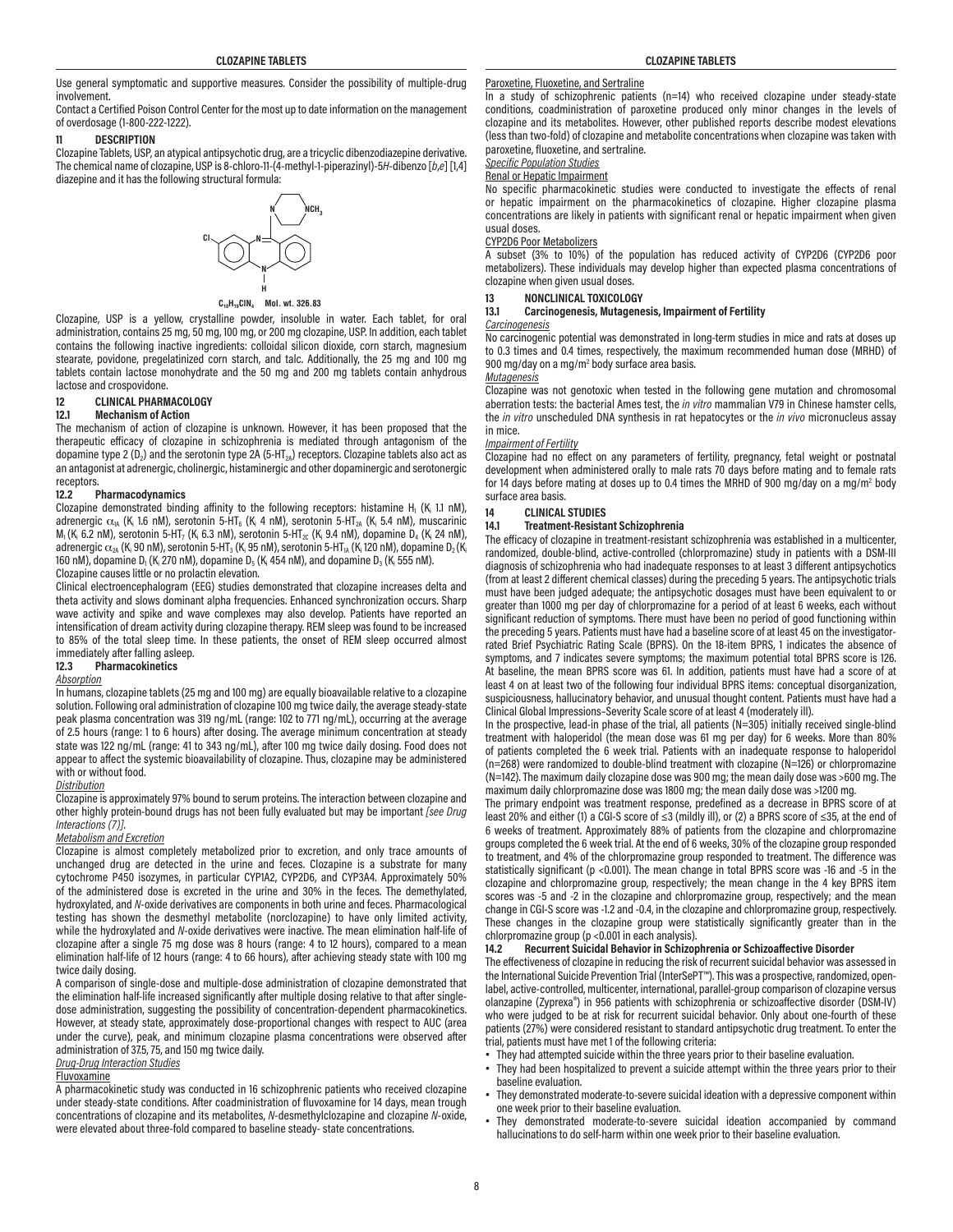Dosing regimens for each treatment group were determined by individual investigators and were individualized by patient. Dosing was flexible, with a dose range of 200 mg/day to 900 mg/day for clozapine and 5 mg/day to 20 mg/day for olanzapine. For the 956 patients who received clozapine or olanzapine in this study, there was extensive use of concomitant psychotropics: 84% with antipsychotics, 65% with anxiolytics, 53% with antidepressants, and 28% with mood stabilizers. There was significantly greater use of concomitant psychotropic medications among the patients in the olanzapine group.

The primary efficacy measure was time to (1) a significant suicide attempt, including a completed suicide; (2) hospitalization due to imminent suicide risk, including increased level of surveillance for suicidality for patients already hospitalized; or (3) worsening of suicidality severity as demonstrated by "much worsening" or "very much worsening" from baseline in the Clinical Global Impression of Severity of Suicidality as assessed by the Blinded Psychiatrist (CGI-SS-BP) scale. A determination of whether or not a reported event met criterion 1 or 2 above was made by the Suicide Monitoring Board (SMB), a group of experts blinded to patient data.

A total of 980 patients were randomized to the study and 956 received study medication. Sixtytwo percent of the patients were diagnosed with schizophrenia, and the remainder (38%) were diagnosed with schizoaffective disorder. Only about one-fourth of the total patient population (27%) was identified as "treatment-resistant" at baseline. There were more males than females in the study (61% of all patients were male). The mean age of patients entering the study was 37 years of age (range 18 to 69). Most patients were Caucasian (71%), 15% were Black, 1% were Asian, and 13% were classified as being of "other" races.

Patients treated with clozapine had a statistically significant longer delay in the time to recurrent suicidal behavior in comparison with olanzapine. This result should be interpreted only as evidence of the effectiveness of clozapine in delaying time to recurrent suicidal behavior and not a demonstration of the superior efficacy of clozapine over olanzapine.

The probability of experiencing (1) a significant suicide attempt, including a completed suicide, or (2) hospitalization because of imminent suicide risk, including increased level of surveillance for suicidality for patients already hospitalized, was lower for clozapine patients than for olanzapine patients at Week 104: clozapine 24% versus olanzapine 32%; 95% CI of the difference: 2%, 14% (Figure 1).

**Figure 1: Cumulative Probability of a Significant Suicide Attempt or Hospitalization to Prevent Suicide in Patients with Schizophrenia or Schizoaffective Disorder at High Risk of Suicidality**



# **16 HOW SUPPLIED/STORAGE AND HANDLING**

#### **16.1 How Supplied**

Clozapine Tablets, USP are available as pale yellow, round tablets, debossed "Ivax hourglass logo" and "4359" on one side and "25" and a bisect on the other side, containing 25 mg clozapine, USP. ng packaged in bottles of 100 tablets

| NDC 0093-4339-01 | Z9 II       |  |
|------------------|-------------|--|
| NDC 0000 49E0.0E | <b>OF</b> - |  |

 NDC 0093-**4359**-05 25 mg packaged in bottles of 500 tablets 25 mg packaged in unit-dose boxes of 100 tablets

Clozapine Tablets, USP are available as pale yellow, round, flat-faced, beveled-edge tablets, debossed "Ivax hourglass logo" and "4404" on one side and "50" and a bisect on the other side, containing 50 mg clozapine, USP.<br>NDC 0093-4404-01

| NDC 0093-4404-01 | 50 mg packaged in bottles of 100 tablets                                                                                                                                                                                               |
|------------------|----------------------------------------------------------------------------------------------------------------------------------------------------------------------------------------------------------------------------------------|
| NDC 0093-4404-05 | 50 mg packaged in bottles of 500 tablets                                                                                                                                                                                               |
| 110000000000000  | $\mathsf{F} \bullet$ , and it is the set of the set of the set of the set of the set of the set of the set of the set of the set of the set of the set of the set of the set of the set of the set of the set of the set of the set of |

NDC 0093-**4404**-93 50 mg packaged in unit-dose boxes of 100 tablets

Clozapine Tablets, USP are available as pale yellow, round, flat-faced, beveled-edge tablets, debossed "Ivax hourglass logo" and "7772" on one side and "100" and a bisect on the other side, containing 100 mg clozapine, USP. mg packaged in bottles of 100 tablets

| NDC 0093-7772-01         | 100         |
|--------------------------|-------------|
| NDC 0093-7772-05         | 100         |
| <u>מה הדדד ההמה החוו</u> | 10 $\alpha$ |

mg packaged in bottles of 500 tablets

NDC 0093-**7772**-93 100 mg packaged in unit-dose boxes of 100 tablets

Clozapine Tablets, USP are available as pale yellow, oval-shaped, biconvex tablets, debossed "Ivax hourglass logo" and "4405" on one side and "200" and a deep bisect on the other side, containing 200 mg clozapine, USP.

|               | NDC 0093-4405-05                  | 200 mg packaged in bottles of 500 tablets         |
|---------------|-----------------------------------|---------------------------------------------------|
|               | NDC 0093-4405-93                  | 200 mg packaged in unit-dose boxes of 100 tablets |
| $\sim$ $\sim$ | Others are not all the additions. |                                                   |

**16.2 Storage and Handling**

Store at 20° to 25°C (68° to 77°F) [See USP Controlled Room Temperature].

Dispense in a tight container as defined in the USP, with a child-resistant closure (as required). KEEP THIS AND ALL MEDICATIONS OUT OF THE REACH OF CHILDREN.

# **17 PATIENT COUNSELING INFORMATION**

Discuss the following issues with patients and caregivers:

• *Severe Neutropenia:*

− Instruct patients (and caregivers) beginning treatment with clozapine about the risk of developing severe neutropenia and infection.

- − Instruct patients to immediately report to their physician any symptom or sign of infection (e.g., flu-like illness; fever; lethargy; general weakness or malaise; mucus membrane ulceration; skin, pharyngeal, vaginal, urinary, or pulmonary infection; or extreme weakness or lethargy) occurring at any time during clozapine therapy, to aid in evaluation for neutropenia and to institute prompt and appropriate management *[see Warnings and Precautions (5.1), (5.12), and (5.14)]*.
- − Inform patients and caregivers clozapine is available only through a restricted program called the Clozapine REMS Program designed to ensure the required blood monitoring, in order to reduce the risk of developing severe neutropenia. Advise patients and caregivers of the importance of having blood tested as follows:
- Weekly blood tests are required for the first 6 months.
- An ANC is required every 2 weeks for the next 6 months if an acceptable ANC is maintained during the first 6 months of continuous therapy,
- An ANC is required once every 4 weeks thereafter if an acceptable ANC is maintained during the second 6 months of continuous therapy.
- − Clozapine is available only from certified pharmacies participating in the program. Provide patients (and caregivers) with website information and the telephone number on how to obtain the product (www.clozapinerems.com or 1-844-267-8678) *[see Warnings and Precautions (5.2)]*.
- *Orthostatic Hypotension, Bradycardia, and Syncope:* Inform patients and caregivers about the risk of orthostatic hypotension and syncope, especially during the period of initial dose titration. Instruct them to strictly follow the clinician's instructions for dosage and administration. Advise patients to consult their clinician immediately if they feel faint, lose consciousness or have signs or symptoms suggestive of bradycardia or arrhythmia *[see Dosage and Administration (2.2) and Warnings and Precautions (5.3)]*.
- *Seizures:* Inform patients and caregivers about the significant risk of seizure during clozapine treatment. Caution them about driving and any other potentially hazardous activity while taking clozapine *[see Warnings and Precautions (5.5)]*.
- *Gastrointestinal Hypomotility with Severe Complications:* Educate patients and caregivers on the risks, prevention and treatment of clozapine-induced constipation, including medications to avoid when possible (e.g., drugs with anticholinergic activity). Encourage appropriate hydration, physical activity, and fiber intake and emphasize that prompt attention and treatment to the development of constipation or other gastrointestinal symptoms is critical in preventing severe complications. Advise patients and caregivers to contact their health care provider if they experience symptoms of constipation (e.g., difficulty passing stools, incomplete passage of stool, decreased bowel movement frequency) or other symptoms associated with gastrointestinal hypomotility (e.g., nausea, abdominal distension or pain, vomiting) *[see Warnings and Precautions (5.8), Drug Interactions (7.1)]*.
- *QT Interval Prolongation:* Advise patients to consult their clinician immediately if they feel faint, lose consciousness or have signs or symptoms suggestive of arrhythmia. Instruct patients to not take clozapine with other drugs that cause QT interval prolongation. Instruct patients to inform their clinicians that they are taking clozapine before any new drug *[see Warnings and Precautions (5.10), Drug Interactions (7.1)].*
- *Metabolic Changes (hyperglycemia and diabetes mellitus, dyslipidemia, weight gain):* Educate patients and caregivers about the risk of metabolic changes and the need for specific monitoring. The risks include hyperglycemia and diabetes mellitus, dyslipidemia, weight gain, and cardiovascular reactions. Educate patients and caregivers about the symptoms of hyperglycemia (high blood sugar) and diabetes mellitus (e.g., polydipsia, polyuria, polyphagia, and weakness). Monitor all patients for these symptoms. Patients who are diagnosed with diabetes or have risk factors for diabetes (obesity, family history of diabetes) should have their fasting blood glucose monitored before beginning treatment and periodically during treatment. Patients who develop symptoms of hyperglycemia should have assessments of fasting glucose. Clinical monitoring of weight is recommended *[see Warnings and Precautions (5.11)]*.
- *Interference with Cognitive and Motor Performance:* Because clozapine may have the potential to impair judgment, thinking, or motor skills, patients should be cautioned about operating hazardous machinery, including automobiles, until they are reasonably certain that clozapine therapy does not affect them adversely *[see Warnings and Precautions (5.17)]*.
- *Missed Doses and Re-initiating Treatment:* Inform patients and caregivers that if the patient misses taking clozapine for more than 2 days, they should not restart their medication at the same dosage but should contact their physician for dosing instructions *[see Dosage and Administration (2.5), Warnings and Precautions (5.1, 5.3)]*.
- *Pregnancy:* Patients and caregivers should notify the clinician if the patient becomes pregnant or intends to become pregnant during therapy *[see Use in Specific Populations (8.1)]*.
- *Nursing: A*dvise patients and caregivers that the patient should not breastfeed an infant if they are taking clozapine *[see Use in Specific Populations (8.3)]*.
- *Concomitant Medication:* Advise patients to inform their healthcare provider if they are taking, or plan to take, any prescription or over-the-counter drugs; there is a potential for significant drug-drug interactions *[see Dosage and Administration (2.6), Drug Interactions (7.1)]*.

All brand names listed are the registered trademarks of their respective owners and are not trademarks of Teva Pharmaceuticals USA.

Manufactured In Israel By:

**Teva Pharmaceutical Ind. Ltd.**

Jerusalem, 9777402, Israel

#### Manufactured For:

**Teva Pharmaceuticals USA, Inc.**

North Wales, PA 19454 Rev. V 5/2021



CLZ-40059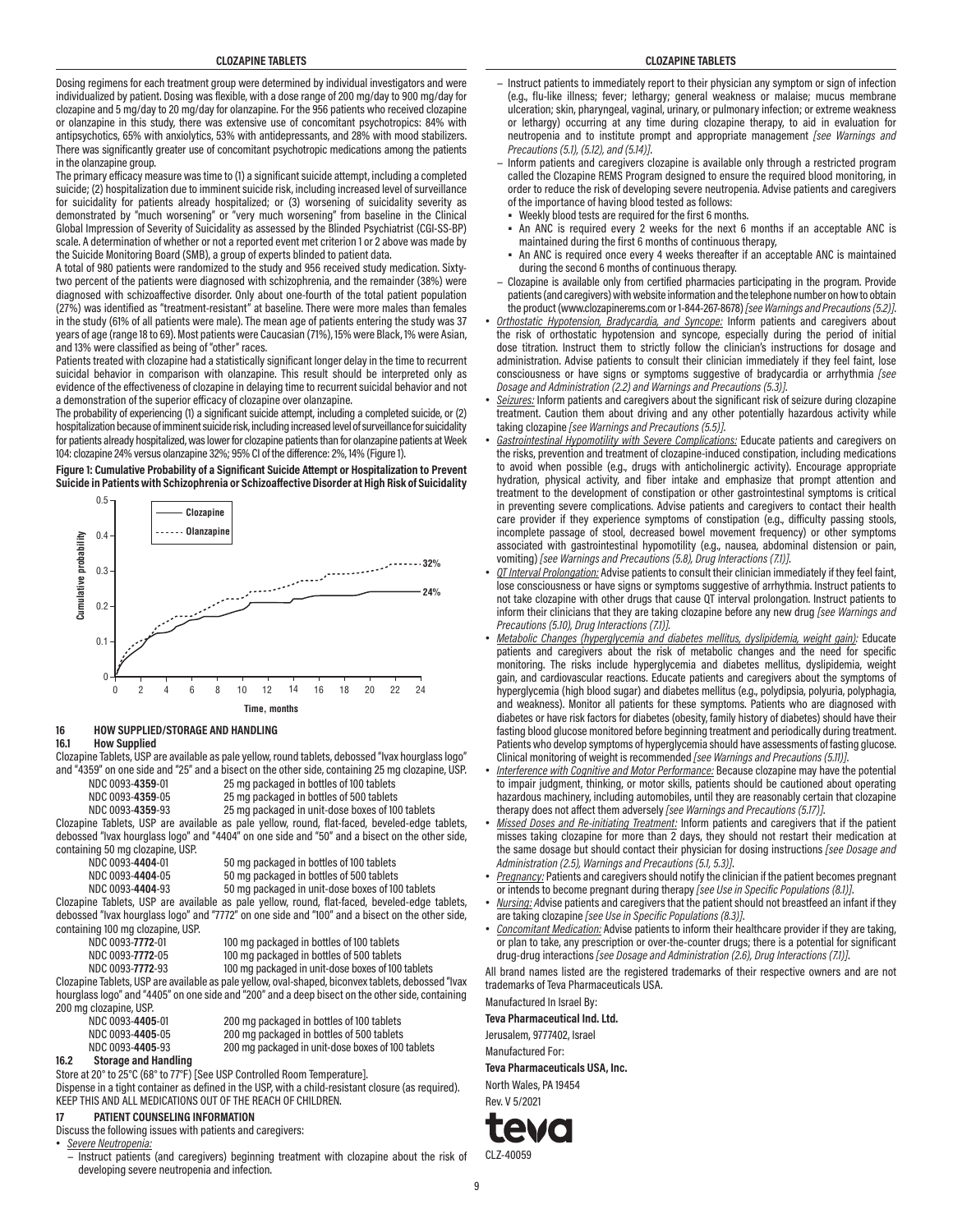#### ODT-40242

#### **HIGHLIGHTS OF PRESCRIBING INFORMATION**

**These highlights do not include all the information needed to use CLOZAPINE ORALLY DISINTEGRATING TABLETS safely and effectively. See full prescribing information for CLOZAPINE ORALLY DISINTEGRATING TABLETS.**

#### **CLOZAPINE orally disintegrating tablets, for oral use Initial U.S. Approval: 1989**

**WARNING: SEVERE NEUTROPENIA; ORTHOSTATIC HYPOTENSION, BRADYCARDIA, AND SYNCOPE; SEIZURE; MYOCARDITIS AND CARDIOMYOPATHY; INCREASED MORTALITY IN ELDERLY PATIENTS WITH DEMENTIA-RELATED PSYCHOSIS** *See full prescribing information for complete boxed warning.*

- **Severe Neutropenia: Clozapine can cause severe neutropenia, which can lead to serious and fatal infections. Patients initiating and continuing treatment with clozapine must have a baseline blood absolute neutrophil count (ANC) measured before treatment initiation and regular ANC monitoring during treatment. (2.1, 5.1)**
- **Clozapine is available only through a restricted program called the Clozapine REMS. (5.2)** • **Orthostatic Hypotension, Bradycardia, and Syncope: Risk is dose-related. Starting dose**
- **is 12.5 mg. Titrate gradually and use divided dosages. (2.2, 2.6, 5.3)**
- **Seizure: Risk is dose-related. Titrate gradually and use divided doses. Use with caution in patients with history of seizure or risk factors for seizure. (2.2, 5.5)**
- **Myocarditis and Cardiomyopathy: Can be fatal. Discontinue and obtain cardiac evaluation if findings suggest these cardiac reactions. (5.6)**
- **Increased Mortality in Elderly Patients with Dementia-Related Psychosis: Clozapine is not approved for this condition. (5.7)**

# **RECENT MAJOR CHANGES**

Warnings and Precautions, Gastrointestinal Hypomotility

| with Severe Complications (5.8)                           | 2/2020 |
|-----------------------------------------------------------|--------|
| Warnings and Precautions, Anticholinergic Toxicity (5.16) | 2/2020 |
| -INDICATIONS AND USAGE-                                   |        |

Clozapine orally disintegrating tablets are an atypical antipsychotic indicated for:

- Treatment-resistant schizophrenia. Efficacy was established in an active-controlled study. (1.1, 14.1)
- Reducing suicidal behavior in patients with schizophrenia or schizoaffective disorder. Efficacy was established in an active-controlled study. (1.2, 14.2)

# **DOSAGE AND ADMINISTRATION**

- Starting Dose: 12.5 mg once daily or twice daily. (2.3)
- Use cautious titration and divided dosage schedule. (2.3, 5.3)
- Titration: increase the total daily dosage in increments of 25 mg to 50 mg per day, if welltolerated. (2.3)
- Target dose: 300 mg to 450 mg per day, in divided doses, by the end of 2 weeks. (2.3)
- Subsequent increases: increase in increments of 100 mg or less, once or twice weekly. (2.3)
- Maximum daily dose: 900 mg (2.3) • Tablets rapidly disintegrate after placement in the mouth and may be chewed if desired. No
- water is needed (2.3).

### **DOSAGE FORMS AND STRENGTHS**

Orally disintegrating tablets: 150 mg and 200 mg (3) **CONTRAINDICATIONS**

Known serious hypersensitivity to clozapine or any other component of clozapine orally disintegrating tablets (4)

#### **FULL PRESCRIBING INFORMATION: CONTENTS\***

#### **WARNING: SEVERE NEUTROPENIA; ORTHOSTATIC HYPOTENSION, BRADYCARDIA, AND SYNCOPE; SEIZURE; MYOCARDITIS AND CARDIOMYOPATHY; INCREASED MORTALITY IN ELDERLY PATIENTS WITH DEMENTIA-RELATED PSYCHOSIS**

#### **1 INDICATIONS AND USAGE**

- 1.1 Treatment-Resistant Schizophrenia<br>1.2 Reduction in the Risk of Recurrent
- Reduction in the Risk of Recurrent Suicidal Behavior in Schizophrenia or Schizoaffective Disorder

#### **2 DOSAGE AND ADMINISTRATION**

- 2.1 Required Laboratory Testing Prior to Initiation and During Therapy
- 2.2 Important Administration Instructions
- 
- 2.3 Dosing Information<br>2.4 Maintenance Treatr Maintenance Treatment
- 2.5 Discontinuation of Treatment
- 
- 2.6 Re-Initiation of Treatment<br>2.7 Dosage Adiustments with 2.7 Dosage Adjustments with Concomitant use of CYP1A2, CYP2D6, CYP3A4 Inhibitors or CYP1A2, CYP3A4 Inducers
- 2.8 Renal or Hepatic Impairment or CYP2D6 Poor Metabolizers

#### **3 DOSAGE FORMS AND STRENGTHS**

#### **4 CONTRAINDICATIONS**

- **5 WARNINGS AND PRECAUTIONS**
	-
	- 5.1 Severe Neutropenia
	- 5.2 Clozapine REMS Program<br>5.3 Orthostatic Hypotension. 5.3 Orthostatic Hypotension, Bradycardia, and Syncope
	- **Falls**
	- 5.5 Seizures
	- 5.6 Myocarditis and Cardiomyopathy
	- 5.7 Increased Mortality in Elderly Patients with Dementia-Related Psychosis

**CLOZAPINE ORALLY DISINTEGRATING TABLETS**

#### **WARNINGS AND PRECAUTIONS**

- *Gastrointestinal Hypomotility with Severe Complications:* Severe gastrointestinal adverse reactions have occurred with the use of clozapine. If constipation is identified, close monitoring and prompt treatment is advised. (5.8)
- *Eosinophilia*: Assess for organ involvement (e.g., myocarditis, pancreatitis, hepatitis, colitis, nephritis). Discontinue if these occur. (5.9)
- *QT Interval Prolongation*: Can be fatal. Consider additional risk factors for prolonged QT interval (disorders and drugs). (5.10)
- *Metabolic Changes*: Atypical antipsychotic drugs have been associated with metabolic changes that may increase cardiovascular/cerebrovascular risk. These metabolic changes include:
- *Hyperglycemia and Diabetes Mellitus:* Monitor for symptoms of hyperglycemia including polydipsia, polyuria, polyphagia, and weakness. Monitor glucose regularly in patients with diabetes or at risk for diabetes. (5.11)
- *Dyslipidemia:* Undesirable alterations in lipids have occurred in patients treated with atypical antipsychotics. (5.11)
- *Weight Gain:* Significant weight gain has occurred. Monitor weight gain. (5.11)
- *Neuroleptic Malignant Syndrome (NMS)*: Immediately discontinue and monitor closely. Assess for co-morbid conditions. (5.12)
- *Hepatotoxicity:* Can be fatal. Monitor for hepatotoxicity. Discontinue treatment if hepatitis or transaminase elevations combined with other symptoms occur (5.13).
- *Fever*: Evaluate for infection and for neutropenia, NMS. (5.14)
- *Pulmonary Embolism (PE)*: Consider PE if respiratory distress, chest pain, or deep-vein thrombosis occur. (5.15)
- *Anticholinergic Toxicity*:When possible, avoid use with other anticholinergic drugs and use with caution in patients with a current diagnosis or prior history of constipation, urinary retention, clinically significant prostatic hypertrophy, or other conditions in which anticholinergic effects can lead to significant adverse reactions. (5.16, 7.1)
- *Interference with Cognitive and Motor Performance*: Advise caution when operating machinery, including automobiles. (5.17)

#### **ADVERSE REACTIONS**

Most common adverse reactions (≥5%) were: CNS reactions (sedation, dizziness/vertigo, headache, and tremor); cardiovascular reactions (tachycardia, hypotension, and syncope); autonomic nervous system reactions (hypersalivation, sweating, dry mouth, and visual disturbances); gastrointestinal reactions (constipation and nausea); and fever. (6.1)

# **To report SUSPECTED ADVERSE REACTIONS, contact Teva Pharmaceuticals USA, Inc. at 1-888-838-2872 or FDA at 1-800-FDA-1088 or www.fda.gov/medwatch.**

#### **DRUG INTERACTIONS**

- Concomitant use of *Strong CYP1A2 Inhibitors*: Reduce clozapine dose to one third when coadministered with strong CYP1A2 inhibitors (e.g., fluvoxamine, ciprofloxacin, enoxacin). (2.7, 7.1)
- Concomitant use of *Strong CYP3A4 Inducers* is not recommended. (2.7, 7.1) • *Discontinuation of CYP1A2 or CYP3A4 Inducers*: Consider reducing clozapine dose when CYP1A2
- (e.g., tobacco smoke) or CYP3A4 inducers (e.g., carbamazepine) are discontinued. (2.7, 7.1) • Anticholinergic drugs: Concomitant use may increase the risk for anticholinergic toxicity. (5.8, 5.16, 7.1)

# **USE IN SPECIFIC POPULATIONS**

• *Nursing Mothers*: Discontinue drug or discontinue nursing, taking into consideration importance of drug to mother. (8.3)

#### **See 17 for PATIENT COUNSELING INFORMATION**

#### **Revised: 4/2020**

- 5.8 Gastrointestinal Hypomotility with Severe Complications
- 5.9 Eosinophilia<br>510 OT Interval P
- 0T Interval Prolongation
- 5.11 Metabolic Changes
- 5.12 Neuroleptic Malignant Syndrome
- 5.13 Hepatotoxicity
- **Fever**
- 5.15 Pulmonary Embolism
- 5.16 Anticholinergic Toxicity<br>5.17 Interference with Coani
- 5.17 Interference with Cognitive and Motor Performance
- 5.18 Tardive Dyskinesia<br>5.19 Patients with Phen
- 5.19 Patients with Phenylketonuria
- 5.20 Cerebrovascular Adverse Reactions
- 5.21 Recurrence of Psychosis and Cholinergic Rebound after Abrupt Discontinuation of Clozapine
- **6 ADVERSE REACTIONS**

1

- 6.1 Clinical Trials Experience
- 6.2 Postmarketing Experience

#### **7 DRUG INTERACTIONS**

8.3 Nursing Mothers<br>8.4 Pediatric Use 8.4 Pediatric Use<br>8.5 Geriatric Use 8.5 Geriatric Use<br>8.6 Patients with

8.8 Hospice Patients

- 7.1 Potential for Other Drugs to Affect Clozapine
- 7.2 Potential for Clozapine to Affect Other Drugs

8.6 Patients with Renal or Hepatic Impairment<br>8.7 CYP2D6 Poor Metabolizers 8.7 CYP2D6 Poor Metabolizers

#### **8 USE IN SPECIFIC POPULATIONS** 8.1 Pregnancy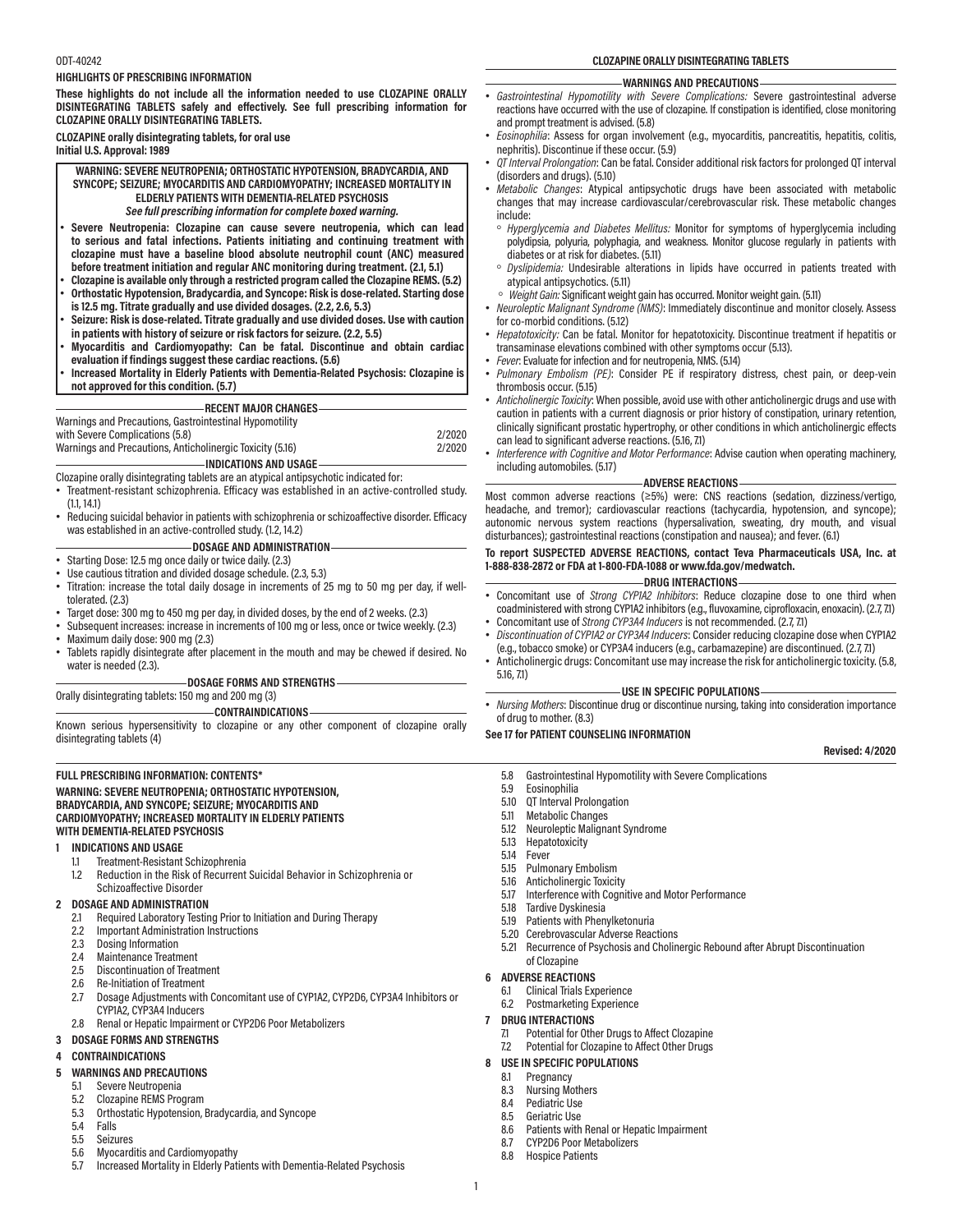#### **10 OVERDOSAGE**

- 10.1 Overdosage Experience
- 10.2 Management of Overdosage
- **11 DESCRIPTION**
- **12 CLINICAL PHARMACOLOGY**
	- 12.1 Mechanism of Action
	- 12.2 Pharmacodynamics
	- 12.3 Pharmacokinetics
- **13 NONCLINICAL TOXICOLOGY**
	- 13.1 Carcinogenesis, Mutagenesis, Impairment of Fertility

### **FULL PRESCRIBING INFORMATION**

#### **WARNING: SEVERE NEUTROPENIA; ORTHOSTATIC HYPOTENSION, BRADYCARDIA, AND SYNCOPE; SEIZURE; MYOCARDITIS AND CARDIOMYOPATHY; INCREASED MORTALITY IN ELDERLY PATIENTS WITH DEMENTIA-RELATED PSYCHOSIS**

#### **Severe Neutropenia**

**Clozapine treatment has caused severe neutropenia, defined as an absolute neutrophil count (ANC) less than 500/**μ**L. Severe neutropenia can lead to serious infection and death. Prior to initiating treatment with clozapine, a baseline ANC must be at least 1500/** μ**L for the general population; and must be at least 1000/**μ**L for patients with documented Benign Ethnic Neutropenia (BEN). During treatment, patients must have regular ANC monitoring. Advise patients to immediately report symptoms consistent with severe neutropenia or infection (e.g., fever, weakness, lethargy, or sore throat)** *[see Dosage and Administration (2.1) and Warnings and Precautions (5.1)].*

**Because of the risk of severe neutropenia, clozapine is available only through a restricted program under a Risk Evaluation Mitigation Strategy (REMS) called the Clozapine REMS Program** *[see Warnings and Precautions (5.2)]***.**

#### **Orthostatic Hypotension, Bradycardia, Syncope**

**Orthostatic hypotension, bradycardia, syncope, and cardiac arrest have occurred with clozapine treatment. The risk is highest during the initial titration period, particularly with rapid dose escalation. These reactions can occur with the first dose, with doses as low as 12.5 mg per day. Initiate treatment at 12.5 mg once or twice daily; titrate slowly; and use divided dosages. Use clozapine cautiously in patients with cardiovascular or cerebrovascular disease or conditions predisposing to hypotension (e.g., dehydration, use of antihypertensive medications)** *[see Dosage and Administration (2.3, and 2.6) and Warnings and Precautions (5.3)]***.**

### **Seizures**

**Seizures have occurred with clozapine treatment. The risk is dose-related. Initiate treatment at 12.5 mg, titrate gradually, and use divided dosing. Use caution when administering clozapine to patients with a history of seizures or other predisposing risk factors for seizure (CNS pathology, medications that lower the seizure threshold, alcohol abuse). Caution patients about engaging in any activity where sudden loss of consciousness could cause serious risk to themselves or others** *[see Dosage and Administration (2.3), Warnings and Precautions (5.5)]***.**

# **Myocarditis and Cardiomyopathy**

**Fatal myocarditis and cardiomyopathy have occurred with clozapine treatment. Discontinue clozapine and obtain a cardiac evaluation upon suspicion of these reactions. Generally, patients with clozapine-related myocarditis or cardiomyopathy should not be rechallenged with clozapine. Consider the possibility of myocarditis or cardiomyopathy if chest pain, tachycardia, palpitations, dyspnea, fever, flu-like symptoms, hypotension, or ECG changes occur** *[see Warnings and Precautions (5.6)]***.**

#### **Increased Mortality in Elderly Patients with Dementia-Related Psychosis**

**Elderly patients with dementia-related psychosis treated with antipsychotic drugs are at an increased risk of death. Clozapine is not approved for use in patients with dementiarelated psychosis** *[see Warnings and Precautions (5.7)]***.**

### **1 INDICATIONS AND USAGE**

#### **1.1 Treatment-Resistant Schizophrenia**

Clozapine orally disintegrating tablets are indicated for the treatment of severely ill patients with schizophrenia who fail to respond adequately to standard antipsychotic treatment. Because of the risks of severe neutropenia and of seizure associated with their use, clozapine orally disintegrating tablets should be used only in patients who have failed to respond adequately to standard antipsychotic treatment *[see Warnings and Precautions (5.1, 5.5)]*.

The effectiveness of clozapine orally disintegrating tablets in treatment-resistant schizophrenia was demonstrated in a 6-week, randomized, double-blind, active-controlled study comparing clozapine orally disintegrating tablets and chlorpromazine in patients who had failed other antipsychotics *[see Clinical Studies (14.1)]*.

#### **1.2 Reduction in the Risk of Recurrent Suicidal Behavior in Schizophrenia or Schizoaffective Disorder**

Clozapine orally disintegrating tablets are indicated for reducing the risk of recurrent suicidal behavior in patients with schizophrenia or schizoaffective disorder who are judged to be at chronic risk for re-experiencing suicidal behavior, based on history and recent clinical state. Suicidal behavior refers to actions by a patient that put him/herself at risk for death.

The effectiveness of clozapine orally disintegrating tablets in reducing the risk of recurrent suicidal behavior was demonstrated over a two-year treatment period in the InterSePT™ trial *[see Clinical Studies (14.2)]*.

# **2 DOSAGE AND ADMINISTRATION**

# **2.1 Required Laboratory Testing Prior to Initiation and During Therapy**

Prior to initiating treatment with clozapine orally disintegrating tablets, a baseline ANC must be obtained. The baseline ANC must be at least 1500/μL for the general population, and at least 1000/μL for patients with documented Benign Ethnic Neutropenia (BEN). To continue treatment, the ANC must be monitored regularly *[see Warnings and Precautions (5.1)]*.

#### **CLOZAPINE ORALLY DISINTEGRATING TABLETS CLOZAPINE ORALLY DISINTEGRATING TABLETS**

#### **14 CLINICAL STUDIES**

- 14.1 Treatment-Resistant Schizophrenia
- 14.2 Recurrent Suicidal Behavior in Schizophrenia or Schizoaffective Disorder
- **16 HOW SUPPLIED/STORAGE AND HANDLING**
	- 16.1 How Supplied
	- 16.2 Storage and Handling
- **17 PATIENT COUNSELING INFORMATION**

\*Sections or subsections omitted from the full prescribing information are not listed.

# **2.2 Important Administration Instructions**

Clozapine orally disintegrating tablets should be immediately placed in the mouth after removing the tablet from the blister pack or bottle. The tablet disintegrates rapidly after placement in the mouth. The tablets can be allowed to disintegrate, or they may be chewed. They may be swallowed with saliva. No water is necessary for administration.

The orally disintegrating tablets in a blister pack should be left in the unopened blister until the time of use. Just prior to use, peel the foil from the blister and gently remove the orally disintegrating tablet. Do not push the tablets through the foil, because this could damage the tablet.<br>2.3

#### **2.3 Dosing Information**

The starting dose is 12.5 mg once daily or twice daily. The total daily dose can be increased in increments of 25 mg to 50 mg per day, if well-tolerated, to achieve a target dose of 300 mg to 450 mg per day (administered in divided doses) by the end of 2 weeks. Subsequently, the dose can be increased once weekly or twice weekly, in increments of up to 100 mg. The maximum dose is 900 mg per day. To minimize the risk of orthostatic hypotension, bradycardia, and syncope, it is necessary to use this low starting dose, gradual titration schedule, and divided dosages *[see Warnings and Precautions (5.3)]*.

Clozapine orally disintegrating tablets can be taken with or without food *[see Pharmacokinetics (12.3)]*.

#### **2.4 Maintenance Treatment**

Generally, patients responding to clozapine orally disintegrating tablets should continue maintenance treatment on their effective dose beyond the acute episode.<br>2.5 Discontinuation of Treatment

# **2.5 Discontinuation of Treatment**

Method of treatment discontinuation will vary depending on the patient's last ANC:

- See Tables 2 or 3 for appropriate ANC monitoring based on the level of neutropenia if abrupt treatment discontinuation is necessary because of moderate to severe neutropenia.
- Reduce the dose gradually over a period of 1 to 2 weeks if termination of clozapine therapy is planned and there is no evidence of moderate to severe neutropenia.
- For abrupt clozapine discontinuation for a reason unrelated to neutropenia, continuation of the existing ANC monitoring is recommended for general population patients until their ANC is ≥1500/μL and for BEN patients until their ANC is ≥1000/μL or above their baseline.
- Additional ANC monitoring is required for any patient reporting onset of fever (temperature of 38.5°C or 101.3°F, or greater) during the 2 weeks after discontinuation *[see Warnings and Precautions (5.1)]*.
- Monitor all patients carefully for the recurrence of psychotic symptoms and symptoms related to cholinergic rebound such as profuse sweating, headache, nausea, vomiting, and diarrhea.

#### **2.6 Re-Initiation of Treatment**

When restarting clozapine orally disintegrating tablets in patients who have discontinued clozapine orally disintegrating tablets (i.e., 2 days or more since the last dose), re-initiate with 12.5 mg once daily or twice daily. This is necessary to minimize the risk of hypotension, bradycardia, and syncope *[see Warnings and Precautions (5.3)]*. If that dose is well-tolerated, the dose may be increased to the previously therapeutic dose more quickly than recommended for initial treatment.<br>2.7 Dosage

#### **2.7 Dosage Adjustments with Concomitant use of CYP1A2, CYP2D6, CYP3A4 Inhibitors or CYP1A2, CYP3A4 Inducers**

Dose adjustments may be necessary in patients with concomitant use of: strong CYP1A2 inhibitors (e.g., fluvoxamine, ciprofloxacin, or enoxacin); moderate or weak CYP1A2 inhibitors (e.g., oral contraceptives, or caffeine); CYP2D6 or CYP3A4 inhibitors (e.g., cimetidine, escitalopram, erythromycin, paroxetine, bupropion, fluoxetine, quinidine, duloxetine, terbinafine, or sertraline); CYP3A4 inducers (e.g., phenytoin, carbamazepine, St. John's wort, and rifampin); or CYP1A2 inducers (e.g., tobacco smoking) (Table 1) *[see Drug Interactions (7)]*.

# **Table 1: Dose Adjustment in Patients Taking Concomitant Medications**

| <b>Co-medications</b>                        |                                                                                                                       | <b>Scenarios</b>                                                                           |                                                                                                    |
|----------------------------------------------|-----------------------------------------------------------------------------------------------------------------------|--------------------------------------------------------------------------------------------|----------------------------------------------------------------------------------------------------|
|                                              | Initiating clozapine<br>orally disintegrating<br>tablets while taking a<br>co-medication                              | Adding a<br>co-medication<br>while taking<br>clozapine orally<br>disintegrating<br>tablets | Discontinuing a<br>co-medication while<br>continuing clozapine<br>orally disintegrating<br>tablets |
| Strong CYP1A2<br><b>Inhibitors</b>           | Use one third of the clozapine orally<br>disintegrating tablets dose.                                                 |                                                                                            | Increase clozapine orally<br>disintegrating tablets<br>dose based on clinical<br>response.         |
| Moderate or Weak<br><b>CYP1A2 Inhibitors</b> | Monitor for adverse reactions.<br>Consider reducing the clozapine orally<br>disintegrating tablets dose if necessary. |                                                                                            | Monitor for lack of<br>effectiveness. Consider<br>increasing clozapine                             |
| CYP2D6 or<br>CYP3A4 Inhibitors               |                                                                                                                       |                                                                                            | orally disintegrating<br>tablets dose if<br>necessary.                                             |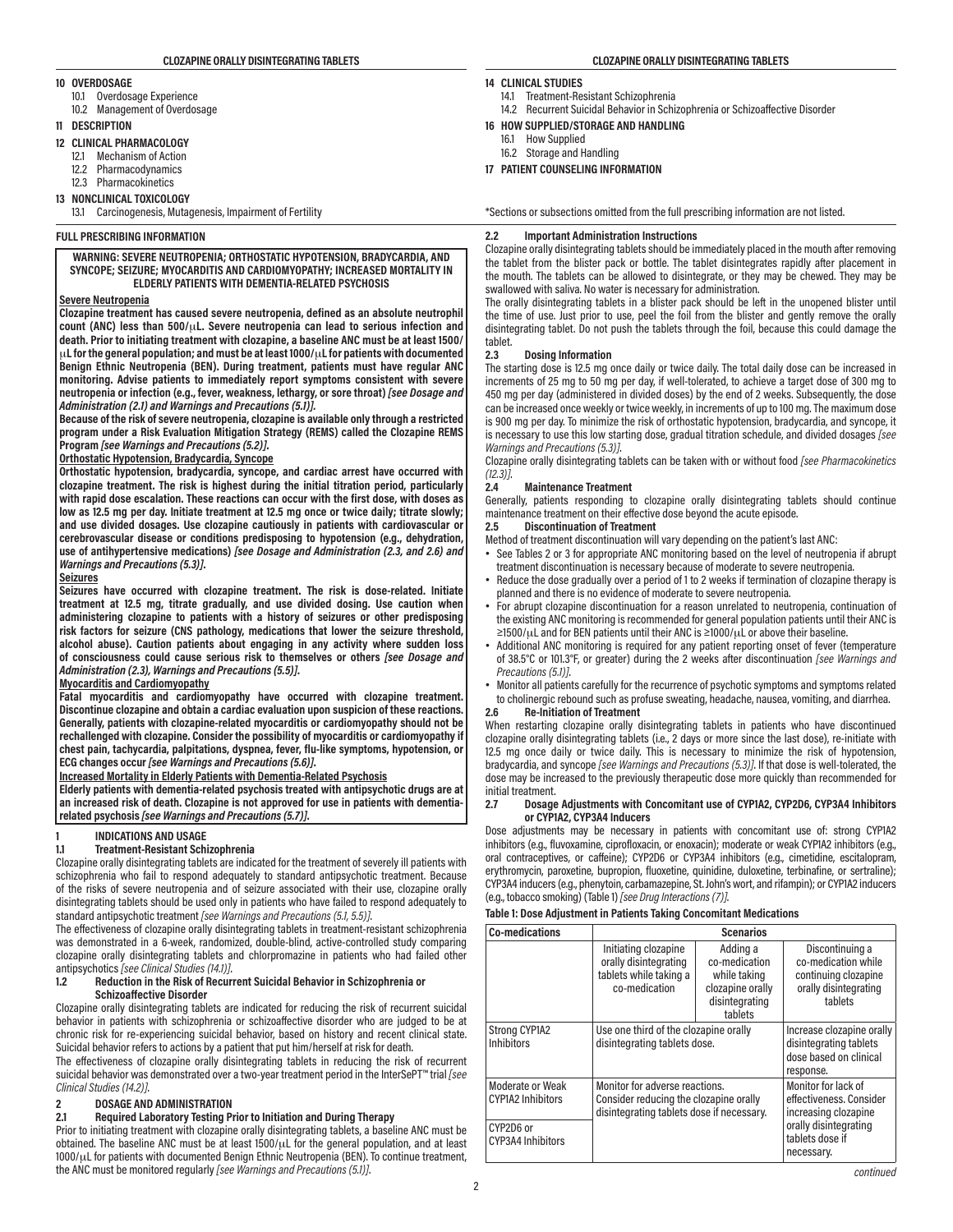| <b>Co-medications</b>                            |                                                                                          | <b>Scenarios</b>                                                                                                                                                                                             |                                                                                                    |  |
|--------------------------------------------------|------------------------------------------------------------------------------------------|--------------------------------------------------------------------------------------------------------------------------------------------------------------------------------------------------------------|----------------------------------------------------------------------------------------------------|--|
|                                                  | Initiating clozapine<br>orally disintegrating<br>tablets while taking a<br>co-medication | Adding a<br>co-medication<br>while taking<br>clozapine orally<br>disintegrating<br>tablets                                                                                                                   | Discontinuing a<br>co-medication while<br>continuing clozapine<br>orally disintegrating<br>tablets |  |
| Strong<br>CYP3A4 Inducers                        |                                                                                          | Concomitant use is not recommended.<br>However, if the inducer is necessary,<br>it may be necessary to increase the<br>clozapine orally disintegrating tablets<br>dose. Monitor for decreased effectiveness. |                                                                                                    |  |
| Moderate or Weak<br>CYP1A2 or<br>CYP3A4 Inducers |                                                                                          | Monitor for decreased effectiveness.<br>Consider increasing the clozapine orally<br>disintegrating tablets dose if necessary.                                                                                |                                                                                                    |  |

#### **2.8 Renal or Hepatic Impairment or CYP2D6 Poor Metabolizers**

It may be necessary to reduce the clozapine orally disintegrating tablets dose in patients with significant renal or hepatic impairment, or in CYP2D6 poor metabolizers *[see Use in Specific Populations (8.6, 8.7)]*.

# **3 DOSAGE FORMS AND STRENGTHS**

Clozapine Orally Disintegrating Tablets are available as 150 mg and 200 mg, round, yellow, orally disintegrating tablets.

#### **4 CONTRAINDICATIONS**

Clozapine orally disintegrating tablets are contraindicated in patients with a history of serious hypersensitivity to clozapine (e.g., photosensitivity, vasculitis, erythema multiforme, or Stevens-Johnson Syndrome) or any other component of clozapine orally disintegrating tablets *[see Adverse Reactions (6.2)]*.

#### **5 WARNINGS AND PRECAUTIONS**

#### **5.1 Severe Neutropenia**

*Background*

Clozapine can cause neutropenia (a low absolute neutrophil count [ANC]), defined as a reduction below pre-treatment normal levels of blood neutrophils. The ANC is usually available as a component of the complete blood count (CBC), including differential, and is more relevant to drug-induced neutropenia than is the white blood cell (WBC) count. The ANC may also be calculated using the following formula: *ANC equals the Total WBC count multiplied by the total percentage of neutrophils obtained from the differential (neutrophil "segs" plus neutrophil "bands")*. Other granulocytes (basophils and eosinophils) contribute minimally to neutropenia and their measurement is not necessary *[see Adverse Reactions (6.2)]*. Neutropenia may be mild, moderate, or severe (see Tables 2 and 3). To improve and standardize understanding, "severe neutropenia" replaces the previous terms severe leukopenia, severe granulocytopenia, or agranulocytosis.

Severe neutropenia, ANC less than  $\left\langle \cdot \right\rangle$  500/ $\mu$ L, occurs in a small percentage of patients taking clozapine and is associated with an increase in the risk of serious and potentially fatal infections. Risk of neutropenia appears greatest during the first 18 weeks on treatment and then declines. The mechanism by which clozapine causes neutropenia is unknown and is not dose-dependent. Two separate management algorithms are provided below, the first for patients in the general population, and the second for patients identified to have baseline neutropenia.

*Clozapine Treatment and Monitoring in the General Patient Population (see Table 2)*

Obtain a CBC, including the ANC value, prior to initiating treatment with clozapine to ensure the presence of a normal baseline neutrophil count (equal to or greater than 1500/μL) and to permit later comparisons. Patients in the general population with an ANC equal to or greater than (≥)1500/μL are considered within normal range (Table 2) and are eligible to initiate treatment. Weekly ANC monitoring is required for all patients during the first 6 months of treatment. If a patient's ANC remains equal to or greater than 1500/μL for the first 6 months of treatment, monitoring frequency may be reduced to every 2 weeks for the next 6 months. If the ANC remains equal to or greater than 1500/μL for the second 6 months of continuous therapy, ANC monitoring frequency may be reduced to once every 4 weeks thereafter.

**Table 2: Clozapine Treatment Recommendations Based on Absolute Neutrophil Count (ANC) Monitoring for the General Patient Population**

| <b>ANC Level</b>                          | Clozapine<br><b>Treatment Recommendations</b>                                                                                                                        | <b>ANC Monitoring</b>                                                                                                                                    |
|-------------------------------------------|----------------------------------------------------------------------------------------------------------------------------------------------------------------------|----------------------------------------------------------------------------------------------------------------------------------------------------------|
| Normal range<br>(≥1500/µL)                | Initiate treatment<br>٠<br>If treatment interrupted:<br>$\bullet$<br>- < 30 days, continue<br>monitoring as before<br>- $\geq$ 30 days, monitor as if new<br>patient | Weekly from initiation to<br>6 months<br>Every 2 weeks from 6 to<br>12 months<br>Monthly after 12 months                                                 |
|                                           | Discontinuation for reasons other<br>٠<br>than neutropenia                                                                                                           | See Section 2.4                                                                                                                                          |
| Mild<br>Neutropenia<br>(1000 to 1499/µL)* | Continue treatment<br>٠                                                                                                                                              | Three times weekly until ANC<br>$\geq$ 1500/uL<br>Once ANC $\geq$ 1500/ $\mu$ L, return to<br>patient's last "Normal Range"<br>ANC monitoring interval** |

*continued*

| <b>ANC Level</b>                                          | Clozapine<br><b>Treatment Recommendations</b>                                                                                                                                                             | <b>ANC Monitoring</b>                                                                                                                                                                                                                                   |
|-----------------------------------------------------------|-----------------------------------------------------------------------------------------------------------------------------------------------------------------------------------------------------------|---------------------------------------------------------------------------------------------------------------------------------------------------------------------------------------------------------------------------------------------------------|
| <b>Moderate</b><br>Neutropenia<br>(500 to 999/µL)*        | Recommend hematology<br>٠<br>consultation<br>Interrupt treatment for<br>٠<br>suspected clozapine<br>induced neutropenia<br>Resume treatment once ANC<br>$\geq 1000/\mu L$                                 | Daily until ANC $\geq$ 1000/ $\mu$ L, then<br>Three times weekly until ANC<br>۰<br>$\geq$ 1500/ $\mu$ L<br>Once ANC $\geq$ 1500/ $\mu$ L, check ANC<br>weekly for 4 weeks, then return<br>to patient's last "Normal Range"<br>ANC monitoring interval** |
| <b>Severe</b><br>Neutropenia<br>(less than $500/\mu L$ )* | Recommend hematology<br>٠<br>consultation<br>Interrupt treatment for<br>suspected clozapine-<br>induced neutropenia<br>Do not rechallenge unless<br>٠<br>prescriber determines benefits<br>outweigh risks | Daily until ANC $\geq$ 1000/ $\mu$ L, then<br>٠<br>Three times weekly until ANC<br>$\geq 1500/\mu L$<br>If patient rechallenged,<br>resume treatment as a new<br>patient under "Normal Range"<br>monitoring once ANC ≥1500/µL                           |

Confirm all initial reports of ANC less than  $1500/\mu$ L with a repeat ANC measurement within 24 hours

\*\* If clinically appropriate

*Clozapine Treatment and Monitoring in Patients with Benign Ethnic Neutropenia (see Table 3)* Benign ethnic neutropenia (BEN) is a condition observed in certain ethnic groups whose average ANC values are lower than "standard" laboratory ranges for neutrophils. It is most commonly observed in individuals of African descent (approximate prevalence of 25 to 50%), some Middle Eastern ethnic groups, and in other non-Caucasian ethnic groups with darker skin. BEN is more common in men. Patients with BEN have normal hematopoietic stem-cell number and myeloid maturation, are healthy, and do not suffer from repeated or severe infections. They are not at increased risk for developing clozapine-induced neutropenia. Additional evaluation may be needed to determine if baseline neutropenia is due to BEN. Consider hematology consultation before initiating or during clozapine treatment as necessary.

Patients with BEN require a different ANC algorithm for clozapine management due to their lower baseline ANC levels. Table 3 provides guidelines for managing clozapine treatment and ANC monitoring in patients with BEN.

| Table 3: Patients with Benign Ethnic Neutropenia (BEN); Clozapine Treatment |  |
|-----------------------------------------------------------------------------|--|
| Recommendations Based on Absolute Neutrophil Count (ANC) Monitoring         |  |

| <b>ANC Level</b>                                                            | <b>Treatment</b><br><b>Recommendations</b>                                                                                                                                                                                    | <b>ANC Monitoring</b>                                                                                                                                                                                                                                                                       |
|-----------------------------------------------------------------------------|-------------------------------------------------------------------------------------------------------------------------------------------------------------------------------------------------------------------------------|---------------------------------------------------------------------------------------------------------------------------------------------------------------------------------------------------------------------------------------------------------------------------------------------|
| <b>Normal BEN Range</b><br>(Established ANC<br>baseline $\geq 1000/\mu L$ ) | Obtain at least two baseline<br>$\bullet$<br>ANC levels before initiating<br>treatment<br>If treatment interrupted<br>$\bullet$<br><30 days, continue<br>monitoring as before<br>$\geq$ 30 days, monitor as if new<br>patient | Weekly from initiation to<br>٠<br>6 months<br>Every 2 weeks from 6 to<br>٠<br>12 months<br>Monthly after 12 months<br>٠                                                                                                                                                                     |
|                                                                             | Discontinuation of<br>treatment for reasons other<br>than neutropenia                                                                                                                                                         | • See Section 2.4                                                                                                                                                                                                                                                                           |
| <b>BEN</b><br>Neutropenia<br>500 to 999/µL*                                 | Recommend hematology<br>$\bullet$<br>consultation<br><b>Continue treatment</b>                                                                                                                                                | Three times weekly until ANC<br>۰<br>$\geq 1000/\mu L$ or<br>$\geq$ patient's known baseline<br>Once ANC $\geq$ 1000/ $\mu$ L or at<br>٠<br>patient's known baseline,<br>check ANC weekly for 4 weeks,<br>then return to patient's last<br>"Normal BEN Range" ANC<br>monitoring interval.** |
| <b>BEN</b><br>Severe Neutropenia<br>less than $500/\mu L^*$                 | Recommend hematology<br>٠<br>consultation<br>Interrupt treatment for<br>٠<br>suspected clozapine-<br>induced neutropenia<br>Do not rechallenge unless<br>prescriber determines benefits<br>outweigh risks                     | Daily until ANC $\geq$ 500/ $\mu$ L, then<br>٠<br>Three times weekly until ANC<br>٠<br>≥patient's baseline<br>If patient rechallenged,<br>٠<br>resume treatment as a new<br>patient under "Normal Range"<br>monitoring once ANC ≥1000/µL<br>or at patient's baseline                        |

Confirm all initial reports of ANC less than  $1500/\mu$ L with a repeat ANC measurement within 24 hours

\*\* If clinically appropriate

*General Guidelines for Management of All Patients with Fever or with Neutropenia*

• Fever: Interrupt clozapine as a precautionary measure in any patient who develops fever, defined as a temperature of 38.5°C [101.3°F] or greater, and obtain an ANC level. Fever is often the first sign of neutropenic infection.

• ANC less than 1000/ $\mu$ L: If fever occurs in any patient with an ANC less than 1000/ $\mu$ L, initiate appropriate workup and treatment for infection and refer to Tables 2 or 3 for management.

Consider hematology consultation.

• See Neuroleptic Malignant Syndrome (NMS) and Fever under WARNINGS AND PRECAUTIONS (5) and Instructions for Patients, under PATIENT COUNSELING INFORMATION (17).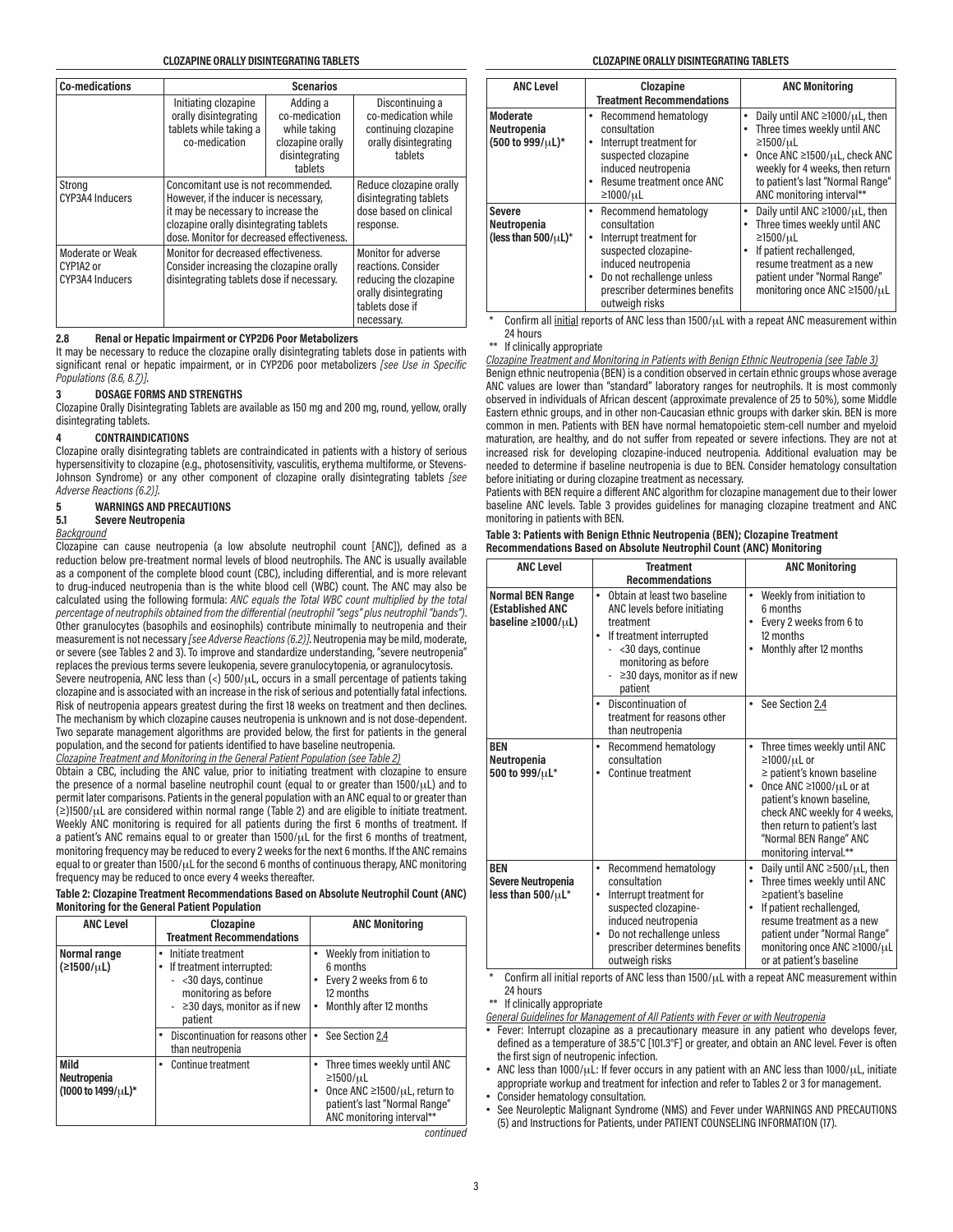# *Rechallenge after an ANC less than 500/*μ*L (severe neutropenia)*

For some patients who experience severe clozapine-related neutropenia, the risk of serious psychiatric illness from discontinuing clozapine treatment may be greater than the risk of rechallenge (e.g. patients with severe schizophrenic illness who have no treatment options other than clozapine). A hematology consultation may be useful in deciding to rechallenge a patient. In general, however, do not rechallenge patients who develop severe neutropenia with clozapine orally disintegrating tablets or a clozapine product.

If a patient will be rechallenged, the clinician should consider thresholds provided in Tables 2 and 3, the patient's medical and psychiatric history, a discussion with the patient and his/her caregiver about the benefits and risks of clozapine rechallenge, and the severity and characteristics of the neutropenic episode.

#### *Using Clozapine with Other Drugs Associated with Neutropenia*

It is unclear if concurrent use of other drugs known to cause neutropenia increases the risk or severity of clozapine-induced neutropenia. There is no strong scientific rationale to avoid clozapine treatment in patients concurrently treated with these drugs. If clozapine is used concurrently with an agent known to cause neutropenia (e.g., some chemotherapeutic agents), consider monitoring patients more closely than the treatment guidelines provided in Tables 2 and 3. Consult with the treating oncologist in patients receiving concomitant chemotherapy.

#### **5.2 Clozapine REMS Program**

Clozapine is only available through a restricted program under a REMS called the Clozapine REMS Program because of the risk of severe neutropenia.

Notable requirements of the Clozapine REMS Program include:

- Healthcare professionals who prescribe clozapine must be certified with the program by enrolling and completing training.
- Patients who receive clozapine must be enrolled in the program and comply with the ANC testing and monitoring requirements.
- Pharmacies dispensing clozapine must be certified with the program by enrolling and completing training and must only dispense to patients who are eligible to receive clozapine.

Further information is available at www.clozapinerems.com or 1-844-267-8678.

#### **5.3 Orthostatic Hypotension, Bradycardia, and Syncope**

Hypotension, bradycardia, syncope, and cardiac arrest have occurred with clozapine treatment. The risk is highest during the initial titration period, particularly with rapid dose-escalation. These reactions can occur with the first dose, at doses as low as 12.5 mg. These reactions can be fatal. The syndrome is consistent with neurally mediated reflex bradycardia (NMRB).

Treatment must begin at a maximum dose of 12.5 mg once daily or twice daily. The total daily dose can be increased in increments of 25 mg to 50 mg per day, if well-tolerated, to a target dose of 300 mg to 450 mg per day (administered in divided doses) by the end of 2 weeks. Subsequently, the dose can be increased weekly or twice weekly, in increments of up to 100 mg. The maximum dose is 900 mg per day. Use cautious titration and a divided dosage schedule to minimize the risk of serious cardiovascular reactions *[see Dosage and Administration (2.3)]*. Consider reducing the dose if hypotension occurs. When restarting patients who have had even a brief interval off clozapine (i.e., 2 days or more since the last dose), re-initiate treatment at 12.5 mg once daily or twice daily *[see Dosage and Administration (2.6)]*.

Use clozapine cautiously in patients with cardiovascular disease (history of myocardial infarction or ischemia, heart failure, or conduction abnormalities), cerebrovascular disease, and conditions which would predispose patients to hypotension (e.g., concomitant use of antihypertensives, dehydration and hypovolemia).

#### **5.4 Falls**

Clozapine may cause somnolence, postural hypotension, and motor and sensory instability, which may lead to falls and, consequently, fractures or other injuries. For patients with diseases, conditions, or medications that could exacerbate these effects, complete fall risk assessments when initiating antipsychotic treatment and recurrently for patients on long-term antipsychotic treatment.<br>5.5

#### **5.5 Seizures**

Seizure has been estimated to occur in association with clozapine use at a cumulative incidence at one year of approximately 5%, based on the occurrence of one or more seizures in 61 of 1743 patients exposed to clozapine during its clinical testing prior to domestic marketing (i.e., a crude rate of 3.5%). The risk of seizure is dose-related. Initiate treatment with a low dose (12.5 mg), titrate slowly, and use divided dosing.

Use caution when administering clozapine to patients with a history of seizures or other predisposing risk factors for seizure (e.g., head trauma or other CNS pathology, use of medications that lower the seizure threshold, or alcohol abuse). Because of the substantial risk of seizure associated with clozapine use, caution patients about engaging in any activity where sudden loss of consciousness could cause serious risk to themselves or others (e.g., driving an automobile, operating complex machinery, swimming, climbing).

#### **5.6 Myocarditis and Cardiomyopathy**

Myocarditis and cardiomyopathy have occurred with the use of clozapine. These reactions can be fatal. Discontinue clozapine and obtain a cardiac evaluation upon suspicion of myocarditis or cardiomyopathy. Generally, patients with a history of clozapine-associated myocarditis or cardiomyopathy should not be rechallenged with clozapine. However, if the benefit of clozapine treatment is judged to outweigh the potential risks of recurrent myocarditis or cardiomyopathy, the clinician may consider rechallenge with clozapine in consultation with a cardiologist, after a complete cardiac evaluation, and under close monitoring.

Consider the possibility of myocarditis or cardiomyopathy in patients receiving clozapine who present with chest pain, dyspnea, persistent tachycardia at rest, palpitations, fever, flu-like symptoms, hypotension, other signs or symptoms of heart failure, or electrocardiographic findings (low voltages, ST-T abnormalities, arrhythmias, right axis deviation, and poor R wave progression). Myocarditis most frequently presents within the first two months of clozapine treatment. Symptoms of cardiomyopathy generally occur later than clozapine-associated myocarditis and usually after 8 weeks of treatment. However, myocarditis and cardiomyopathy can occur at any period during treatment with clozapine. It is common for nonspecific flu-like symptoms such as malaise, myalgia, pleuritic chest pain, and low-grade fevers to precede

more overt signs of heart failure. Typical laboratory findings include elevated troponin I or T, elevated creatinine kinase-MB, peripheral eosinophilia, and elevated C-reactive protein (CRP). Chest roentgenogram may demonstrate cardiac silhouette enlargement, and cardiac imaging (echocardiogram, radionucleotide studies, or cardiac catheterization) may reveal evidence of left ventricular dysfunction.

#### **5.7 Increased Mortality in Elderly Patients with Dementia-Related Psychosis**

Elderly patients with dementia-related psychosis treated with antipsychotic drugs are at an increased risk of death. Analyses of 17 placebo-controlled trials (modal duration of 10 weeks), largely in patients taking atypical antipsychotic drugs, revealed a risk of death in drug-treated patients of between 1.6 to 1.7 times the risk of death in placebo-treated patients. Over the course of a typical 10-week controlled trial, the rate of death in drug-treated patients was about 4.5%, compared to a rate of about 2.6% in the placebo group. Although the causes of death were varied, most of the deaths appeared to be either cardiovascular (e.g., heart failure, sudden death) or infectious (e.g., pneumonia) in nature. Observational studies suggest that, similar to atypical antipsychotic drugs, treatment with conventional antipsychotic drugs may increase mortality in this population. The extent to which the findings of increased mortality in observational studies may be attributed to the antipsychotic drug as opposed to some characteristic(s) of the patients is not clear. Clozapine is not approved for the treatment of patients with dementia-related psychosis *[see Boxed Warning]*.

# **5.8 Gastrointestinal Hypomotility with Severe Complications**

Severe gastrointestinal adverse reactions have occurred with the use of clozapine, primarily due to its potent anticholinergic effects and resulting gastrointestinal hypomotility. In post marketing experience, reported effects range from constipation to paralytic ileus. Increased frequency of constipation and delayed diagnosis and treatment increased the risk of severe complications of gastrointestinal hypomotility, resulting in intestinal obstruction, fecal impaction, megacolon and intestinal ischemia or infarction *[see Adverse Reactions (6.2)]*. These reactions have resulted in hospitalization, surgery, and death. The risk for severe adverse reactions is further increased with anticholinergic medications (and other medications that decrease gastrointestinal peristalsis); therefore, concomitant use should be avoided when possible *[see Warnings and Precautions (5.16), Drug Interactions (7.1)]*.

Prior to initiating clozapine, screen for constipation and treat as necessary. Subjective symptoms of constipation may not accurately reflect the degree of gastrointestinal hypomotility in clozapine treated patients. Therefore, reassess bowel function frequently with careful attention to any changes in the frequency or character of bowel movements, as well as signs and symptoms of complications of hypomotility (e.g., nausea, vomiting, abdominal distension, abdominal pain). If constipation or gastrointestinal hypomotility are identified, monitor closely and treat promptly with appropriate laxatives, as necessary, to prevent severe complications. Consider prophylactic laxatives in high risk patients.

#### **5.9 Eosinophilia**

Eosinophilia, defined as a blood eosinophil count of greater than 700/ $\mu$ L, has occurred with clozapine treatment. In clinical trials, approximately 1% of patients developed eosinophilia. Clozapine-related eosinophilia usually occurs during the first month of treatment. In some patients, it has been associated with myocarditis, pancreatitis, hepatitis, colitis, and nephritis. Such organ involvement could be consistent with a drug reaction with eosinophilia and systemic symptoms syndrome (DRESS), also known as drug induced hypersensitivity syndrome (DIHS). If eosinophilia develops during clozapine treatment, evaluate promptly for signs and symptoms of systemic reactions, such as rash or other allergic symptoms, myocarditis, or other organspecific disease associated with eosinophilia. If clozapine-related systemic disease is suspected, discontinue clozapine immediately.

If a cause of eosinophilia unrelated to clozapine is identified (e.g., asthma, allergies, collagen vascular disease, parasitic infections, and specific neoplasms), treat the underlying cause and continue clozapine.

Clozapine-related eosinophilia has also occurred in the absence of organ involvement and can resolve without intervention. There are reports of successful rechallenge after discontinuation of clozapine, without recurrence of eosinophilia. In the absence of organ involvement, continue clozapine under careful monitoring. If the total eosinophil count continues to increase over several weeks in the absence of systemic disease, the decision to interrupt clozapine therapy and rechallenge after the eosinophil count decreases should be based on the overall clinical assessment, in consultation with an internist or hematologist.<br>5.10 0T Interval Prolongation

#### **5.10 QT Interval Prolongation**

QT prolongation, Torsades de Pointes and other life-threatening ventricular arrhythmias, cardiac arrest, and sudden death have occurred with clozapine treatment. When prescribing clozapine, consider the presence of additional risk factors for QT prolongation and serious cardiovascular reactions. Conditions that increase these risks include the following: history of QT prolongation, long QT syndrome, family history of long QT syndrome or sudden cardiac death, significant cardiac arrhythmia, recent myocardial infarction, uncompensated heart failure, treatment with other medications that cause QT prolongation, treatment with medications that inhibit the metabolism of clozapine, and electrolyte abnormalities.

Prior to initiating treatment with clozapine, perform a careful physical examination, medical history, and concomitant medication history. Consider obtaining a baseline ECG and serum chemistry panel. Correct electrolyte abnormalities. Discontinue clozapine if the QTc interval exceeds 500 msec. If patients experience symptoms consistent with Torsades de Pointes or other arrhythmias (e.g., syncope, presyncope, dizziness, or palpitations), obtain a cardiac evaluation and discontinue clozapine.

Use caution when administering concomitant medications that prolong the QT interval or inhibit the metabolism of clozapine orally disintegrating tablets. Drugs that cause QT prolongation include: specific antipsychotics (e.g., ziprasidone, iloperidone, chlorpromazine, thioridazine, mesoridazine, droperidol, pimozide), specific antibiotics (e.g., erythromycin, gatifloxacin, moxifloxacin, sparfloxacin), Class 1A antiarrhythmic medications (e.g., quinidine, procainamide) or Class III antiarrhythmics (e.g., amiodarone, sotalol), and others (e.g., pentamidine, levomethadyl acetate, methadone, halofantrine, mefloquine, dolasetron mesylate, probucol or tacrolimus). Clozapine is primarily metabolized by CYP isoenzymes 1A2, 2D6, and 3A4. Concomitant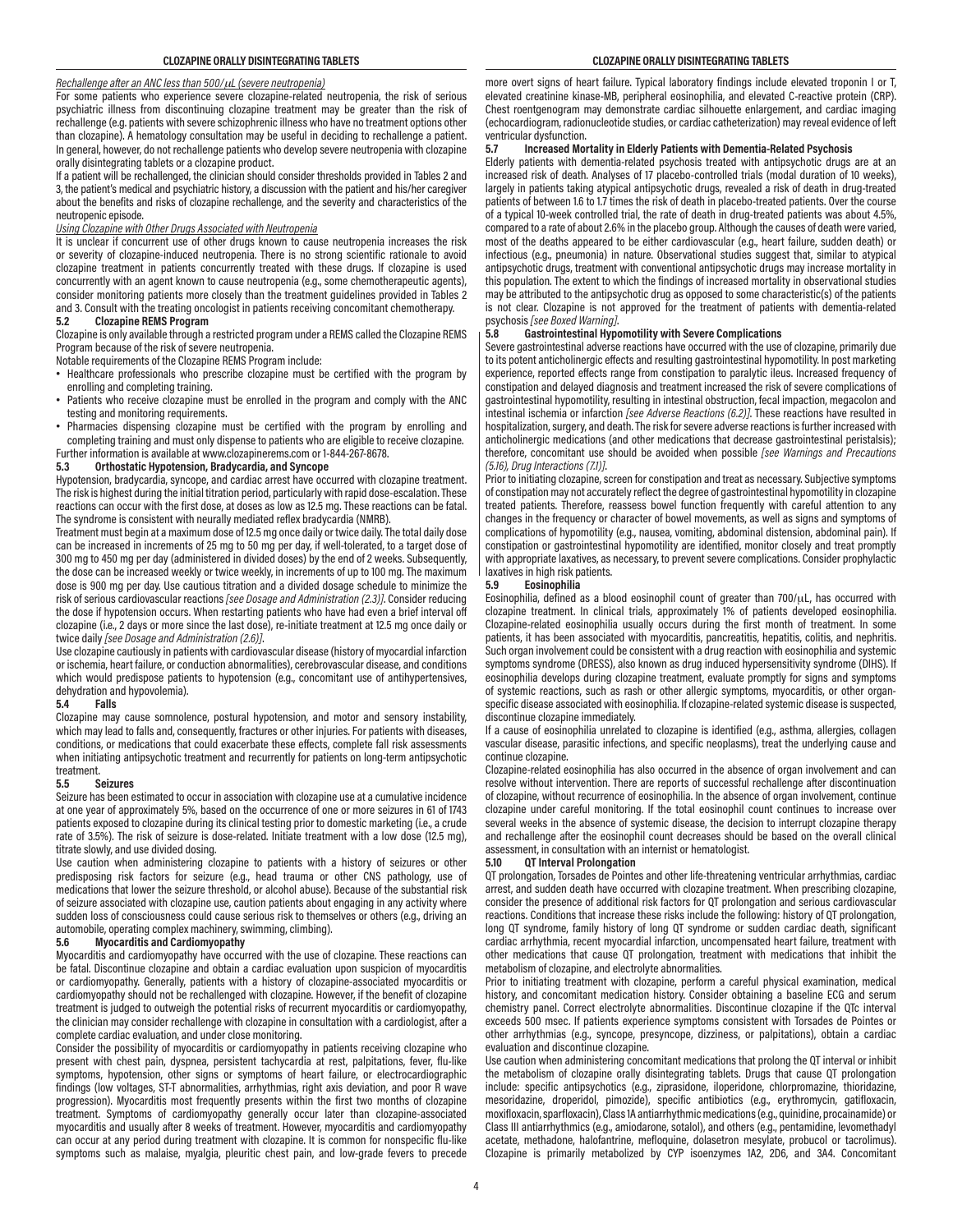treatment with inhibitors of these enzymes can increase the concentration of clozapine orally disintegrating tablets *[see Drug Interactions (7.1) and Clinical Pharmacology (12.3)]*.

Hypokalemia and hypomagnesemia increase the risk of QT prolongation. Hypokalemia can result from diuretic therapy, diarrhea, and other causes. Use caution when treating patients at risk for significant electrolyte disturbance, particularly hypokalemia. Obtain baseline measurements of serum potassium and magnesium levels, and periodically monitor electrolytes. Correct electrolyte abnormalities before initiating treatment with clozapine.<br>5.11 Metabolic Changes

#### **5.11 Metabolic Changes**

Atypical antipsychotic drugs, including clozapine have been associated with metabolic changes that can increase cardiovascular and cerebrovascular risk. These metabolic changes include hyperglycemia, dyslipidemia, and body weight gain. While atypical antipsychotic drugs may produce some metabolic changes, each drug in the class has its own specific risk profile. *Hyperglycemia and Diabetes Mellitus*

Hyperglycemia, in some cases extreme and associated with ketoacidosis or hyperosmolar coma or death, has been reported in patients treated with atypical antipsychotics including clozapine. Assessment of the relationship between atypical antipsychotic use and glucose abnormalities is complicated by the possibility of an increased background risk of diabetes mellitus in patients with schizophrenia and the increasing incidence of diabetes mellitus in the general population. Given these confounders, the relationship between atypical antipsychotic use and hyperglycemiarelated adverse reactions is not completely understood. However, epidemiological studies suggest an increased risk of treatment-emergent, hyperglycemia-related adverse reactions in patients treated with the atypical antipsychotics. Precise risk estimates for hyperglycemiarelated adverse reactions in patients treated with atypical antipsychotics are not available.

Patients with an established diagnosis of diabetes mellitus who are started on clozapine should be monitored regularly for worsening of glucose control. Patients with risk factors for diabetes mellitus (e.g., obesity, family history of diabetes) who are starting treatment with atypical antipsychotics should undergo fasting blood glucose testing at the beginning of treatment and periodically during treatment. Any patient treated with atypical antipsychotics should be monitored for symptoms of hyperglycemia including polydipsia, polyuria, polyphagia, and weakness. Patients who develop symptoms of hyperglycemia during treatment with atypical antipsychotics should undergo fasting blood glucose testing. In some cases, hyperglycemia has resolved when the atypical antipsychotic was discontinued; however, some patients required continuation of anti-diabetic treatment despite discontinuation of the suspect drug.

In a pooled data analysis of 8 studies in adult subjects with schizophrenia, the mean changes in fasting glucose concentration in the clozapine and chlorpromazine groups were +11 mg/dL and +4 mg/dL respectively. A higher proportion of the clozapine group demonstrated categorical increases from baseline in fasting glucose concentrations, compared to the chlorpromazine group (Table 4). The clozapine doses were 100 to 900 mg per day (mean modal dose: 512 mg per day). The maximum chlorpromazine dose was 1800 mg per day (mean modal dose: 1029 mg per day). The median duration of exposure was 42 days for clozapine and chlorpromazine.

**Table 4: Categorical Changes in Fasting Glucose Level in Studies in Adult Subjects with Schizophrenia**

| Laboratory<br><b>Parameter</b> | <b>Category Change</b><br>(at least once) from Baseline          | <b>Treatment Arm</b> | N   | n(%)    |
|--------------------------------|------------------------------------------------------------------|----------------------|-----|---------|
| Normal (<100 mg/dL)            |                                                                  | Clozapine            | 198 | 53(27)  |
| <b>Fasting Glucose</b>         | High $(\geq 126 \text{ mg/dL})$                                  | Chlorpromazine       | 135 | 14 (10) |
|                                | Borderline (100 to 125 mg/dL)<br>High $(\geq 126 \text{ mg/dL})$ | Clozapine            | 57  | 24 (42) |
|                                |                                                                  | Chlorpromazine       | 43  | 12(28)  |

*Dyslipidemia*

Undesirable alterations in lipids have occurred in patients treated with atypical antipsychotics, including clozapine. Clinical monitoring, including baseline and periodic follow-up lipid evaluations in patients using clozapine, is recommended.

In a pooled data analysis of 10 studies in adult subjects with schizophrenia, clozapine treatment was associated with increases in serum total cholesterol. No data were collected on LDL and HDL cholesterol. The mean increase in total cholesterol was 13 mg/dL in the clozapine group and 15 mg/dL in the chlorpromazine group. In a pooled data analysis of 2 studies in adult subjects with schizophrenia, clozapine treatment was associated with increases in fasting serum triglyceride. The mean increase in fasting triglyceride was 71 mg/dL (54%) in the clozapine group and 39 mg/dL (35%) in the chlorpromazine group (Table 5). In addition, clozapine treatment was associated with categorical increases in serum total cholesterol and triglyceride, as illustrated in Table 6. The proportion of patients with categorical increases in total cholesterol or fasting triglyceride increased with the duration of exposure. The median duration of clozapine and chlorpromazine exposure was 45 days and 38 days, respectively. The clozapine dose range was 100 mg to 900 mg daily; the maximum chlorpromazine dose was 1800 mg daily.

**Table 5: Mean Changes in Total Cholesterol and Triglyceride Concentration in Studies in Adult Subjects with Schizophrenia**

| <b>Treatment Arm</b>   | <b>Baseline Total Cholesterol</b><br>Concentration (mg/dL) | <b>Change from Baseline</b><br>mg/dL(%)    |
|------------------------|------------------------------------------------------------|--------------------------------------------|
| $Clozapine (N=334)$    | 184                                                        | $+13(7)$                                   |
| Chlorpromazine (N=185) | 182                                                        | $+15(8)$                                   |
|                        | <b>Baseline Triglyceride</b><br>Concentration (mg/dL)      | <b>Change from Baseline</b><br>$mq/dL$ (%) |
| Clozapine $(N=6)$      | 130                                                        | $+71(54)$                                  |
| Chlorpromazine (N=7)   | 110                                                        | $+39(35)$                                  |

**Table 6: Categorical Changes in Lipid Concentrations in Studies in Adult Subjects with Schizophrenia**

| Laboratory<br>Parameter           | <b>Category Change</b><br>(at least once)<br>from Baseline | <b>Treatment Arm</b> | N   | $n$ (%) |
|-----------------------------------|------------------------------------------------------------|----------------------|-----|---------|
|                                   | Increase by $\geq$ 40 mg/dL                                | Clozapine            | 334 | 111(33) |
|                                   |                                                            | Chlorpromazine       | 185 | 46 (25) |
| <b>Total Cholesterol</b>          | Normal (<200 mg/dL) to                                     | Clozapine            | 222 | 18(8)   |
| (random or fasting)               | High $(\geq 240 \text{ mg/dL})$                            | Chlorpromazine       | 132 | 3(2)    |
|                                   | <b>Borderline</b>                                          | Clozapine            | 79  | 30(38)  |
|                                   | (200 to 239 mg/dL) to<br>High $(\geq 240 \text{ mg/dL})$   | Chlorpromazine       | 34  | 14 (41) |
|                                   | Increase by $\geq 50$ mg/dL                                | Clozapine            | 6   | 3(50)   |
|                                   |                                                            | Chlorpromazine       | 7   | 3(43)   |
|                                   | Normal (<150 mg/dL) to                                     | Clozapine            | 4   | 0(0)    |
| <b>Triglycerides</b><br>(fasting) | High $(\geq 200 \text{ mg/dL})$                            | Chlorpromazine       | 6   | 2(33)   |
|                                   | <b>Borderline</b><br>$( \ge 150 \text{ mg/dL}$ and         | Clozapine            |     | 1(100)  |
|                                   | $<$ 200 mg/dL) to<br>High $(\geq 200 \text{ mg/dL})$       | Chlorpromazine       |     | 0(0)    |

#### *Weight Gain*

Weight gain has occurred with the use of antipsychotics, including clozapine. Monitor weight during treatment with clozapine. Table 7 summarizes the data on weight gain by the duration of exposure pooled from 11 studies with clozapine and active comparators. The median duration of exposure was 609, 728, and 42 days, in the clozapine, olanzapine, and chlorpromazine group, respectively.

| Table 7: Mean Change in Body Weight (kg) by Duration of Exposure from Studies in Adult |  |
|----------------------------------------------------------------------------------------|--|
| <b>Subjects with Schizophrenia</b>                                                     |  |

| <b>Metabolic</b>      | <b>Exposure Duration</b>     | Clozapine<br>$(N=669)$ |             | Olanzapine<br>$(N=442)$ |         | Chlorpromazine<br>$(N=155)$ |              |
|-----------------------|------------------------------|------------------------|-------------|-------------------------|---------|-----------------------------|--------------|
| Parameter             |                              | n                      | <b>Mean</b> | n                       | Mean    | n                           | Mean         |
|                       | 2 weeks<br>(Day 11 to 17)    | 6                      | $+0.9$      | 3                       | $+0.7$  | $\overline{2}$              | $-0.5$       |
|                       | 4 weeks<br>(Day 21 to 35)    | 23                     | $+0.7$      | 8                       | $+0.8$  | 17                          | $+0.6$       |
| Weight change<br>from | 8 weeks<br>(Day 49 to 63)    | 12                     | $+1.9$      | 13                      | $+1.8$  | 16                          | $+0.9$       |
| baseline              | 12 weeks<br>(Day 70 to 98)   | 17                     | $+2.8$      | 5                       | $+3.1$  | $\Omega$                    | $\mathbf{0}$ |
|                       | 24 weeks<br>(Day 154 to 182) | 42                     | $-0.6$      | 12                      | $+5.7$  | $\Omega$                    | 0            |
|                       | 48 weeks<br>(Day 322 to 350) | 3                      | $+3.7$      | 3                       | $+13.7$ | 0                           | 0            |

Table 8 summarizes pooled data from 11 studies in adult subjects with schizophrenia demonstrating weight gain ≥7% of body weight relative to baseline. The median duration of exposure was 609, 728, and 42 days, in the clozapine, olanzapine, and chlorpromazine group, respectively.

|                                  |  |  | Table 8: Proportion of Adult Subjects in Schizophrenia Studies with Weight Gain ≥7% |  |  |  |
|----------------------------------|--|--|-------------------------------------------------------------------------------------|--|--|--|
| Relative to Baseline Body Weight |  |  |                                                                                     |  |  |  |

| <b>Weight Change</b>  | Clozapine | Olanzapine | Chlorpromazine |
|-----------------------|-----------|------------|----------------|
|                       | 669       | 442        | 155            |
| $\geq$ 7% (inclusive) | 236 (35%) | 203 (46%)  | 13 (8%)        |

# **5.12 Neuroleptic Malignant Syndrome**

Antipsychotic drugs including clozapine can cause a potentially fatal symptom complex referred to as Neuroleptic Malignant Syndrome (NMS). Clinical manifestations of NMS include hyperpyrexia, muscle rigidity, altered mental status, and autonomic instability (irregular pulse or blood pressure, tachycardia, diaphoresis, and cardiac dysrhythmias). Associated findings can include elevated creatine phosphokinase (CPK), myoglobinuria, rhabdomyolysis, and acute renal failure.

The diagnostic evaluation of patients with this syndrome is complicated. It is important to consider the presence of other serious medical conditions (e.g., severe neutropenia, infection, heat stroke, primary CNS pathology, central anticholinergic toxicity, extrapyramidal symptoms, and drug fever).

The management of NMS should include (1) immediate discontinuation of antipsychotic drugs and other drugs not essential to concurrent therapy, (2) intensive symptomatic treatment and medical monitoring, and (3) treatment of co-morbid medical conditions. There is no general agreement about specific pharmacological treatments for NMS.

If a patient requires antipsychotic drug treatment after recovery from NMS, the potential reintroduction of drug therapy should be carefully considered. NMS can recur. Monitor closely if restarting treatment with antipsychotics.

NMS has occurred with clozapine monotherapy and with concomitant CNS-active medications, including lithium.<br>5.13 Hepatot

#### **5.13 Hepatotoxicity**

Severe, life threatening, and in some cases fatal hepatotoxicity including hepatic failure, hepatic necrosis, and hepatitis have been reported in patients treated with clozapine *[see Adverse Reactions (6.2)]*. Monitor for the appearance of signs and symptoms of hepatotoxicity such as fatigue, malaise, anorexia, nausea, jaundice, bilirubinemia, coagulopathy, and hepatic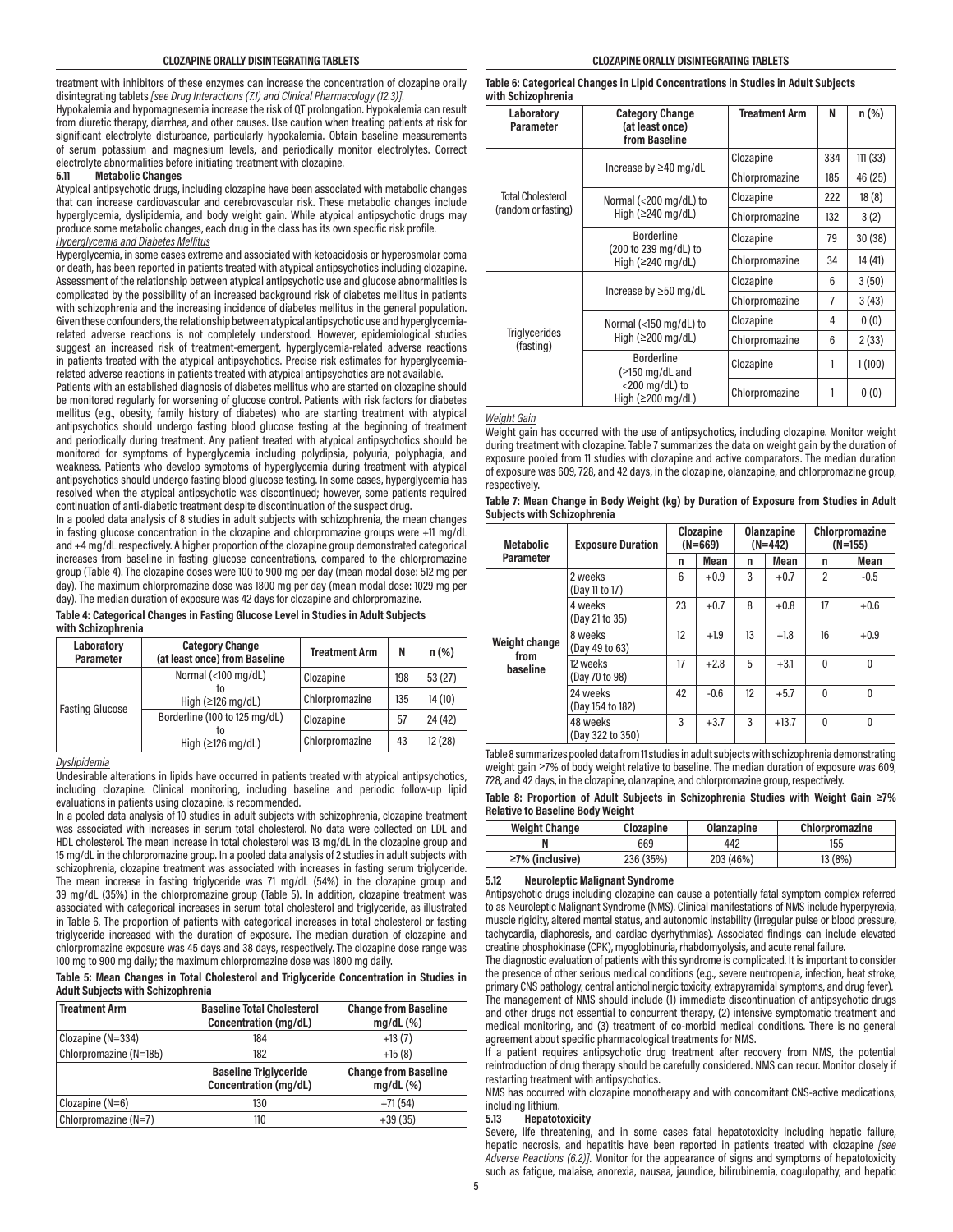encephalopathy. Perform serum tests for liver injury and consider permanently discontinuing treatment if hepatitis or transaminase elevations combined with other systemic symptoms are due to clozapine.

#### **5.14 Fever**

During clozapine therapy, patients have experienced transient, clozapine-related fever. The peak incidence is within the first 3 weeks of treatment. While this fever is generally benign and selflimited, it may necessitate discontinuing treatment. The fever can be associated with an increase or decrease in WBC count. Carefully evaluate patients with fever to rule out severe neutropenia or infection. Consider the possibility of NMS *[see Warnings and Precautions (5.12)]*.

#### **5.15 Pulmonary Embolism**

Pulmonary embolism and deep-vein thrombosis have occurred in patients treated with clozapine orally disintegrating tablets. Consider the possibility of pulmonary embolism in patients who present with deep vein thrombosis, acute dyspnea, chest pain, or with other respiratory signs and symptoms. Whether pulmonary embolus and deep vein thrombosis can be attributed to clozapine or some characteristic(s) of patients is not clear.

## **5.16 Anticholinergic Toxicity**

Clozapine has potent anticholinergic effects. Treatment with clozapine can result in CNS and peripheral anticholinergic toxicity, especially at higher dosages, or in overdose situations *[see Overdosage (10)]*. Use with caution in patients with a current diagnosis or prior history of constipation, urinary retention, clinically significant prostatic hypertrophy, or other conditions in which anticholinergic effects can lead to significant adverse reactions. When possible, avoid concomitant use with other anticholinergic medications because the risk for anticholinergic toxicity or severe gastrointestinal adverse reactions is increased *[see Warnings and Precautions (5.8), Drug Interactions (7.1)]*.

## **5.17 Interference with Cognitive and Motor Performance**

Clozapine can cause sedation and impairment of cognitive and motor performance. Caution patients about operating hazardous machinery, including automobiles, until they are reasonably certain that clozapine does not affect them adversely. These reactions may be dose-related. Consider reducing the dose if they occur.

#### **5.18 Tardive Dyskinesia**

Tardive dyskinesia (TD) has occurred in patients treated with antipsychotic drugs, including clozapine. The syndrome consists of potentially irreversible, involuntary, dyskinetic movements. The risk of TD and the likelihood that it will become irreversible are believed to increase with greater durations of treatment and higher total cumulative doses. However, the syndrome can develop after relatively brief treatment periods at low doses. Prescribe clozapine in a manner that is most likely to minimize the risk of developing TD. Use the lowest effective dose and the shortest duration necessary to control symptoms. Periodically assess the need for continued treatment. Consider discontinuing treatment if TD occurs. However, some patients may require treatment with clozapine despite the presence of the syndrome.

There is no known treatment for TD. However, the syndrome may remit partially or completely if treatment is discontinued. Antipsychotic treatment, itself, may suppress (or partially suppress) the signs and symptoms, and it has the potential to mask the underlying process. The effect of symptom suppression on the long-term course of TD is unknown.

# **5.19 Patients with Phenylketonuria**

Phenylketonuric patients should be informed that clozapine orally disintegrating tablets contain phenylalanine (a component of aspartame). Each 150 mg, orally disintegrating tablet contains 16.8 mg phenylalanine. Each 200 mg, orally disintegrating tablet contains 22.4 mg phenylalanine.

#### **5.20 Cerebrovascular Adverse Reactions**

In controlled trials, elderly patients with dementia-related psychosis treated with some atypical antipsychotics had an increased risk (compared to placebo) of cerebrovascular adverse reactions (e.g., stroke, transient ischemic attack), including fatalities. The mechanism for this increased risk is not known. An increased risk cannot be excluded for clozapine or other antipsychotics or other patient populations. Clozapine should be used with caution in patients with risk factors for cerebrovascular adverse reactions.

**5.21 Recurrence of Psychosis and Cholinergic Rebound after Abrupt Discontinuation of Clozapine**

If abrupt discontinuation of clozapine is necessary (because of severe neutropenia or another medical condition, for example) *[see Dosage and Administration (2.4), Warnings and Precautions (5.1)]*, monitor carefully for the recurrence of psychotic symptoms and adverse reactions related to cholinergic rebound, such as profuse sweating, headache, nausea, vomiting, and diarrhea.

#### **6 ADVERSE REACTIONS**

The following adverse reactions are discussed in more detail in other sections of the labeling: • Severe Neutropenia *[see Warnings and Precautions (5.1)]*

- Orthostatic Hypotension, Bradycardia, and Syncope *[see Warnings and Precautions (5.3)]*
- Falls *[see Warnings and Precautions (5.4)]*
- Seizures *[see Warnings and Precautions (5.5)]*
- Myocarditis and Cardiomyopathy *[see Warnings and Precautions (5.6)]*
- Increased Mortality in Elderly Patients with Dementia-Related Psychosis *[see Warnings and Precautions (5.7)]*
- Gastrointestinal Hypomotility with Severe Complications *[see Warnings and Precautions (5.8)]* • Eosinophilia *[see Warnings and Precautions (5.9)]*
- QT Interval Prolongation *[see Warnings and Precautions (5.10)]*
- Metabolic Changes (Hyperglycemia and Diabetes Mellitus, Dyslipidemia, and Weight Gain) *[see Warnings and Precautions (5.11)]*
- Neuroleptic Malignant Syndrome *[see Warnings and Precautions (5.12)]*
- Hepatotoxicity *[see Warnings and Precautions (5.13)]*
- Fever *[see Warnings and Precautions (5.14)]*
- Pulmonary Embolism *[see Warnings and Precautions (5.15)]*
- Anticholinergic Toxicity *[see Warnings and Precautions (5.16)]*
- Interference with Cognitive and Motor Performance *[see Warnings and Precautions (5.17)]*
- Tardive Dyskinesia *[see Warnings and Precautions (5.18)]*
- Patients with Phenylketonuria [*see Warnings and Precautions (5.19)]*
- Cerebrovascular Adverse Reactions *[see Warnings and Precautions (5.20)]*
- Recurrence of Psychosis and Cholinergic Rebound after Abrupt Discontinuation *[see Warnings and Precautions (5.21)]*

# **6.1 Clinical Trials Experience**

Because clinical trials are conducted under widely varying conditions, adverse reaction rates observed in the clinical trials of a drug cannot be directly compared to rates in the clinical trials of another drug and may not reflect the rates observed in clinical practice.

The most commonly reported adverse reactions (≥5%) across clozapine clinical trials were: CNS reactions, including sedation, dizziness/vertigo, headache, and tremor; cardiovascular reactions, including tachycardia, hypotension, and syncope; autonomic nervous system reactions, including hypersalivation, sweating, dry mouth, and visual disturbances; gastrointestinal reactions, including constipation and nausea; and fever. Table 9 summarizes the most commonly reported adverse reactions (≥5%) in clozapine-treated patients (compared to chlorpromazinetreated patients) in the pivotal, 6-week, controlled trial in treatment-resistant schizophrenia.

#### **Table 9: Common Adverse Reactions (≥5%) in the 6-Week, Randomized, Chlorpromazine-Controlled Trial in Treatment-Resistant Schizophrenia**

| <b>Adverse Reaction</b> | Clozapine<br>$(N=126)$<br>(% ) | Chlorpromazine<br>$(N=142)$<br>(%) |
|-------------------------|--------------------------------|------------------------------------|
| <b>Sedation</b>         | 21                             | 13                                 |
| <b>Tachycardia</b>      | 17                             | 11                                 |
| Constipation            | 16                             | 12                                 |
| <b>Dizziness</b>        | 14                             | 16                                 |
| Hypotension             | 13                             | 38                                 |
| Fever (hyperthermia)    | 13                             | 4                                  |
| Hypersalivation         | 13                             |                                    |
| <b>Hypertension</b>     | 12                             | 5                                  |
| Headache                | 10                             | 10                                 |
| Nausea/vomiting         | 10                             | 12                                 |
| Dry mouth               | 5                              | 20                                 |

Table 10 summarizes the adverse reactions reported in clozapine-treated patients at a frequency of 2% or greater across all clozapine studies (excluding the 2 year InterSePT™ Study). These rates are not adjusted for duration of exposure.

| Table 10: Adverse Reactions (≥2%) Reported in Clozapine-treated Patients (N=842) Across |
|-----------------------------------------------------------------------------------------|
| all Clozapine Studies (excluding the 2 year InterSePT™ Study)                           |

| <b>Body System</b>                   | Clozapine                     |
|--------------------------------------|-------------------------------|
| <b>Adverse Reaction</b>              | $N = 842$                     |
|                                      | <b>Percentage of Patients</b> |
| <b>Central Nervous System</b>        |                               |
| Drowsiness/Sedation                  | 39                            |
| Dizziness/Vertigo                    | 19                            |
| Headache                             | 7                             |
| Tremor                               | 6                             |
| Syncope                              | 6                             |
| <b>Disturbed Sleep/Nightmares</b>    | 4                             |
| Restlessness                         | 4                             |
| Hypokinesia/Akinesia                 | 4                             |
| Agitation                            | 4                             |
| Seizures (convulsions)               | 3 <sup>†</sup>                |
| Rigidity                             | 3                             |
| Akathisia                            | 3                             |
| Confusion                            | 3                             |
| Fatique                              | $\overline{2}$                |
| Insomnia                             | $\overline{2}$                |
| <b>Cardiovascular</b>                |                               |
| Tachycardia                          | 25 <sup>†</sup>               |
| Hypotension                          | 9                             |
| Hypertension                         | 4                             |
| Gastrointestinal                     |                               |
| Constipation                         | 14                            |
| Nausea                               | 5                             |
| Abdominal Discomfort/Heartburn       | 4                             |
| Nausea/Vomiting                      | 3                             |
| Vomiting                             | 3                             |
| Diarrhea                             | $\overline{2}$                |
| <b>Urogenital</b>                    |                               |
| Urinary abnormalities                | $\overline{2}$                |
| <b>Autonomic Nervous System</b>      |                               |
| Salivation                           | 31                            |
| Sweating                             | 6                             |
| Dry mouth                            | 6                             |
| Visual disturbances                  | 5                             |
| Skin                                 |                               |
| Rash                                 | $\overline{c}$                |
| Hemic/Lymphatic                      |                               |
| Leukopenia/Decreased WBC/Neutropenia | 3                             |
| <b>Miscellaneous</b>                 |                               |
| Fever                                | 5                             |
| Weight Gain                          | 4                             |

† Rate based on population of approximately 1700 exposed during premarket clinical evaluation of clozapine.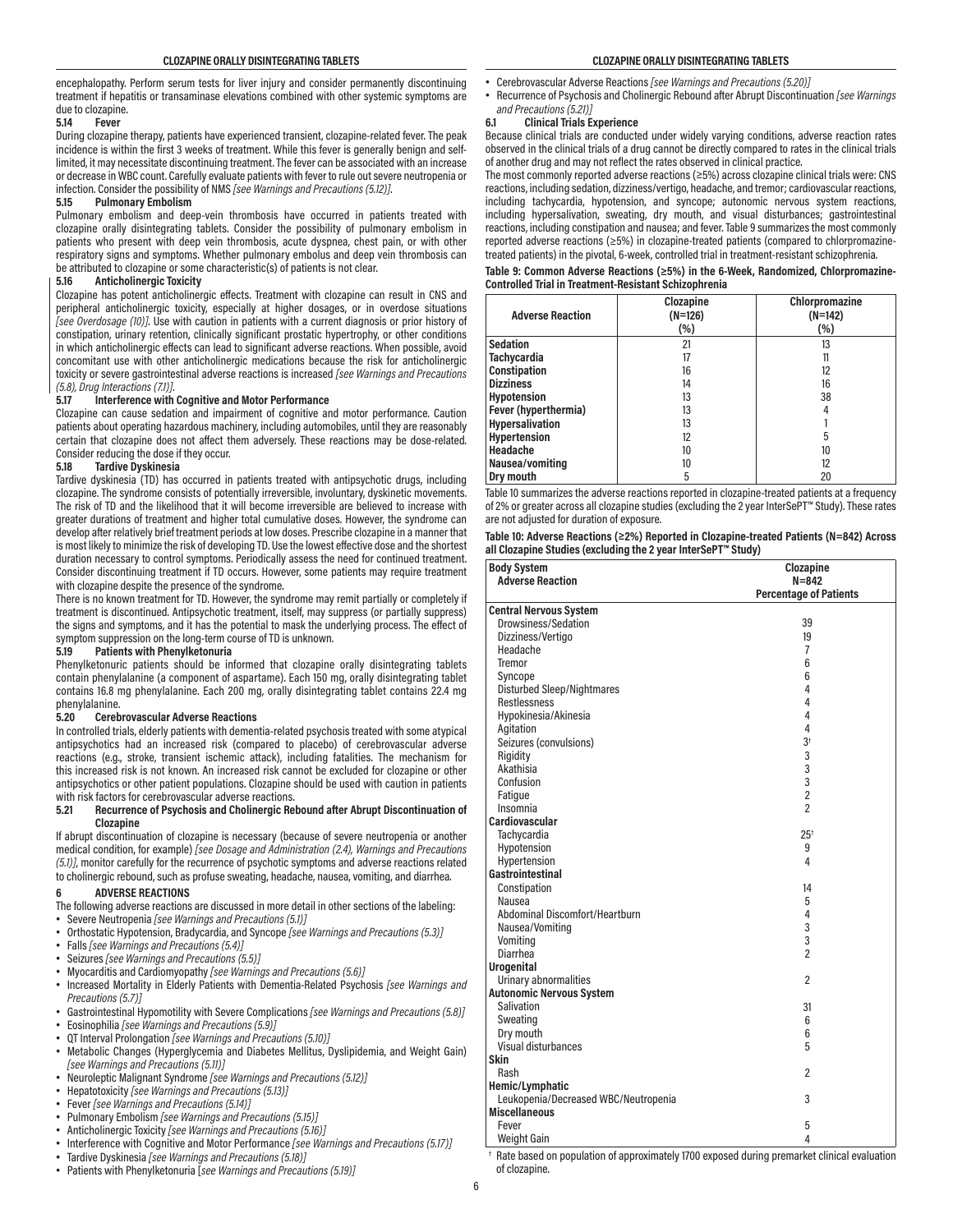Table 11 summarizes the most commonly reported adverse reactions (≥10% of the clozapine or olanzapine group) in the InterSePT™ Study. This was an adequate and well-controlled, two-year study evaluating the efficacy of clozapine relative to olanzapine in reducing the risk of suicidal behavior in patients with schizophrenia or schizoaffective disorder. The rates are not adjusted for duration of exposure.

#### **Table 11: Incidence of Adverse Reactions in Patients Treated with Clozapine or Olanzapine in the InterSePT™ Study (≥10% in the clozapine or olanzapine group)**

|                               | Clozapine<br>$N = 479$ | <b>Olanzapine</b><br>$N = 477$ |
|-------------------------------|------------------------|--------------------------------|
| <b>Adverse Reactions</b>      | % Reporting            | % Reporting                    |
| Salivary hypersecretion       | 48%                    | 6%                             |
| Somnolence                    | 46%                    | 25%                            |
| Weight increased              | 31%                    | 56%                            |
| Dizziness (excluding vertigo) | 27%                    | 12%                            |
| Constipation                  | 25%                    | 10%                            |
| Insomnia                      | 20%                    | 33%                            |
| Nausea                        | 17%                    | 10%                            |
| Vomiting                      | 17%                    | 9%                             |
| Dyspepsia                     | 14%                    | 8%                             |

# *Dystonia*

*Class effect:* Symptoms of dystonia, prolonged abnormal contractions of muscle groups, may occur in susceptible individuals during the first few days of treatment. Dystonic symptoms include: spasm of the neck muscles, sometimes progressing to tightness of the throat, swallowing difficulty, difficulty breathing, and/or protrusion of the tongue. While these symptoms can occur at low doses, they occur more frequently and with greater severity with high potency and at higher doses of first generation antipsychotic drugs. An elevated risk of acute dystonia is

#### observed in males and younger age groups.<br>6.2 Postmarketing Experience **6.2 Postmarketing Experience**

The following adverse reactions have been identified during post-approval use of clozapine. Because these reactions are reported voluntarily from a population of uncertain size, it is not always possible to reliably estimate their frequency or establish a causal relationship to drug exposure.

#### *Central Nervous System*

Delirium, EEG abnormal, myoclonus, paresthesia, possible cataplexy, status epilepticus, obsessive compulsive symptoms, and post-discontinuation cholinergic rebound adverse reactions. *Cardiovascular System*

Atrial or ventricular fibrillation, ventricular tachycardia, QT interval prolongation, Torsades de Pointes, myocardial infarction, cardiac arrest, and periorbital edema.

*Endocrine System*

Pseudopheochromocytoma

*Gastrointestinal System*

Acute pancreatitis, dysphagia, salivary gland swelling, megacolon, intestinal ischemia or infarction. *Hepatobiliary System*

Cholestasis, hepatitis, jaundice, hepatotoxicity, hepatic steatosis, hepatic necrosis, hepatic fibrosis, hepatic cirrhosis, liver injury (hepatic, cholestatic, and mixed), and liver failure. *Immune System Disorders*

Angioedema, leukocytoclastic vasculitis.

*Urogenital System*

Acute interstitial nephritis, nocturnal enuresis, priapism, and renal failure.

*Skin and Subcutaneous Tissue Disorders*

Hypersensitivity reactions: photosensitivity, vasculitis, erythema multiforme, skin pigmentation disorder, and Stevens-Johnson Syndrome.

*Musculoskeletal System and Connective Tissue Disorders*

Myasthenic syndrome, rhabdomyolysis, and systemic lupus erythematosus.

#### *Respiratory System*

Aspiration, pleural effusion, pneumonia, lower respiratory tract infection.

*Hemic and Lymphatic System*

Mild, moderate, or severe leukopenia, agranulocytosis, granulocytopenia, WBC decreased, deep-vein thrombosis, elevated hemoglobin/hematocrit, erythrocyte sedimentation rate (ESR) increased, sepsis, thrombocytosis, and thrombocytopenia.

*Vision Disorders*

Narrow-angle glaucoma.

*Miscellaneous*

Creatine phosphokinase elevation, hyperuricemia, hyponatremia, and weight loss.

# **7 DRUG INTERACTIONS**

# **7.1 Potential for Other Drugs to Affect Clozapine**

Clozapine is a substrate for many cytochrome P450 isozymes, in particular CYP1A2, CYP3A4, and CYP2D6. Use caution when administering clozapine orally disintegrating tablets concomitantly with drugs that are inducers or inhibitors of these enzymes.

## *CYP1A2 Inhibitors*

Concomitant use of clozapine orally disintegrating tablets and CYP1A2 inhibitors can increase plasma levels of clozapine, potentially resulting in adverse reactions. Reduce the clozapine orally disintegrating tablets dose to one third of the original dose when clozapine orally disintegrating tablets are coadministered with strong CYP1A2 inhibitors (e.g., fluvoxamine, ciprofloxacin, or enoxacin). The clozapine orally disintegrating tablets dose should be increased to the original dose when coadministration of strong CYP1A2 inhibitors is discontinued *[see Dosage and Administration (2.7), Clinical Pharmacology (12.3)]*.

Moderate or weak CYP1A2 inhibitors include oral contraceptives and caffeine. Monitor patients closely when clozapine orally disintegrating tablets are coadministered with these inhibitors. Consider reducing the clozapine orally disintegrating tablets dosage if necessary *[see Dosage and Administration (2.7)]*.

#### *CYP2D6 and CYP3A4 Inhibitors*

Concomitant treatment with clozapine orally disintegrating tablets and CYP2D6 or CYP3A4 inhibitors (e.g., cimetidine, escitalopram, erythromycin, paroxetine, bupropion, fluoxetine, quinidine, duloxetine, terbinafine, or sertraline) can increase clozapine levels and lead to adverse reactions *[see Clinical Pharmacology (12.3)]*. Use caution and monitor patients closely when using such inhibitors. Consider reducing the clozapine orally disintegrating tablets dose *[see Dosage and Administration (2.7)]*.

#### *CYP1A2 and CYP3A4 Inducers*

Concomitant treatment with drugs that induce CYP1A2 or CYP3A4 can decrease the plasma concentration of clozapine, resulting in decreased effectiveness of clozapine orally disintegrating tablets. Tobacco smoke is a moderate inducer of CYP1A2. Strong CYP3A4 inducers include carbamazepine, phenytoin, St. John's wort, and rifampin. It may be necessary to increase the clozapine orally disintegrating tablets dose if used concomitantly with inducers of these enzymes. However, concomitant use of clozapine orally disintegrating tablets and strong CYP3A4 inducers is not recommended *[see Dosage and Administration (2.7)]*.

Consider reducing the clozapine orally disintegrating tablets dosage when discontinuing coadministered enzyme inducers, because discontinuation of inducers can result in increased clozapine plasma levels and an increased risk of adverse reactions *[see Dosage and Administration (2.7)]*.

# *Anticholinergic Drugs*

Concomitant treatment with clozapine and other drugs with anticholinergic activity (e.g., benztropine, cyclobenzaprine, diphenhydramine) can increase the risk for anticholinergic toxicity and severe gastrointestinal adverse reactions related to hypomotility. Avoid concomitant use of clozapine with anticholinergic drugs when possible *[see Warnings and Precautions (5.8, 5.16)]*.

# *Drugs that Cause QT Interval Prolongation*

Use caution when administering concomitant medications that prolong the QT interval or inhibit the metabolism of clozapine. Drugs that cause QT prolongation include: specific antipsychotics (e.g., ziprasidone, iloperidone, chlorpromazine, thioridazine, mesoridazine, droperidol, and pimozide), specific antibiotics (e.g., erythromycin, gatifloxacin, moxifloxacin, sparfloxacin), Class 1A antiarrhythmics (e.g., quinidine, procainamide) or Class III antiarrhythmics (e.g., amiodarone, sotalol), and others (e.g., pentamidine, levomethadyl acetate, methadone, halofantrine, mefloquine, dolasetron mesylate, probucol or tacrolimus) *[see Warnings and Precautions (5.10)]*.

#### **7.2 Potential for Clozapine to Affect Other Drugs**

Concomitant use of clozapine with other drugs metabolized by CYP2D6 can increase levels of these CYP2D6 substrates. Use caution when coadministering clozapine with other drugs that are metabolized by CYP2D6. It may be necessary to use lower doses of such drugs than usually prescribed. Such drugs include specific antidepressants, phenothiazines, carbamazepine, and Type 1C antiarrhythmics (e.g., propafenone, flecainide, and encainide).

#### **8 USE IN SPECIFIC POPULATIONS**

**8.1 Pregnancy**

Pregnancy Category B

#### Risk Summary

There are no adequate or well-controlled studies of clozapine in pregnant women.

Reproduction studies have been performed in rats and rabbits at doses up to 0.4 and 0.9 times, respectively, the maximum recommended human dose (MRHD) of 900 mg/day on a mg/m<sup>2</sup> body surface area basis. The studies revealed no evidence of impaired fertility or harm to the fetus due to clozapine. Because animal reproduction studies are not always predictive of human response, clozapine orally disintegrating tablets should be used during pregnancy only if clearly needed. Clinical Considerations

Consider the risk of exacerbation of psychosis when discontinuing or changing treatment with antipsychotic medications during pregnancy and postpartum. Consider early screening for gestational diabetes for patients treated with antipsychotic medications *[see Warnings and Precautions (5.11)]*. Neonates exposed to antipsychotic drugs during the third trimester of pregnancy are at risk for extrapyramidal and/or withdrawal symptoms following delivery. Monitor neonates for symptoms of agitation, hypertonia, hypotonia, tremor, somnolence, respiratory distress, and feeding difficulties. The severity of complications can vary from self-limited symptoms to some neonates requiring intensive care unit support and prolonged hospitalization. Animal Data

In embryofetal developmental studies, clozapine had no effects on maternal parameters, litter sizes, or fetal parameters when administered orally to pregnant rats and rabbits during the period of organogenesis at doses up to 0.4 and 0.9 times, respectively, the MRHD of 900 mg/day on a mg/m2 body surface area basis.

In peri/postnatal developmental studies, pregnant female rats were administered clozapine over the last third of pregnancy and until day 21 postpartum. Observations were made on fetuses at birth and during the postnatal period; the offspring were allowed to reach sexual maturity and mated. Clozapine caused a decrease in maternal body weight but had no effects on litter size or body weights of either F1 or F2 generations at doses up to 0.4 times the MRHD of 900 mg/day on a mg/m<sup>2</sup> body surface area basis.

#### **8.3 Nursing Mothers**

Clozapine is present in human milk. Because of the potential for serious adverse reactions in nursing infants from clozapine, a decision should be made whether to discontinue nursing or to discontinue the drug, taking into account the importance of the drug to the mother.

#### **8.4 Pediatric Use**

Safety and effectiveness in pediatric patients have not been established.

#### **8.5 Geriatric Use**

There have not been sufficient numbers of geriatric patients in clinical studies utilizing clozapine to determine whether those over 65 years of age differ from younger subjects in their response to clozapine.

Orthostatic hypotension and tachycardia can occur with clozapine treatment *[see Boxed Warning and Warnings and Precautions (5.3)]*. Elderly patients, particularly those with compromised cardiovascular functioning, may be more susceptible to these effects.

Elderly patients may be particularly susceptible to the anticholinergic effects of clozapine, such as urinary retention and constipation *[see Warnings and Precautions (5.16)]*.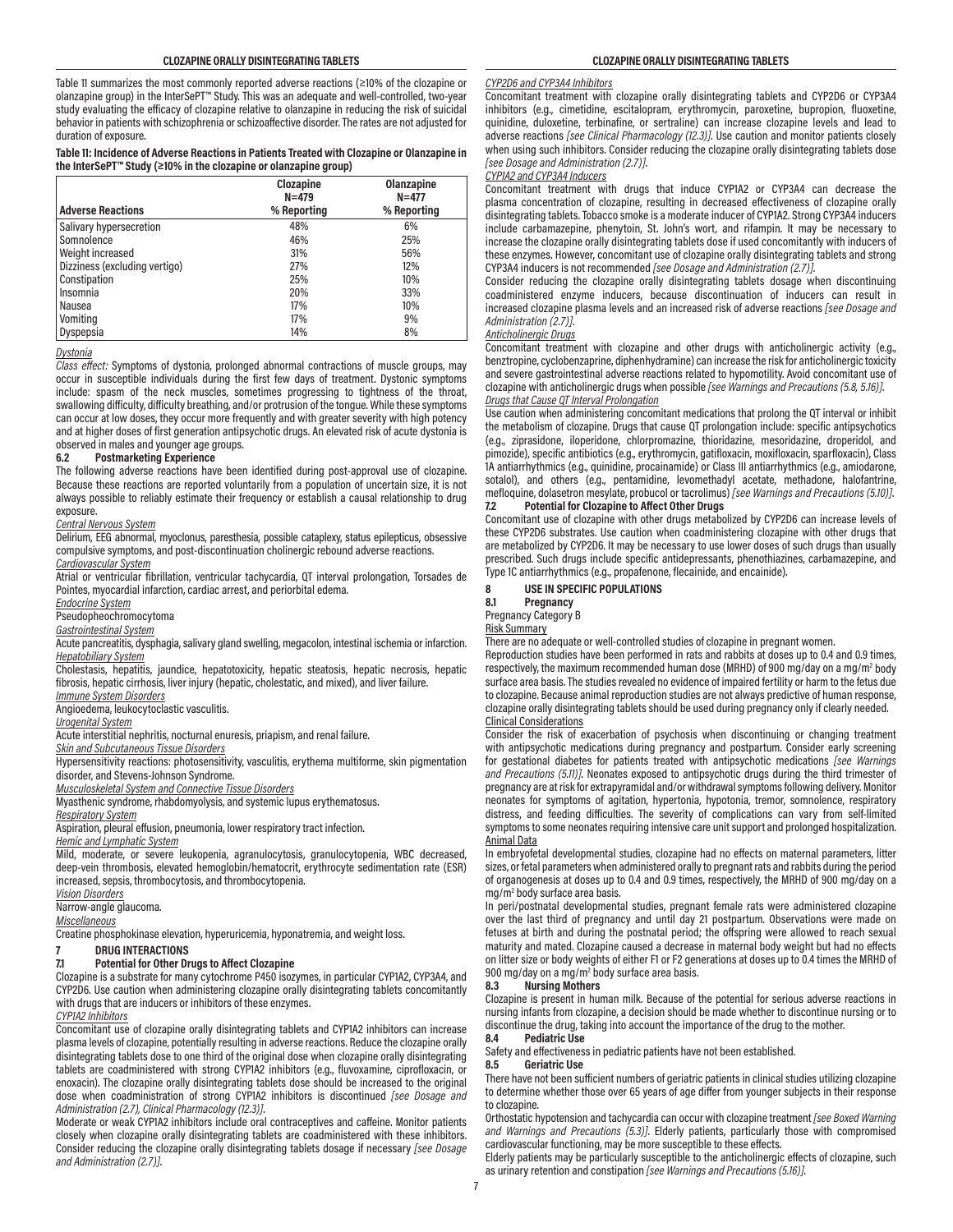Carefully select clozapine doses in elderly patients, taking into consideration their greater frequency of decreased hepatic, renal, or cardiac function, as well as other concomitant disease and other drug therapy. Clinical experience suggests that the prevalence of tardive dyskinesia appears to be highest among the elderly; especially elderly women *[see Warnings and Precautions (5.18)]*.<br>8.6 Patients with Renal or Henatic Impairment **8.6 Patients with Renal or Hepatic Impairment**

Dose reduction may be necessary in patients with significant impairment of renal or hepatic function. Clozapine concentrations may be increased in these patients, because clozapine is almost completely metabolized and then excreted *[see Dosage and Administration (2.8), Clinical Pharmacology (12.3)]*.

#### **8.7 CYP2D6 Poor Metabolizers**

Dose reduction may be necessary in patients who are CYP2D6 poor metabolizers. Clozapine concentrations may be increased in these patients, because clozapine is almost completely metabolized and then excreted *[see Dosage and Administration (2.8), Clinical Pharmacology (12.3)]*. **8.8 Hospice Patients**

For hospice patients (i.e., terminally ill patients with an estimated life expectancy of 6 months or less), the prescriber may reduce the ANC monitoring frequency to once every 6 months, after a discussion with the patient and his/her caregiver. Individual treatment decisions should weigh the importance of monitoring ANC in the context of the need to control psychiatric symptoms and the patient's terminal illness.

# **10 OVERDOSAGE**

#### **10.1 Overdosage Experience**

The most commonly reported signs and symptoms associated with clozapine overdose are: sedation, delirium, coma, tachycardia, hypotension, respiratory depression or failure; and hypersalivation. There are reports of aspiration pneumonia, cardiac arrhythmias, and seizure. Fatal overdoses have been reported with clozapine, generally at doses above 2500 mg. There have also been reports of patients recovering from overdoses well in excess of 4 g.<br>10.2 Management of Overdosage

#### **10.2 Management of Overdosage**

There are no specific antidotes for clozapine. Establish and maintain an airway; ensure adequate oxygenation and ventilation. Monitor cardiac status and vital signs. Use general symptomatic and supportive measures. Consider the possibility of multiple-drug involvement.

Contact a Certified Poison Control Center for the most up to date information on the management of overdosage (1-800-222-1222).

# **11 DESCRIPTION**

Clozapine Orally Disintegrating Tablets, an atypical antipsychotic drug, are a tricyclic dibenzodiazepine derivative, 8-chloro-11-(4-methyl-1-piperazinyl)-5*H*-dibenzo [*b*,*e*] [1,4] diazepine. The structural formula is:





Clozapine, USP is available as yellow, orally disintegrating tablets of 150 mg and 200 mg for oral administration without water. Clozapine Orally Disintegrating Tablets may be chewed. Each orally disintegrating tablet contains clozapine, USP, equivalent to 150 mg and 200 mg. The active component of Clozapine Orally Disintegrating Tablets is clozapine, USP. The remaining components are aspartame powder, colloidal silicon dioxide, crospovidone, magnesium stearate, mannitol, microcrystalline cellulose, peppermint flavor, sodium stearyl fumarate and xylitol.

THIS PRODUCT CONTAINS ASPARTAME AND IS NOT INTENDED FOR USE BY INFANTS. PHENYLKETONURICS: CONTAINS PHENYLALANINE *[see Warnings and Precautions (5.19)]*. Phenylalanine is a component of aspartame. Each 150 mg, orally disintegrating tablet contains 30 mg aspartame, thus, 16.8 mg phenylalanine. Each 200 mg, orally disintegrating tablet contains 40 mg aspartame, thus, 22.4 mg phenylalanine. The allowable daily intake of aspartame is 50 mg per kilogram of body weight per day.

# **12 CLINICAL PHARMACOLOGY**

#### **12.1 Mechanism of Action**

The mechanism of action of clozapine is unknown. However, it has been proposed that the therapeutic efficacy of clozapine in schizophrenia is mediated through antagonism of the dopamine type 2  $(D_2)$  and the serotonin type 2A  $(5-HT_{2A})$  receptors. Clozapine orally disintegrating tablets also act as an antagonist at adrenergic, cholinergic, histaminergic and other dopaminergic and serotonergic receptors.

## **12.2 Pharmacodynamics**

Clozapine demonstrated binding affinity to the following receptors: histamine  $H_1$  (K<sub>i</sub> 1.1 nM), adrenergic  $\alpha_{1A}$  (K<sub>i</sub> 1.6 nM), serotonin 5-HT<sub>6</sub> (K<sub>i</sub> 4 nM), serotonin 5-HT<sub>2A</sub> (K<sub>i</sub> 5.4 nM), muscarinic  $M_1(K_i, 6.2 \text{ nM})$ , serotonin 5-HT<sub>7</sub> (K<sub>i</sub> 6.3 nM), serotonin 5-HT<sub>2C</sub> (K<sub>i</sub> 9.4 nM), dopamine D<sub>4</sub> (K<sub>i</sub> 24 nM), adrenergic  $\alpha_{\rm 2A}$  (K<sub>i</sub> 90 nM), serotonin 5-HT $_{\rm 3}$  (K<sub>i</sub> 95 nM), serotonin 5-HT $_{\rm 1A}$  (K<sub>i</sub> 120 nM), dopamine D $_{\rm 2}$  (K<sub>i</sub> 160 nM), dopamine D<sub>1</sub> (K<sub>i</sub> 270 nM), dopamine D<sub>5</sub> (K<sub>i</sub> 454 nM), and dopamine D<sub>3</sub> (K<sub>i</sub> 555 nM). Clozapine causes little or no prolactin elevation.

Clinical electroencephalogram (EEG) studies demonstrated that clozapine increases delta and theta activity and slows dominant alpha frequencies. Enhanced synchronization occurs. Sharp wave activity and spike and wave complexes may also develop. Patients have reported an intensification of dream activity during clozapine therapy. REM sleep was found to be increased to 85% of the total sleep time. In these patients, the onset of REM sleep occurred almost immediately after falling asleep.

# **12.3 Pharmacokinetics**

#### *Absorption*

In man, clozapine tablets (25 mg and 100 mg) are equally bioavailable relative to a clozapine solution. Clozapine orally disintegrating tablets are bioequivalent to Clozaril® (clozapine) tablets, a registered trademark of Novartis Pharmaceuticals Corporation. Following a dosage of 100 mg b.i.d., the average steady-state peak plasma concentration was 413 ng/mL (range: 132 to 854 ng/mL), occurring at the average of 2.3 hours (range: 1 to 6 hours) after dosing. The average minimum concentration at steady-state was 168 ng/mL (range: 45 to 574 ng/mL), after 100 mg b.i.d. dosing.

A comparative bioequivalence/bioavailability study was conducted in 32 patients (with schizophrenia or schizoaffective disorder) comparing clozapine orally disintegrating 200 mg tablets to  $2 \times$  clozapine orally disintegrating 100 mg tablets (the approved reference product) under fasted conditions. The study also evaluated the effect of food and chewing on the pharmacokinetics of the 200 mg tablet. Under fasted conditions, the mean AUC $_{ss}$  and  $C_{min}$  of clozapine for the 200 mg tablets were equivalent to those of the 2 x 100 mg tablets. The mean  $C<sub>max,ss</sub>$  of clozapine for clozapine orally disintegrating 200 mg tablets was 85% that for 2 x 100 mg clozapine orally disintegrating tablets. This decrease in  $C_{max,ss}$  for clozapine orally disintegrating 200 mg tablets is not clinically significant.

For clozapine orally disintegrating 200 mg tablets, food significantly increased the C<sub>min,ss</sub> of clozapine by 21%. However, this increase is not clinically significant. The mean AUC<sub>ss</sub> and C<sub>max,ss</sub> of clozapine under fed conditions were equivalent to those under fasted conditions. Food delayed clozapine absorption by 1.5 hours, from a median  $T_{\text{max}}$  of 2.5 hours under fasted conditions to 4 hours under fed conditions.

The mean  $C_{max,ss}$  of clozapine under chewed conditions for clozapine orally disintegrating 200 mg tablets was about 86% that for 2 x 100 mg clozapine orally disintegrating tablets under non-chewed conditions, while the AUC<sub>ss</sub> and  $C<sub>min,ss</sub>$  values were similar between the chewed and non-chewed conditions.

In a food-effect study, a single dose of clozapine orally disintegrating tablets 12.5 mg was administered to healthy volunteers under fasting conditions and after a high-fat meal. When clozapine orally disintegrating tablets were administered after a high-fat meal, the  $C_{\text{max}}$  of both clozapine and its active metabolite, desmethylclozapine, were decreased by approximately 20%, compared to administration under fasting conditions, while the AUC values were unchanged. This decrease in  $C_{\text{max}}$  is not clinically significant. Therefore, clozapine orally disintegrating tablets can be taken without regard to meals.

#### **Distribution**

Clozapine is approximately 97% bound to serum proteins. The interaction between clozapine and other highly protein-bound drugs has not been fully evaluated but may be important *[see Drug Interactions (7)]*.

#### Metabolism and Excretion

Clozapine is almost completely metabolized prior to excretion, and only trace amounts of unchanged drug are detected in the urine and feces. Clozapine is a substrate for many cytochrome P450 isozymes, in particular CYP1A2, CYP2D6, and CYP3A4. Approximately 50% of the administered dose is excreted in the urine and 30% in the feces. The demethylated, hydroxylated, and *N*-oxide derivatives are components in both urine and feces. Pharmacological testing has shown the desmethyl metabolite (norclozapine) to have only limited activity, while the hydroxylated and *N*-oxide derivatives were inactive. The mean elimination half-life of clozapine after a single 75 mg dose was 8 hours (range: 4 to 12 hours), compared to a mean elimination halflife of 12 hours (range: 4 to 66 hours), after achieving steady state with 100 mg twice daily dosing. A comparison of single-dose and multiple-dose administration of clozapine demonstrated that the elimination half-life increased significantly after multiple dosing relative to that after singledose administration, suggesting the possibility of concentration-dependent pharmacokinetics. However, at steady state, approximately dose-proportional changes with respect to AUC (area under the curve), peak, and minimum clozapine plasma concentrations were observed after administration of 37.5, 75, and 150 mg twice daily.

*Drug-Drug Interaction Studies*

# Fluvoxamine

A pharmacokinetic study was conducted in 16 schizophrenic patients who received clozapine under steady-state conditions. After coadministration of fluvoxamine for 14 days, mean trough concentrations of clozapine and its metabolites, *N*-desmethylclozapine and clozapine *N*-oxide, were elevated about three-fold compared to baseline steady state concentrations.

#### Paroxetine, Fluoxetine, and Sertraline

In a study of schizophrenic patients (n=14) who received clozapine under steady-state conditions, coadministration of paroxetine produced only minor changes in the levels of clozapine and its metabolites. However, other published reports describe modest elevations (less than two-fold) of clozapine and metabolite concentrations when clozapine was taken with paroxetine, fluoxetine, and sertraline.

# *Specific Population Studies*

# Renal or Hepatic Impairment

No specific pharmacokinetic studies were conducted to investigate the effects of renal or hepatic impairment on the pharmacokinetics of clozapine. Higher clozapine plasma concentrations are likely in patients with significant renal or hepatic impairment when given usual doses. CYP2D6 Poor Metabolizers

A subset (3% to 10%) of the population has reduced activity of CYP2D6 (CYP2D6 poor metabolizers). These individuals may develop higher than expected plasma concentrations of clozapine when given usual doses.

# **13 NONCLINICAL TOXICOLOGY**

**13.1 Carcinogenesis, Mutagenesis, Impairment of Fertility**

#### *Carcinogenesis*

No carcinogenic potential was demonstrated in long-term studies in mice and rats at doses up to 0.3 times and 0.4 times, respectively, the maximum recommended human dose (MRHD) of 900 mg/day on a mg/m<sup>2</sup> body surface area basis.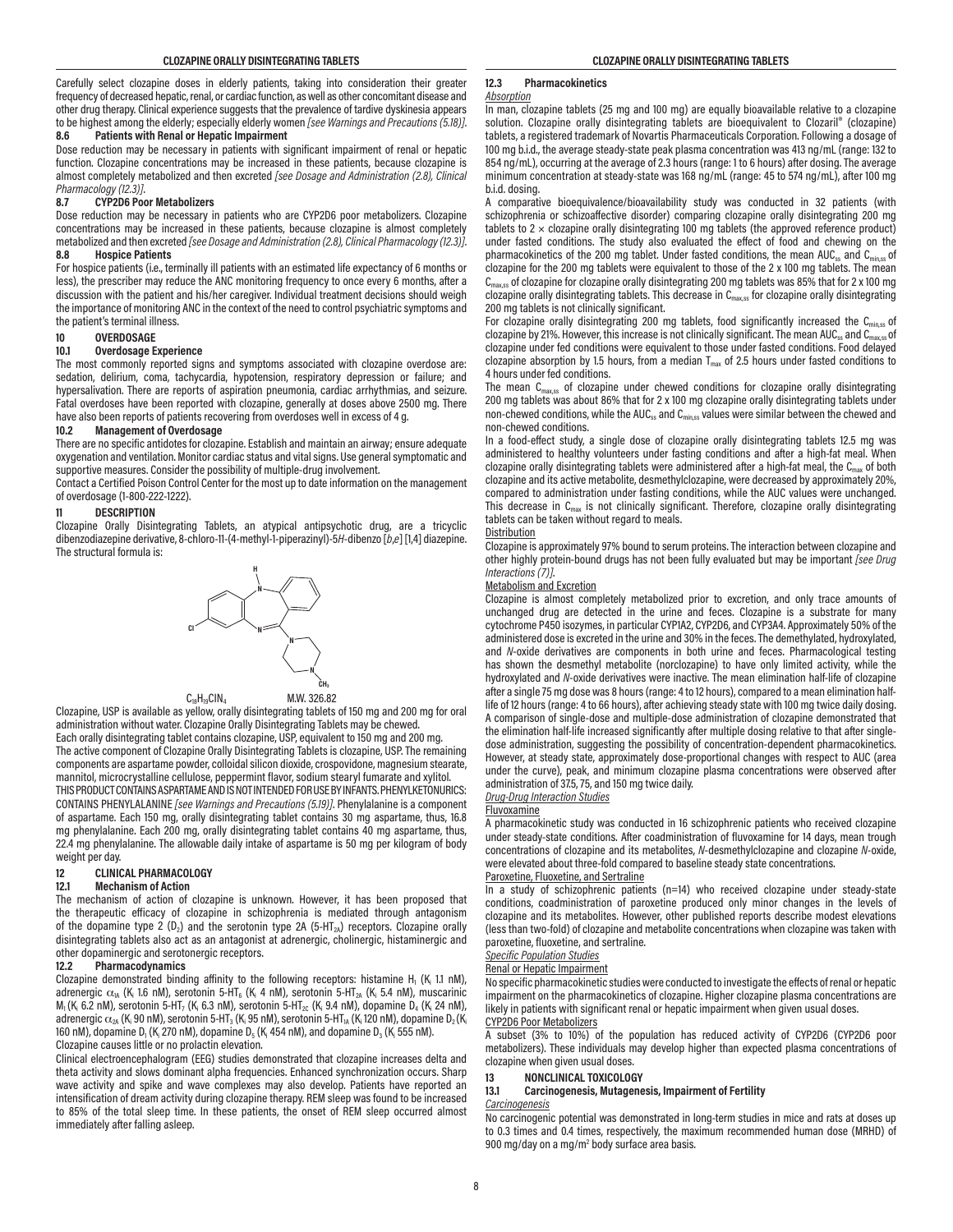#### **Mutagenesis**

Clozapine was not genotoxic when tested in the following gene mutation and chromosomal aberration tests: the bacterial Ames test, the *in vitro* mammalian V79 in Chinese hamster cells, the *in vitro* unscheduled DNA synthesis in rat hepatocytes, or the *in vivo* micronucleus assay in mice. *Impairment of Fertility*

Clozapine had no effect on any parameters of fertility, pregnancy, fetal weight, or postnatal development when administered orally to male rats 70 days before mating and to female rats for 14 days before mating at doses up to 0.4 times the MRHD of 900 mg/day on a mg/m<sup>2</sup> body surface area basis.

# **14 CLINICAL STUDIES**

#### **14.1 Treatment-Resistant Schizophrenia**

The efficacy of clozapine in treatment-resistant schizophrenia was established in a multicenter, randomized, double-blind, active-controlled (chlorpromazine) study in patients with a DSM-III diagnosis of schizophrenia who had inadequate responses to at least 3 different antipsychotics (from at least 2 different chemical classes) during the preceding 5 years. The antipsychotic trials must have been judged adequate; the antipsychotic dosages must have been equivalent to or greater than 1000 mg per day of chlorpromazine for a period of at least 6 weeks, each without significant reduction of symptoms. There must have been no period of good functioning within the preceding 5 years. Patients must have had a baseline score of at least 45 on the investigatorrated Brief Psychiatric Rating Scale (BPRS). On the 18-item BPRS, 1 indicates the absence of symptoms, and 7 indicates severe symptoms; the maximum potential total BPRS score is 126. At baseline, the mean BPRS score was 61. In addition, patients must have had a score of at least 4 on at least two of the following four individual BPRS items: conceptual disorganization, suspiciousness, hallucinatory behavior, and unusual thought content. Patients must have had a Clinical Global Impressions – Severity Scale score of at least 4 (moderately ill).

In the prospective, lead-in phase of the trial, all patients (N=305) initially received single-blind treatment with haloperidol (the mean dose was 61 mg per day) for 6 weeks. More than 80% of patients completed the 6-week trial. Patients with an inadequate response to haloperidol (n=268) were randomized to double-blind treatment with clozapine (N=126) or chlorpromazine (N=142). The maximum daily clozapine dose was 900 mg; the mean daily dose was >600 mg. The maximum daily chlorpromazine dose was 1800 mg; the mean daily dose was >1200 mg.

The primary endpoint was treatment response, predefined as a decrease in BPRS score of at least 20% and either (1) a CGI-S score of ≤3 (mildly ill), or (2) a BPRS score of ≤35, at the end of 6 weeks of treatment. Approximately 88% of patients from the clozapine and chlorpromazine groups completed the 6-week trial. At the end of six weeks, 30% of the clozapine group responded to treatment, and 4% of the chlorpromazine group responded to treatment. The difference was statistically significant (p <0.001). The mean change in total BPRS score was -16 and -5 in the clozapine and chlorpromazine group, respectively; the mean change in the 4 key BPRS item scores was -5 and -2 in the clozapine and chlorpromazine group, respectively; and the mean change in CGI-S score was -1.2 and -0.4, in the clozapine and chlorpromazine group, respectively. These changes in the clozapine group were statistically significantly greater than in the chlorpromazine group (p <0.001 in each analysis).

#### **14.2 Recurrent Suicidal Behavior in Schizophrenia or Schizoaffective Disorder**

The effectiveness of clozapine in reducing the risk of recurrent suicidal behavior was assessed in the International Suicide Prevention Trial (InterSePT™, a trademark of Novartis Pharmaceuticals Corporation). This was a prospective, randomized, open-label, activecontrolled, multicenter, international, parallel-group comparison of clozapine (Clozaril®) versus olanzapine (Zyprexa®, a registered trademark of Eli Lilly and Company) in 956 patients with schizophrenia or schizoaffective disorder (DSM-IV) who were judged to be at risk for recurrent suicidal behavior. Only about one-fourth of these patients (27%) were considered resistant to standard antipsychotic drug treatment. To enter the trial, patients must have met one of the following criteria:

- They had attempted suicide within the three years prior to their baseline evaluation.
- They had been hospitalized to prevent a suicide attempt within the three years prior to their baseline evaluation.
- They demonstrated moderate-to-severe suicidal ideation with a depressive component within one week prior to their baseline evaluation.
- They demonstrated moderate-to-severe suicidal ideation accompanied by command hallucinations to do self-harm within one week prior to their baseline evaluation.

Dosing regimens for each treatment group were determined by individual investigators and were individualized by patient. Dosing was flexible, with a dose range of 200 to 900 mg/day for clozapine and 5 to 20 mg/day for olanzapine. For the 956 patients who received clozapine or olanzapine in this study, there was extensive use of concomitant psychotropics: 84% with antipsychotics, 65% with anxiolytics, 53% with antidepressants, and 28% with mood stabilizers. There was significantly greater use of concomitant psychotropic medications among the patients in the olanzapine group.

The primary efficacy measure was time to (1) a significant suicide attempt, including a completed suicide; (2) hospitalization due to imminent suicide risk, including increased level of surveillance for suicidality for patients already hospitalized; or (3) worsening of suicidality severity as demonstrated by "much worsening" or "very much worsening" from baseline in the Clinical Global Impression of Severity of Suicidality as assessed by the Blinded Psychiatrist (CGI-SS-BP) scale. A determination of whether or not a reported event met criterion 1 or 2 above was made by the Suicide Monitoring Board (SMB), a group of experts blinded to patient data.

A total of 980 patients were randomized to the study and 956 received study medication. Sixtytwo percent of the patients were diagnosed with schizophrenia, and the remainder (38%) were diagnosed with schizoaffective disorder. Only about one-fourth of the total patient population (27%) was identified as "treatment-resistant" at baseline. There were more males than females in the study (61% of all patients were male). The mean age of patients entering the study was 37 years of age (range 18 to 69). Most patients were Caucasian (71%), 15% were Black, 1% were Asian, and 13% were classified as being of "other" races.

Patients treated with clozapine had a statistically significant longer delay in the time to recurrent suicidal behavior in comparison with olanzapine. This result should be interpreted only as evidence of the effectiveness of clozapine in delaying time to recurrent suicidal behavior and not a demonstration of the superior efficacy of clozapine over olanzapine.

The probability of experiencing (1) a significant suicide attempt, including a completed suicide, or (2) hospitalization because of imminent suicide risk, including increased level of surveillance for suicidality for patients already hospitalized, was lower for clozapine patients than for olanzapine patients at Week 104: clozapine 24% versus olanzapine 32%; 95% CI of the difference: 2%, 14% (Figure 1).

**Figure 1: Cumulative Probability of a Significant Suicide Attempt or Hospitalization to Prevent Suicide in Patients with Schizophrenia or Schizoaffective Disorder at High Risk of Suicidality**



#### **16 HOW SUPPLIED/STORAGE AND HANDLING 16.1 How Supplied**

# **150 mg**

Yellow, round, flat-faced, beveled-edge, unscored tablet. Debossed with I1 on one side and plain on the other side. Available in bottles of 100 (NDC 0093-5376-01) and cartons of 48 tablets for Institutional Use Only (8x6 blister cards) (NDC 0093-5376-84). **200 mg**

Yellow, round, flat-faced, beveled-edge, unscored tablet. Debossed with L1 on one side and plain on the other side. Available in bottles of 100 (NDC 0093-5377-01) and cartons of 48 tablets for Institutional Use Only (8x6 blister cards) (NDC 0093-5377-84).

#### **16.2 Storage and Handling**

Store Clozapine Orally Disintegrating Tablets at 20° to 25°C (68° to 77°F). (See USP Controlled Room Temperature.) Protect from moisture.

Keep in a sealed blister until time of use. This unit-dose package is non child-resistant.

KEEP THIS AND ALL MEDICATIONS OUT OF THE REACH OF CHILDREN.

Clozapine Orally Disintegrating Tablets must remain in the original package until used by the patient.

Dispense in a tight, light-resistant container as defined in the USP, with a child-resistant closure (as required).

Drug dispensing should not ordinarily exceed a weekly supply. If a patient is eligible for ANC testing every 2 weeks, then a 2-week supply of Clozapine Orally Disintegrating Tablets can be dispensed. If a patient is eligible for ANC testing every 4 weeks, then a 4-week supply of Clozapine Orally Disintegrating Tablets can be dispensed. Dispensing should be contingent upon the ANC testing results.

#### **17 PATIENT COUNSELING INFORMATION**

Discuss the following issues with patients and caregivers:

• *Severe Neutropenia:*

- − Instruct patients (and caregivers) beginning treatment with clozapine about the risk of developing severe neutropenia and infection.
- − Instruct patients to immediately report to their physician any symptom or sign of infection (e.g., flu-like illness; fever; lethargy; general weakness or malaise; mucus membrane ulceration; skin, pharyngeal, vaginal, urinary, or pulmonary infection; or extreme weakness or lethargy) occurring at any time during clozapine therapy, to aid in evaluation for neutropenia and to institute prompt and appropriate management *[see Warnings and Precautions (5.1), (5.12), and (5.14)]*.
- − Inform patients and caregivers clozapine is available only through a restricted program called the Clozapine REMS Program designed to ensure the required blood monitoring, in order to reduce the risk of developing severe neutropenia. Advise patients and caregivers of the importance of having blood tested as follows:
- Weekly blood tests are required for the first 6 months.
- An ANC is required every 2 weeks for the next 6 months if an acceptable ANC is maintained during the first 6 months of continuous therapy.
- An ANC is required once every 4 weeks thereafter if an acceptable ANC is maintained during the second 6 months of continuous therapy.
- − Clozapine is available only from certified pharmacies participating in the program. Provide patients (and caregivers) with website information and the telephone number on how to obtain the product *[see Warnings and Precautions (5.2)]*.
- *Orthostatic Hypotension, Bradycardia, and Syncope:* Inform patients and caregivers about the risk of orthostatic hypotension and syncope, especially during the period of initial dose titration. Instruct them to strictly follow the clinician's instructions for dosage and administration. Advise patients to consult their clinician immediately if they feel faint, lose consciousness, or have signs or symptoms suggestive of bradycardia or arrhythmia *[see Dosage and Administration (2.2) and Warnings and Precautions (5.3)]*.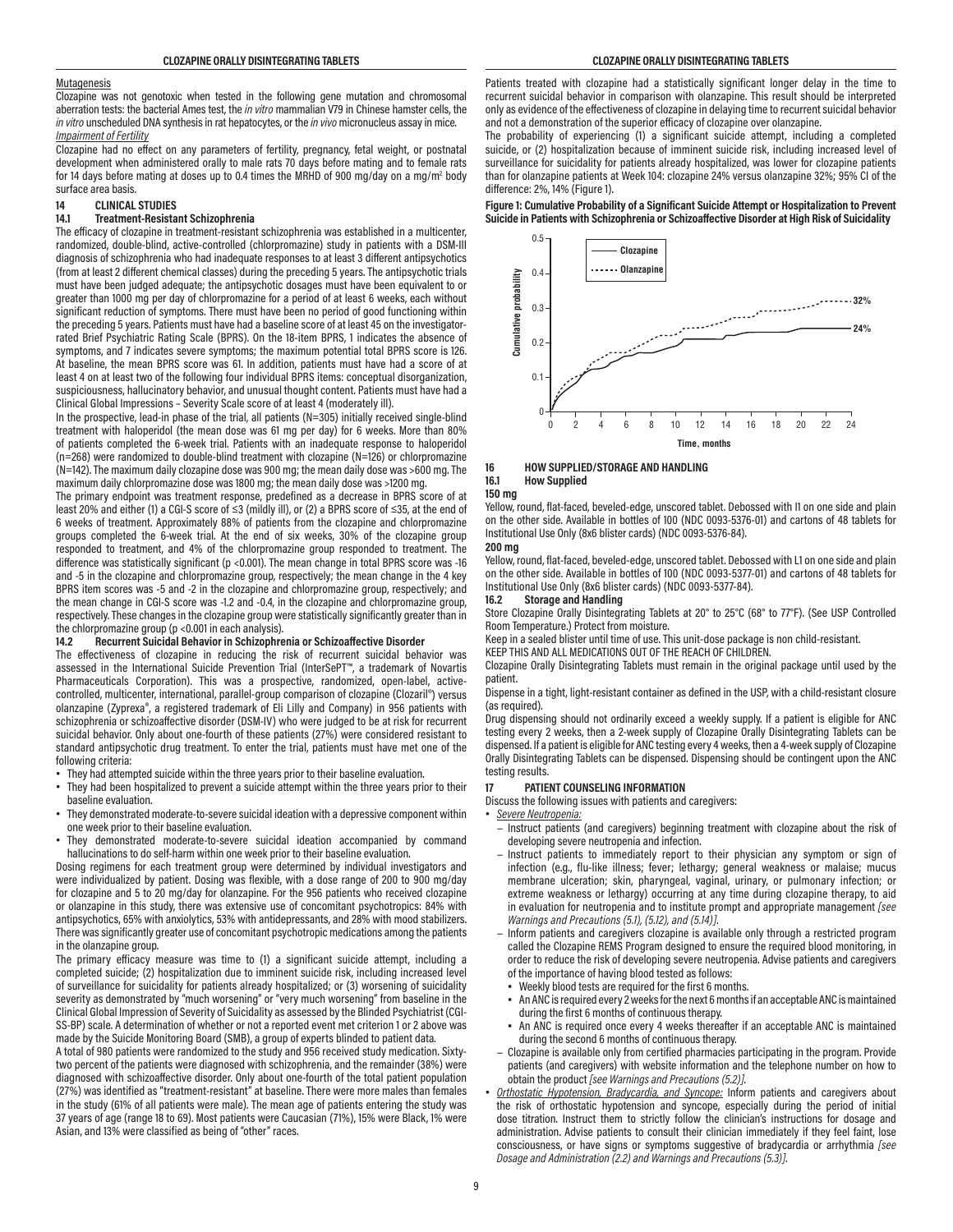- *Falls:* Inform patients of the risk of falls, which may lead to fractures or other injuries *[see Warnings and Precautions (5.4)]*.
- *Seizures:* Inform patients and caregivers about the significant risk of seizure during clozapine treatment. Caution them about driving and any other potentially hazardous activity while taking clozapine *[see Warnings and Precautions (5.5)]*.
- *Gastrointestinal Hypomotility with Severe Complications:* Educate patients and caregivers on the risks, prevention, and treatment of clozapine-induced constipation, including medications to avoid when possible (e.g., drugs with anticholinergic activity). Encourage appropriate hydration, physical activity, and fiber intake and emphasize that prompt attention and treatment to the development of constipation or other gastrointestinal symptoms is critical in preventing severe complications. Advise patients and caregivers to contact their health care provider if they experience symptoms of constipation (e.g., difficulty passing stools, incomplete passage of stool, decreased bowel movement frequency) or other symptoms associated with gastrointestinal hypomotility (e.g., nausea, abdominal distension or pain, vomiting) *[see Warnings and Precautions (5.8), Drug Interactions (7.1)]*.
- *QT Interval Prolongation:* Advise patients to consult their clinician immediately if they feel faint, lose consciousness or have signs or symptoms suggestive of arrhythmia. Instruct patients to not take clozapine with other drugs that cause QT interval prolongation. Instruct patients to inform their clinicians that they are taking clozapine before any new drug *[see Warnings and Precautions (5.10) and Drug Interactions (7.1)]*.
- *Metabolic Changes (hyperglycemia and diabetes mellitus, dyslipidemia, weight gain):* Educate patients and caregivers about the risk of metabolic changes and the need for specific monitoring. The risks include hyperglycemia and diabetes mellitus, dyslipidemia, weight gain, and cardiovascular reactions. Educate patients and caregivers about the symptoms of hyperglycemia (high blood sugar) and diabetes mellitus (e.g., polydipsia, polyuria, polyphagia, and weakness). Monitor all patients for these symptoms. Patients who are diagnosed with diabetes or have risk factors for diabetes (obesity, family history of diabetes) should have their fasting blood glucose monitored before beginning treatment and periodically during treatment. Patients who develop symptoms of hyperglycemia should have assessments of fasting glucose. Clinical monitoring of weight is recommended *[see Warnings and Precautions (5.11)]*.
- *Patients with Phenylketonuria:* Inform patients and caregivers that clozapine orally disintegrating tablets contain phenylalanine (a component of aspartame) *[see Warnings and Precautions (5.19)]*.
- *Interference with Cognitive and Motor Performance:* Because clozapine may have the potential to impair judgment, thinking, or motor skills, patients should be cautioned about operating hazardous machinery, including automobiles, until they are reasonably certain that clozapine therapy does not affect them adversely *[see Warnings and Precautions (5.17)]*.
- *Hepatotoxicity:* Instruct patients to immediately report to their physician any symptom or sign of potential liver injury (e.g fatigue, malaise, anorexia, nausea, jaundice, bilirubinemia, coagulopathy, and hepatic encephalopathy) *[see Warnings and Precautions (5.13)]*.
- *Missed Doses and Re-Initiating Treatment:* Inform patients and caregivers that if the patient misses taking clozapine for more than 2 days, he or she should not restart his or her medication at the same dosage but should contact their physician for dosing instructions *[see Dosage and Administration (2.5) and Warnings and Precautions (5.1, 5.3)]*.
- *Pregnancy:* Patients and caregivers should notify the clinician if the patient becomes pregnant or intends to become pregnant during therapy *[see Use in Specific Populations (8.1)]*.
- *Nursing:* Advise patients and caregivers that the patient should not breast feed an infant if they are taking clozapine *[see Use in Specific Populations (8.3)]*.
- *Concomitant Medication:* Advise patients to inform their healthcare provider if they are taking, or plan to take, any prescription or over-the-counter drugs; there is a potential for significant drug-drug interactions *[see Dosage and Administration (2.6), Drug Interactions (7.1)]*.

All brand names listed are the registered trademarks of their respective owners and are not trademarks of Teva Pharmaceuticals USA.

**Teva Pharmaceuticals USA, Inc.** North Wales, PA 19454

Rev. C 4/2020

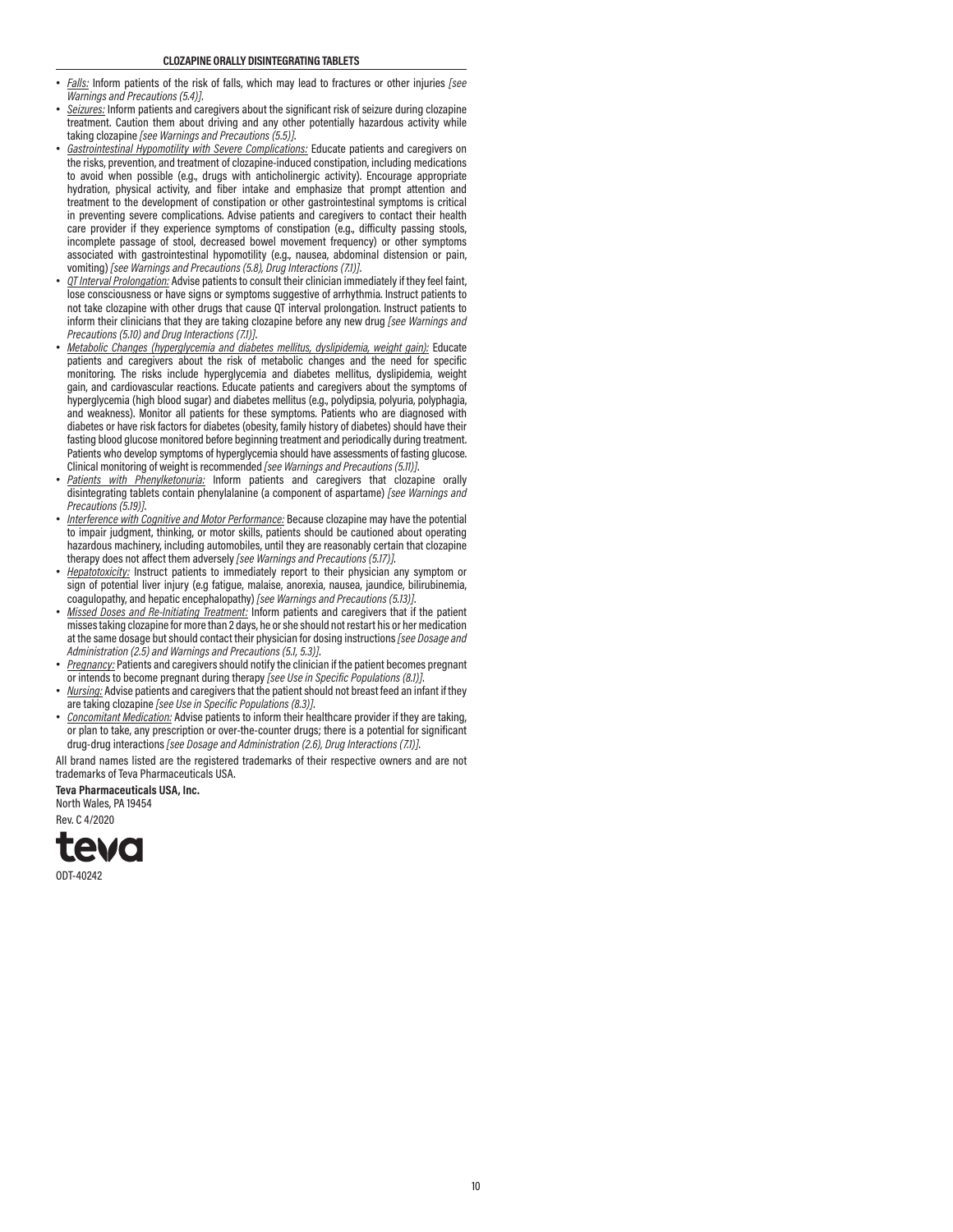#### ODT-40241

#### **HIGHLIGHTS OF PRESCRIBING INFORMATION**

**These highlights do not include all the information needed to use CLOZAPINE ORALLY DISINTEGRATING TABLETS safely and effectively. See full prescribing information for CLOZAPINE ORALLY DISINTEGRATING TABLETS.**

# **CLOZAPINE orally disintegrating tablets, for oral use Initial U.S. Approval: 1989**

**WARNING: SEVERE NEUTROPENIA; ORTHOSTATIC HYPOTENSION, BRADYCARDIA, AND SYNCOPE; SEIZURE; MYOCARDITIS AND CARDIOMYOPATHY; INCREASED MORTALITY IN ELDERLY PATIENTS WITH DEMENTIA-RELATED PSYCHOSIS**

#### *See full prescribing information for complete boxed warning.*

- **Severe Neutropenia: Clozapine can cause severe neutropenia, which can lead to serious and fatal infections. Patients initiating and continuing treatment with clozapine must have a baseline blood absolute neutrophil count (ANC) measured before treatment initiation and regular ANC monitoring during treatment. (2.1, 5.1)**
- **Clozapine is available only through a restricted program called the Clozapine REMS. (5.2)**
- **Orthostatic Hypotension, Bradycardia, and Syncope: Risk is dose-related. Starting dose is 12.5 mg. Titrate gradually and use divided dosages. (2.2, 2.6, 5.3)**
- **Seizure: Risk is dose-related. Titrate gradually and use divided doses. Use with caution in patients with history of seizure or risk factors for seizure. (2.2, 5.5)**
- **Myocarditis and Cardiomyopathy: Can be fatal. Discontinue and obtain cardiac evaluation if findings suggest these cardiac reactions. (5.6)**
- **Increased Mortality in Elderly Patients with Dementia-Related Psychosis: Clozapine is not approved for this condition. (5.7)**

#### **RECENT MAJOR CHANGES**

# Warnings and Precautions, Gastrointestinal Hypomotility with Severe Complications (5.8) 2/2020 Warnings and Precautions, Anticholinergic Toxicity (5.16) 2/2020

**INDICATIONS AND USAGE** Clozapine orally disintegrating tablets are an atypical antipsychotic indicated for:

- Treatment-resistant schizophrenia. Efficacy was established in an active-controlled study. (1.1, 14.1)
- Reducing suicidal behavior in patients with schizophrenia or schizoaffective disorder. Efficacy was established in an active-controlled study. (1.2, 14.2)

# **DOSAGE AND ADMINISTRATION**

- Starting Dose: 12.5 mg once daily or twice daily. (2.3)
- Use cautious titration and divided dosage schedule. (2.3, 5.3)
- Titration: increase the total daily dosage in increments of 25 mg to 50 mg per day, if welltolerated. (2.3)
- Target dose: 300 mg to 450 mg per day, in divided doses, by the end of 2 weeks. (2.3)
- Subsequent increases: increase in increments of 100 mg or less, once or twice weekly. (2.3)
- Maximum daily dose: 900 mg (2.3)
- Tablets rapidly disintegrate after placement in the mouth and may be chewed if desired. No water is needed (2.3).

#### **DOSAGE FORMS AND STRENGTHS**

Orally disintegrating tablets: 12.5 mg, 25 mg and 100 mg (3)

**CONTRAINDICATIONS**

Known serious hypersensitivity to clozapine or any other component of clozapine orally disintegrating tablets (4)

#### **FULL PRESCRIBING INFORMATION: CONTENTS\***

#### **WARNING: SEVERE NEUTROPENIA; ORTHOSTATIC HYPOTENSION, BRADYCARDIA, AND SYNCOPE; SEIZURE; MYOCARDITIS AND CARDIOMYOPATHY; INCREASED MORTALITY IN ELDERLY PATIENTS WITH DEMENTIA-RELATED PSYCHOSIS**

#### **1 INDICATIONS AND USAGE**

- 1.1 Treatment-Resistant Schizophrenia<br>12 Reduction in the Risk of Rec
- Reduction in the Risk of Recurrent Suicidal Behavior in Schizophrenia or Schizoaffective Disorder

#### **2 DOSAGE AND ADMINISTRATION**

- 2.1 Required Laboratory Testing Prior to Initiation and During Therapy<br>2.2 Important Administration Instructions
- 2.2 Important Administration Instructions
- 2.3 Dosing Information<br>2.4 Maintenance Treatm
- 2.4 Maintenance Treatment<br>2.5 Discontinuation of Treat
- 2.5 Discontinuation of Treatment<br>2.6 Re-Initiation of Treatment
- **Re-Initiation of Treatment**
- 2.7 Dosage Adjustments with Concomitant use of CYP1A2, CYP2D6, CYP3A4 Inhibitors or CYP1A2, CYP3A4 Inducers
- 2.8 Renal or Hepatic Impairment or CYP2D6 Poor Metabolizers
- **3 DOSAGE FORMS AND STRENGTHS**

# **4 CONTRAINDICATIONS**

# **5 WARNINGS AND PRECAUTIONS**

- 5.1 Severe Neutropenia
- 5.2 Clozapine REMS Program<br>5.3 Orthostatic Hypotension
- 5.3 Orthostatic Hypotension, Bradycardia, and Syncope
- 5.4 Falls
- 5.5 Seizures
- Myocarditis and Cardiomyopathy
- 5.7 Increased Mortality in Elderly Patients with Dementia-Related Psychosis

**CLOZAPINE ORALLY DISINTEGRATING TABLETS**

#### **WARNINGS AND PRECAUTIONS**

- *Gastrointestinal Hypomotility with Severe Complications*: Severe gastrointestinal adverse reactions have occurred with the use of clozapine. If constipation is identified, close monitoring and prompt treatment is advised. (5.8)
- *Eosinophilia*: Assess for organ involvement (e.g., myocarditis, pancreatitis, hepatitis, colitis, nephritis). Discontinue if these occur. (5.9)
- *QT Interval Prolongation*: Can be fatal. Consider additional risk factors for prolonged QT interval (disorders and drugs). (5.10)
- *Metabolic Changes*: Atypical antipsychotic drugs have been associated with metabolic changes that may increase cardiovascular/cerebrovascular risk. These metabolic changes include:
- *Hyperglycemia and Diabetes Mellitus*: Monitor for symptoms of hyperglycemia including polydipsia, polyuria, polyphagia, and weakness. Monitor glucose regularly in patients with diabetes or at risk for diabetes. (5.11)
- *Dyslipidemia:* Undesirable alterations in lipids have occurred in patients treated with atypical antipsychotics. (5.11)
- *Weight Gain:* Significant weight gain has occurred. Monitor weight gain. (5.11)
- *Neuroleptic Malignant Syndrome (NMS)*: Immediately discontinue and monitor closely. Assess for co-morbid conditions. (5.12)
- *Hepatotoxicity:* Can be fatal. Monitor for hepatotoxicity. Discontinue treatment if hepatitis or transaminase elevations combined with other symptoms occur (5.13).
- *Fever:* Evaluate for infection and for neutropenia, NMS. (5.14)
- *Pulmonary Embolism (PE)*: Consider PE if respiratory distress, chest pain, or deep-vein thrombosis occur. (5.15)
- *Anticholinergic Toxicity*: When possible, avoid use with other anticholinergic drugs and use with caution in patients with a current diagnosis or prior history of constipation, urinary retention, clinically significant prostatic hypertrophy, or other conditions in which anticholinergic effects can lead to significant adverse reactions. (5.16, 7.1)
- *Interference with Cognitive and Motor Performance*: Advise caution when operating machinery, including automobiles. (5.17)

#### **ADVERSE REACTIONS**

Most common adverse reactions (≥5%) were: CNS reactions (sedation, dizziness/vertigo, headache, and tremor); cardiovascular reactions (tachycardia, hypotension, and syncope); autonomic nervous system reactions (hypersalivation, sweating, dry mouth, and visual disturbances); gastrointestinal reactions (constipation and nausea); and fever. (6.1)

# **To report SUSPECTED ADVERSE REACTIONS, contact Teva Pharmaceuticals USA, Inc. at 1-888-838-2872 or FDA at 1-800-FDA-1088 or www.fda.gov/medwatch.**

# **DRUG INTERACTIONS**

- Concomitant use of *Strong CYP1A2 Inhibitors:* Reduce clozapine dose to one third when coadministered with strong CYP1A2 inhibitors (e.g., fluvoxamine, ciprofloxacin, enoxacin). (2.7, 7.1)
- Concomitant use of *Strong CYP3A4 Inducers* is not recommended. (2.7, 7.1) • *Discontinuation of CYP1A2 or CYP3A4 Inducers:* Consider reducing clozapine dose when CYP1A2
- (e.g., tobacco smoke) or CYP3A4 inducers (e.g., carbamazepine) are discontinued. (2.7, 7.1) • Anticholinergic drugs: Concomitant use may increase the risk for anticholinergic toxicity. (5.8, 5.16, 7.1)

#### **USE IN SPECIFIC POPULATIONS**

• *Nursing Mothers*: Discontinue drug or discontinue nursing, taking into consideration importance of drug to mother. (8.3)

#### **See 17 for PATIENT COUNSELING INFORMATION**

#### **Revised: 4/2020**

- 5.8 Gastrointestinal Hypomotility with Severe Complications
- 5.9 Eosinophilia
- 
- 5.10 QT Interval Prolongation<br>5.11 Metabolic Changes 5.11 Metabolic Changes<br>5.12 Neuroleptic Maliona
- 5.12 Neuroleptic Malignant Syndrome
- 5.13 Hepatotoxicity<br>5.14 Fever
- **Fever** 
	- 5.15 Pulmonary Embolism<br>5.16 Anticholinergic Toxicit
	- 5.16 Anticholinergic Toxicity<br>5.17 Interference with Cogni Interference with Cognitive and Motor Performance
	-
	- 5.18 Tardive Dyskinesia Patients with Phenylketonuria
	- 5.20 Cerebrovascular Adverse Reactions
	- 5.21 Recurrence of Psychosis and Cholinergic Rebound after Abrupt
	- Discontinuation of Clozapine

# **6 ADVERSE REACTIONS**

- 6.1 Clinical Trials Experience
- 6.2 Postmarketing Experience

# **7 DRUG INTERACTIONS**

1

- 7.1 Potential for Other Drugs to Affect Clozapine
- 7.2 Potential for Clozapine to Affect Other Drugs

8.6 Patients with Renal or Hepatic Impairment

#### **8 USE IN SPECIFIC POPULATIONS** Pregnancy

8.7 CYP2D6 Poor Metabolizers<br>8.8 Hospice Patients **Hospice Patients** 

8.3 Nursing Mothers<br>8.4 Pediatric Use 8.4 Pediatric Use<br>8.5 Geriatric Use Geriatric Use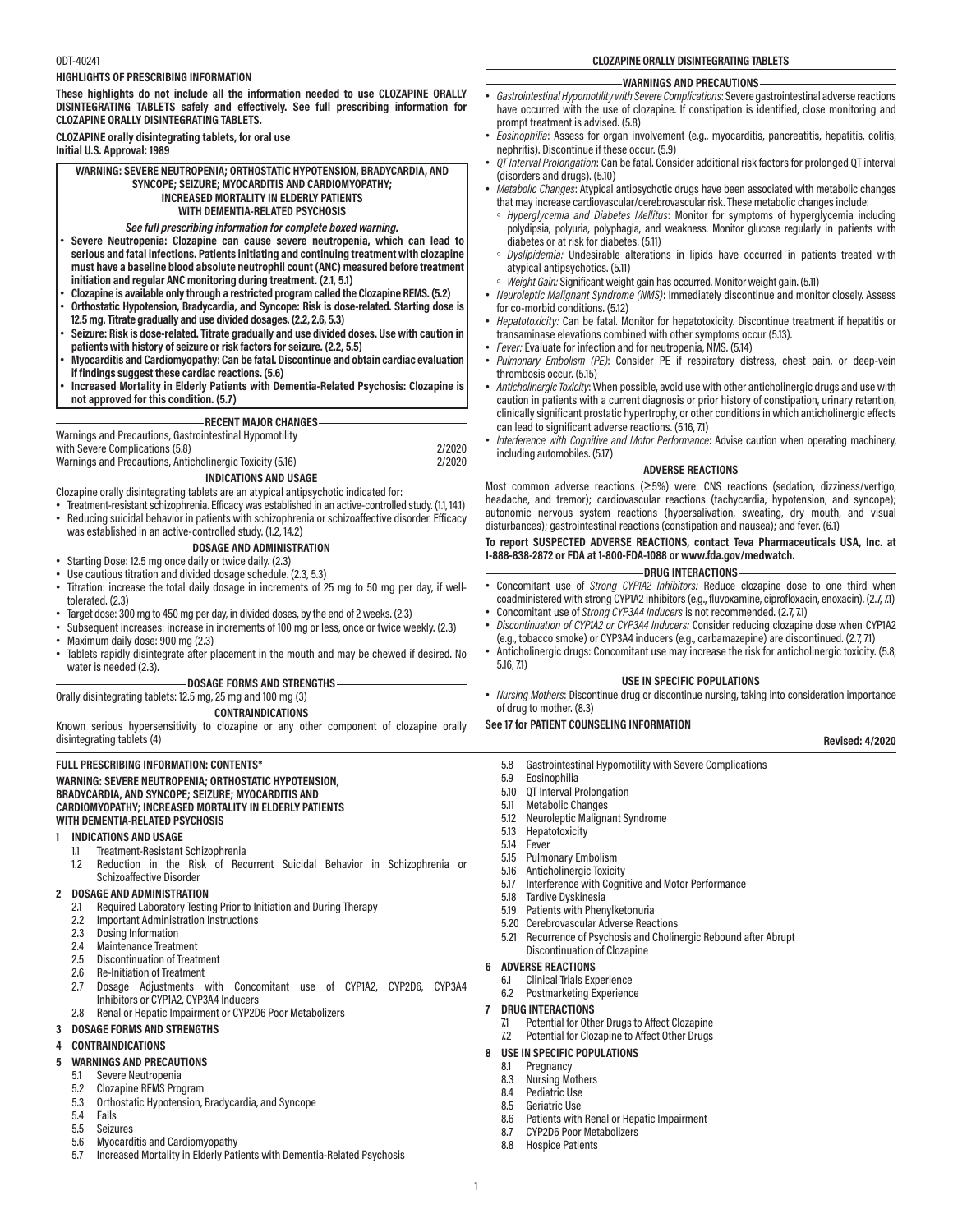#### **10 OVERDOSAGE**

- 10.1 Overdosage Experience
- 10.2 Management of Overdosage

## **11 DESCRIPTION**

- **12 CLINICAL PHARMACOLOGY**
	- 12.1 Mechanism of Action
	- 12.2 Pharmacodynamics
	- 12.3 Pharmacokinetics
- **13 NONCLINICAL TOXICOLOGY**
	- 13.1 Carcinogenesis, Mutagenesis, Impairment of Fertility

**FULL PRESCRIBING INFORMATION** 

#### **WARNING: SEVERE NEUTROPENIA; ORTHOSTATIC HYPOTENSION, BRADYCARDIA, AND SYNCOPE; SEIZURE; MYOCARDITIS AND CARDIOMYOPATHY; INCREASED MORTALITY IN ELDERLY PATIENTS WITH DEMENTIA-RELATED PSYCHOSIS**

# **Severe Neutropenia**

**Clozapine treatment has caused severe neutropenia, defined as an absolute neutrophil count (ANC) less than 500/**μ**L. Severe neutropenia can lead to serious infection and death. Prior to initiating treatment with clozapine, a baseline ANC must be at least 1500/**μ**L for the general population; and must be at least 1000/**μ**L for patients with documented Benign Ethnic Neutropenia (BEN). During treatment, patients must have regular ANC monitoring. Advise patients to immediately report symptoms consistent with severe neutropenia or infection (e.g., fever, weakness, lethargy, or sore throat)** *[see Dosage and Administration (2.1) and Warnings and Precautions (5.1)]***.**

**Because of the risk of severe neutropenia, clozapine is available only through a restricted program under a Risk Evaluation Mitigation Strategy (REMS) called the Clozapine REMS Program** *[see Warnings and Precautions (5.2)]***.**

# **Orthostatic Hypotension, Bradycardia, Syncope**

**Orthostatic hypotension, bradycardia, syncope, and cardiac arrest have occurred with clozapine treatment. The risk is highest during the initial titration period, particularly with rapid dose escalation. These reactions can occur with the first dose, with doses as low as 12.5 mg per day. Initiate treatment at 12.5 mg once or twice daily; titrate slowly; and use divided dosages. Use clozapine cautiously in patients with cardiovascular or cerebrovascular disease or conditions predisposing to hypotension (e.g., dehydration, use of antihypertensive medications)** *[see Dosage and Administration (2.3, and 2.6) and Warnings and Precautions (5.3)]***.**

#### **Seizures**

**Seizures have occurred with clozapine treatment. The risk is dose-related. Initiate treatment at 12.5 mg, titrate gradually, and use divided dosing. Use caution when administering clozapine to patients with a history of seizures or other predisposing risk factors for seizure (CNS pathology, medications that lower the seizure threshold, alcohol abuse). Caution patients about engaging in any activity where sudden loss of consciousness could cause serious risk to themselves or others** *[see Dosage and Administration (2.3), Warnings and Precautions (5.5)]***.**

#### **Myocarditis and Cardiomyopathy**

**Fatal myocarditis and cardiomyopathy have occurred with clozapine treatment. Discontinue clozapine and obtain a cardiac evaluation upon suspicion of these reactions. Generally, patients with clozapine-related myocarditis or cardiomyopathy should not be rechallenged with clozapine. Consider the possibility of myocarditis or cardiomyopathy if chest pain, tachycardia, palpitations, dyspnea, fever, flu-like symptoms, hypotension, or ECG changes occur** *[see Warnings and Precautions (5.6)]***.**

# **Increased Mortality in Elderly Patients with Dementia-Related Psychosis**

**Elderly patients with dementia-related psychosis treated with antipsychotic drugs are at an increased risk of death. Clozapine is not approved for use in patients with dementiarelated psychosis** *[see Warnings and Precautions (5.7)]***.**

#### **1 INDICATIONS AND USAGE**

# **1.1 Treatment-Resistant Schizophrenia**

Clozapine orally disintegrating tablets are indicated for the treatment of severely ill patients with schizophrenia who fail to respond adequately to standard antipsychotic treatment. Because of the risks of severe neutropenia and of seizure associated with their use, clozapine orally disintegrating tablets should be used only in patients who have failed to respond adequately to standard antipsychotic treatment *[see Warnings and Precautions (5.1, 5.5)]*.

The effectiveness of clozapine orally disintegrating tablets in treatment-resistant schizophrenia was demonstrated in a 6-week, randomized, double-blind, active-controlled study comparing clozapine orally disintegrating tablets and chlorpromazine in patients who had failed other antipsychotics *[see Clinical Studies (14.1)]*.

### **1.2 Reduction in the Risk of Recurrent Suicidal Behavior in Schizophrenia or Schizoaffective Disorder**

Clozapine orally disintegrating tablets are indicated for reducing the risk of recurrent suicidal behavior in patients with schizophrenia or schizoaffective disorder who are judged to be at chronic risk for re-experiencing suicidal behavior, based on history and recent clinical state. Suicidal behavior refers to actions by a patient that put him/herself at risk for death.

The effectiveness of clozapine orally disintegrating tablets in reducing the risk of recurrent suicidal behavior was demonstrated over a two-year treatment period in the InterSePT™ trial *[see Clinical Studies (14.2)]*.

#### **2 DOSAGE AND ADMINISTRATION**

#### **2.1 Required Laboratory Testing Prior to Initiation and During Therapy**

Prior to initiating treatment with clozapine orally disintegrating tablets, a baseline ANC must be obtained. The baseline ANC must be at least 1500/μL for the general population, and at least

#### **CLOZAPINE ORALLY DISINTEGRATING TABLETS CLOZAPINE ORALLY DISINTEGRATING TABLETS**

#### **14 CLINICAL STUDIES**

- 14.1 Treatment-Resistant Schizophrenia
- 14.2 Recurrent Suicidal Behavior in Schizophrenia or Schizoaffective Disorder
- **16 HOW SUPPLIED/STORAGE AND HANDLING**
	- 16.1 How Supplied
	- 16.2 Storage and Handling
- **17 PATIENT COUNSELING INFORMATION**

\*Sections or subsections omitted from the full prescribing information are not listed.

1000/μL for patients with documented Benign Ethnic Neutropenia (BEN). To continue treatment, the ANC must be monitored regularly *[see Warnings and Precautions (5.1)]*.

## **2.2 Important Administration Instructions**

Clozapine orally disintegrating tablets should be immediately placed in the mouth after removing the tablet from the blister pack or bottle. The tablet disintegrates rapidly after placement in the mouth. The tablets can be allowed to disintegrate, or they may be chewed. They may be swallowed with saliva. No water is necessary for administration.

The orally disintegrating tablets in a blister pack should be left in the unopened blister until the time of use. Just prior to use, peel the foil from the blister and gently remove the orally disintegrating tablet. Do not push the tablets through the foil, because this could damage the tablet.<br>2.3 **Dosing Information** 

#### **2.3 Dosing Information**

The starting dose is 12.5 mg once daily or twice daily. The total daily dose can be increased in increments of 25 mg to 50 mg per day, if well-tolerated, to achieve a target dose of 300 mg to 450 mg per day (administered in divided doses) by the end of 2 weeks. Subsequently, the dose can be increased once weekly or twice weekly, in increments of up to 100 mg. The maximum dose is 900 mg per day. To minimize the risk of orthostatic hypotension, bradycardia, and syncope, it is necessary to use this low starting dose, gradual titration schedule, and divided dosages *[see Warnings and Precautions (5.3)]*.

Clozapine orally disintegrating tablets can be taken with or without food *[see Pharmacokinetics (12.3)]*.<br>24 **Maintenance Treatment 2.4 Maintenance Treatment**

Generally, patients responding to clozapine orally disintegrating tablets should continue maintenance treatment on their effective dose beyond the acute episode.<br>2.5 Discontinuation of Treatment

# **2.5 Discontinuation of Treatment**

Method of treatment discontinuation will vary depending on the patient's last ANC:

- See Tables 2 or 3 for appropriate ANC monitoring based on the level of neutropenia if abrupt treatment discontinuation is necessary because of moderate to severe neutropenia.
- Reduce the dose gradually over a period of 1 to 2 weeks if termination of clozapine therapy is planned and there is no evidence of moderate to severe neutropenia.
- For abrupt clozapine discontinuation for a reason unrelated to neutropenia, continuation of the existing ANC monitoring is recommended for general population patients until their ANC is ≥1500/μL and for BEN patients until their ANC is ≥1000/μL or above their baseline.
- Additional ANC monitoring is required for any patient reporting onset of fever (temperature of 38.5°C or 101.3°F, or greater) during the 2 weeks after discontinuation *[see Warnings and Precautions (5.1)]*.
- Monitor all patients carefully for the recurrence of psychotic symptoms and symptoms related to cholinergic rebound such as profuse sweating, headache, nausea, vomiting, and diarrhea.

#### **2.6 Re-Initiation of Treatment**

When restarting clozapine orally disintegrating tablets in patients who have discontinued clozapine orally disintegrating tablets (i.e., 2 days or more since the last dose), re-initiate with 12.5 mg once daily or twice daily. This is necessary to minimize the risk of hypotension, bradycardia, and syncope *[see Warnings and Precautions (5.3)]*. If that dose is well-tolerated, the dose may be increased to the previously therapeutic dose more quickly than recommended for initial treatment.<br>2.7 Dosago

#### **2.7 Dosage Adjustments with Concomitant use of CYP1A2, CYP2D6, CYP3A4 Inhibitors or CYP1A2, CYP3A4 Inducers**

Dose adjustments may be necessary in patients with concomitant use of: strong CYP1A2 inhibitors (e.g., fluvoxamine, ciprofloxacin, or enoxacin); moderate or weak CYP1A2 inhibitors (e.g., oral contraceptives, or caffeine); CYP2D6 or CYP3A4 inhibitors (e.g., cimetidine, escitalopram, erythromycin, paroxetine, bupropion, fluoxetine, quinidine, duloxetine, terbinafine, or sertraline); CYP3A4 inducers (e.g., phenytoin, carbamazepine, St. John's wort, and rifampin); or CYP1A2 inducers (e.g., tobacco smoking) (Table 1) *[see Drug Interactions (7)]*.

# **Table 1: Dose Adjustment in Patients Taking Concomitant Medications**

| <b>Co-medications</b>                                                                 |                                                                                                                       | <b>Scenarios</b>                                                                           |                                                                                                                                  |
|---------------------------------------------------------------------------------------|-----------------------------------------------------------------------------------------------------------------------|--------------------------------------------------------------------------------------------|----------------------------------------------------------------------------------------------------------------------------------|
|                                                                                       | Initiating clozapine<br>orally disintegrating<br>tablets while taking a<br>co-medication                              | Adding a<br>co-medication<br>while taking<br>clozapine orally<br>disintegrating<br>tablets | Discontinuing a<br>co-medication while<br>continuing clozapine<br>orally disintegrating<br>tablets                               |
| Strong<br><b>CYP1A2 Inhibitors</b>                                                    | Use one third of the clozapine orally<br>disintegrating tablets dose.                                                 | Increase clozapine orally<br>disintegrating tablets<br>dose based on clinical<br>response. |                                                                                                                                  |
| Moderate or Weak<br><b>CYP1A2 Inhibitors</b><br>CYP2D6 or CYP3A4<br><b>Inhibitors</b> | Monitor for adverse reactions.<br>Consider reducing the clozapine orally<br>disintegrating tablets dose if necessary. |                                                                                            | Monitor for lack of<br>effectiveness. Consider<br>increasing clozapine<br>orally disintegrating<br>tablets dose if<br>necessary. |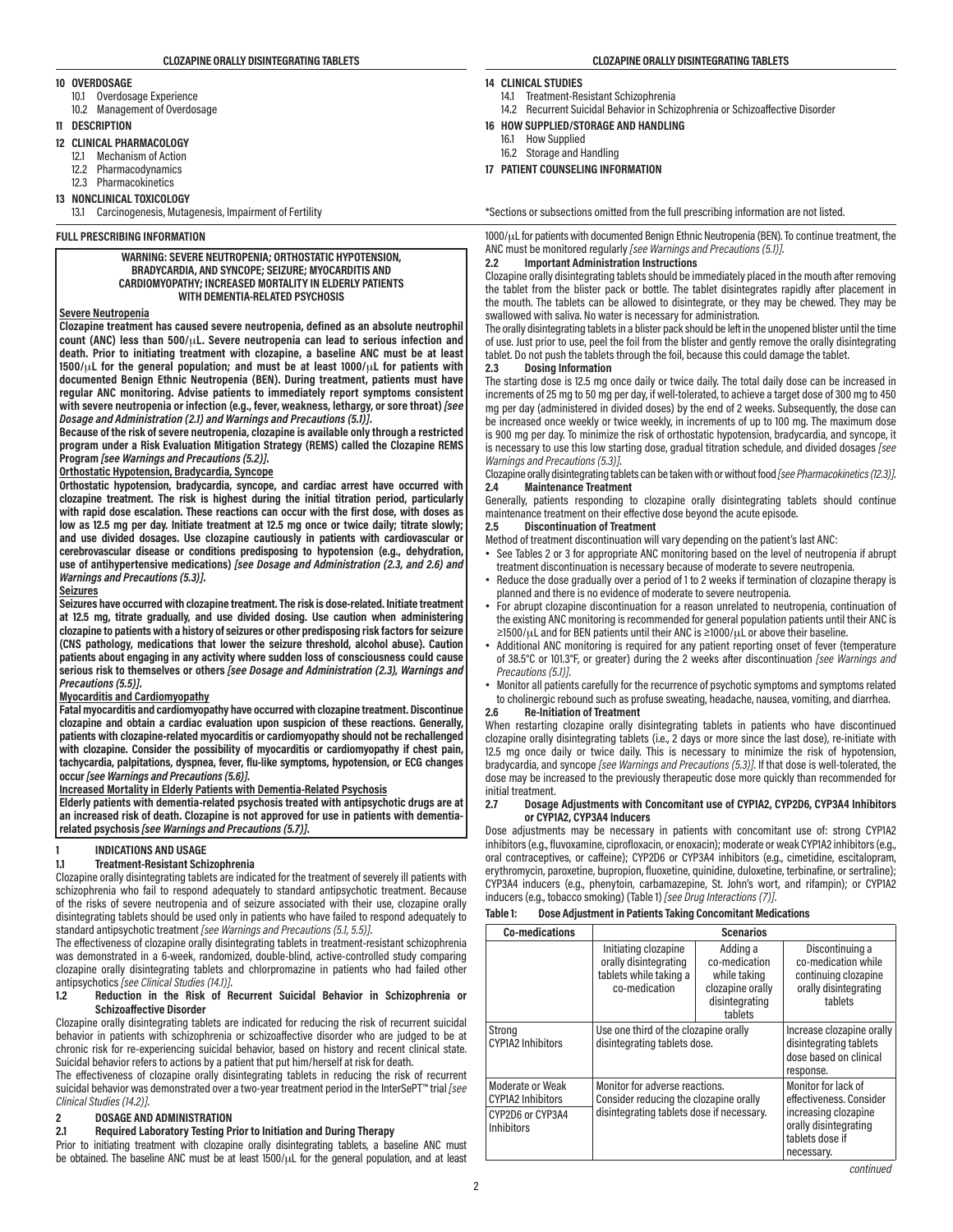| <b>Co-medications</b>                            | <b>Scenarios</b>                                                                                                                                                                                             |                                                                                                                                |
|--------------------------------------------------|--------------------------------------------------------------------------------------------------------------------------------------------------------------------------------------------------------------|--------------------------------------------------------------------------------------------------------------------------------|
| Strong<br>CYP3A4 Inducers                        | Concomitant use is not recommended.<br>However, if the inducer is necessary,<br>it may be necessary to increase the<br>clozapine orally disintegrating tablets<br>dose. Monitor for decreased effectiveness. | Reduce clozapine orally<br>disintegrating tablets<br>dose based on clinical<br>response.                                       |
| Moderate or Weak<br>CYP1A2 or CYP3A4<br>Inducers | Monitor for decreased effectiveness.<br>Consider increasing the clozapine orally<br>disintegrating tablets dose if necessary.                                                                                | Monitor for adverse<br>reactions. Consider<br>reducing the clozapine<br>orally disintegrating<br>tablets dose if<br>necessary. |

#### **2.8 Renal or Hepatic Impairment or CYP2D6 Poor Metabolizers**

It may be necessary to reduce the clozapine orally disintegrating tablets dose in patients with significant renal or hepatic impairment, or in CYP2D6 poor metabolizers *[see Use in Specific Populations (8.6, 8.7)]*.

#### **3 DOSAGE FORMS AND STRENGTHS**

Clozapine Orally Disintegrating Tablets are available as 12.5 mg, 25 mg and 100 mg, round, yellow, orally disintegrating tablets.

### **4 CONTRAINDICATIONS**

Clozapine orally disintegrating tablets are contraindicated in patients with a history of serious hypersensitivity to clozapine (e.g., photosensitivity, vasculitis, erythema multiforme, or Stevens-Johnson Syndrome) or any other component of clozapine orally disintegrating tablets *[see Adverse Reactions (6.2)]*.

# **5 WARNINGS AND PRECAUTIONS**

#### **5.1 Severe Neutropenia**

# *Background*

Clozapine can cause neutropenia (a low absolute neutrophil count [ANC]), defined as a reduction below pre-treatment normal levels of blood neutrophils. The ANC is usually available as a component of the complete blood count (CBC), including differential, and is more relevant to drug-induced neutropenia than is the white blood cell (WBC) count. The ANC may also be calculated using the following formula: *ANC equals the Total WBC count multiplied by the total percentage of neutrophils obtained from the differential (neutrophil "segs" plus neutrophil "bands").* Other granulocytes (basophils and eosinophils) contribute minimally to neutropenia and their measurement is not necessary *[see Adverse Reactions (6.2)].* Neutropenia may be mild, moderate, or severe (see Tables 2 and 3). To improve and standardize understanding, "severe neutropenia" replaces the previous terms severe leukopenia, severe granulocytopenia, or agranulocytosis.

Severe neutropenia, ANC less than  $\langle \cdot \rangle$  500/ $\mu$ L, occurs in a small percentage of patients taking clozapine and is associated with an increase in the risk of serious and potentially fatal infections. Risk of neutropenia appears greatest during the first 18 weeks on treatment and then declines. The mechanism by which clozapine causes neutropenia is unknown and is not dose-dependent.

Two separate management algorithms are provided below, the first for patients in the general population, and the second for patients identified to have baseline neutropenia.

*Clozapine Treatment and Monitoring in the General Patient Population (see Table 2)*

Obtain a CBC, including the ANC value, prior to initiating treatment with clozapine to ensure the presence of a normal baseline neutrophil count (equal to or greater than 1500/μL) and to permit later comparisons. Patients in the general population with an ANC equal to or greater than (≥) 1500/μL are considered within normal range (Table 2) and are eligible to initiate treatment. Weekly ANC monitoring is required for all patients during the first 6 months of treatment. If a patient's ANC remains equal to or greater than 1500/μL for the first 6 months of treatment, monitoring frequency may be reduced to every 2 weeks for the next 6 months. If the ANC remains equal to or greater than 1500/μL for the second 6 months of continuous therapy, ANC monitoring frequency may be reduced to once every 4 weeks thereafter.

#### **Table 2: Clozapine Treatment Recommendations Based on Absolute Neutrophil Count (ANC) Monitoring for the General Patient Population**

| <b>ANC Level</b>                                         | Clozapine<br><b>Treatment Recommendations</b>                                                                                                                                          | <b>ANC Monitoring</b>                                                                                                                                                                                                                                             |
|----------------------------------------------------------|----------------------------------------------------------------------------------------------------------------------------------------------------------------------------------------|-------------------------------------------------------------------------------------------------------------------------------------------------------------------------------------------------------------------------------------------------------------------|
| Normal range<br>(≥1500/µL)                               | Initiate treatment<br>٠<br>If treatment interrupted:<br>٠<br>- < 30 days, continue<br>monitoring as before<br>$\geq$ 30 days, monitor as if new<br>$\overline{\phantom{0}}$<br>patient | Weekly from initiation to<br>٠<br>6 months<br>Every 2 weeks from 6 to<br>12 months<br>Monthly after 12 months                                                                                                                                                     |
|                                                          | Discontinuation for reasons other<br>than neutropenia                                                                                                                                  | See Section 2.4<br>$\bullet$                                                                                                                                                                                                                                      |
| Mild<br>Neutropenia<br>(1000 to 1499/uL)*                | Continue treatment<br>٠                                                                                                                                                                | Three times weekly until ANC<br>٠<br>$\geq 1500/\mu L$<br>Once ANC $\geq$ 1500/ $\mu$ L, return to<br>patient's last "Normal Range"<br>ANC monitoring interval**                                                                                                  |
| <b>Moderate</b><br>Neutropenia<br>$(500 to 999/\mu L)^*$ | Recommend hematology<br>٠<br>consultation<br>Interrupt treatment for<br>٠<br>suspected clozapine<br>induced neutropenia<br>Resume treatment once ANC<br>٠<br>≥1000/µL                  | Daily until ANC $\geq$ 1000/ $\mu$ L, then<br>٠<br>Three times weekly until ANC<br>$\bullet$<br>$\geq 1500/\mu L$<br>Once ANC $\geq$ 1500/ $\mu$ L, check ANC<br>weekly for 4 weeks, then return<br>to patient's last "Normal Range"<br>ANC monitoring interval** |

| <b>ANC Level</b>                                          | Clozapine<br><b>Treatment Recommendations</b>                                                                                                                                                   | <b>ANC Monitoring</b>                                                                                                                                                                                                    |
|-----------------------------------------------------------|-------------------------------------------------------------------------------------------------------------------------------------------------------------------------------------------------|--------------------------------------------------------------------------------------------------------------------------------------------------------------------------------------------------------------------------|
| <b>Severe</b><br>Neutropenia<br>(less than $500/\mu L$ )* | Recommend hematology<br>consultation<br>Interrupt treatment for<br>suspected clozapine-<br>induced neutropenia<br>Do not rechallenge unless<br>prescriber determines benefits<br>outweigh risks | Daily until ANC $\geq$ 1000/ $\mu$ L, then<br>Three times weekly until ANC<br>$\geq 1500/\mu L$<br>If patient rechallenged,<br>resume treatment as a new<br>patient under "Normal Range"<br>monitoring once ANC ≥1500/µL |
|                                                           |                                                                                                                                                                                                 | Confirm all initial reports of ANC less than 1500/ul with a repeat ANC measurement within 24                                                                                                                             |

\* Confirm all initial reports of ANC less than 1500/μL with a repeat ANC measurement within 24 hours

\*\* If clinically appropriate

*Clozapine Treatment and Monitoring in Patients with Benign Ethnic Neutropenia (see Table 3)*

Benign ethnic neutropenia (BEN) is a condition observed in certain ethnic groups whose average ANC values are lower than "standard" laboratory ranges for neutrophils. It is most commonly observed in individuals of African descent (approximate prevalence of 25 to 50%), some Middle Eastern ethnic groups, and in other non-Caucasian ethnic groups with darker skin. BEN is more common in men. Patients with BEN have normal hematopoietic stem-cell number and myeloid maturation, are healthy, and do not suffer from repeated or severe infections. They are not at increased risk for developing clozapine-induced neutropenia. Additional evaluation may be needed to determine if baseline neutropenia is due to BEN. Consider hematology consultation before initiating or during clozapine treatment as necessary.

Patients with BEN require a different ANC algorithm for clozapine management due to their lower baseline ANC levels. Table 3 provides guidelines for managing clozapine treatment and ANC monitoring in patients with BEN.

| Table 3: |  |  | Patients with Benign Ethnic Neutropenia (BEN); Clozapine Treatment  |  |  |
|----------|--|--|---------------------------------------------------------------------|--|--|
|          |  |  | Recommendations Based on Absolute Neutrophil Count (ANC) Monitoring |  |  |

| <b>ANC Level</b>                                                            | <b>Treatment</b><br><b>Recommendations</b>                                                                                                                                                                     | <b>ANC Monitoring</b>                                                                                                                                                                                                                                                                |
|-----------------------------------------------------------------------------|----------------------------------------------------------------------------------------------------------------------------------------------------------------------------------------------------------------|--------------------------------------------------------------------------------------------------------------------------------------------------------------------------------------------------------------------------------------------------------------------------------------|
| <b>Normal BEN Range</b><br>(Established ANC<br>baseline $\geq 1000/\mu L$ ) | Obtain at least two baseline<br>۰<br>ANC levels before initiating<br>treatment<br>If treatment interrupted<br>- < 30 days, continue<br>monitoring as before<br>$\geq$ 30 days, monitor as if new<br>patient    | Weekly from initiation to<br>$\bullet$<br>6 months<br>Every 2 weeks from 6 to<br>$\bullet$<br>12 months<br>Monthly after 12 months                                                                                                                                                   |
|                                                                             | Discontinuation of<br>٠<br>treatment for reasons other<br>than neutropenia                                                                                                                                     | See Section 2.4                                                                                                                                                                                                                                                                      |
| <b>BEN</b><br>Neutropenia<br>500 to 999/µL*                                 | Recommend hematology<br>۰<br>consultation<br>Continue treatment                                                                                                                                                | Three times weekly until ANC<br>$\bullet$<br>$\geq$ 1000/ $\mu$ L or<br>≥ patient's known baseline<br>Once ANC ≥1000/µL or at<br>patient's known baseline,<br>check ANC weekly for 4 weeks,<br>then return to patient's last<br>"Normal BEN Range" ANC<br>monitoring interval.**     |
| <b>BEN</b><br>Severe Neutropenia<br>less than $500/\mu L^*$                 | Recommend hematology<br>۰<br>consultation<br>Interrupt treatment for<br>٠<br>suspected clozapine-<br>induced neutropenia<br>Do not rechallenge unless<br>٠<br>prescriber determines benefits<br>outweigh risks | Daily until ANC $\geq$ 500/ $\mu$ L, then<br>$\bullet$<br>Three times weekly until ANC<br>$\bullet$<br>≥patient's baseline<br>If patient rechallenged, resume<br>۰<br>treatment as a new patient<br>under "Normal Range"<br>monitoring once ANC ≥1000/µL<br>or at patient's baseline |

Confirm all initial reports of ANC less than  $1500/\mu L$  with a repeat ANC measurement within 24 hours

\*\* If clinically appropriate

*General Guidelines for Management of All Patients with Fever or with Neutropenia*

- Fever: Interrupt clozapine as a precautionary measure in any patient who develops fever, defined as a temperature of 38.5°C [101.3°F] or greater, and obtain an ANC level. Fever is often the first sign of neutropenic infection.
- ANC less than 1000/ $\mu$ L: If fever occurs in any patient with an ANC less than 1000/ $\mu$ L, initiate appropriate workup and treatment for infection and refer to Tables 2 or 3 for management.
- Consider hematology consultation.
- See Neuroleptic Malignant Syndrome (NMS) and Fever under WARNINGS AND PRECAUTIONS (5) and Instructions for Patients, under PATIENT COUNSELING INFORMATION (17).
- *Rechallenge after an ANC less than 500/*μ*L (severe neutropenia)*

For some patients who experience severe clozapine-related neutropenia, the risk of serious psychiatric illness from discontinuing clozapine treatment may be greater than the risk of rechallenge (e.g. patients with severe schizophrenic illness who have no treatment options other than clozapine). A hematology consultation may be useful in deciding to rechallenge a patient. In general, however, do not rechallenge patients who develop severe neutropenia with clozapine orally disintegrating tablets or a clozapine product.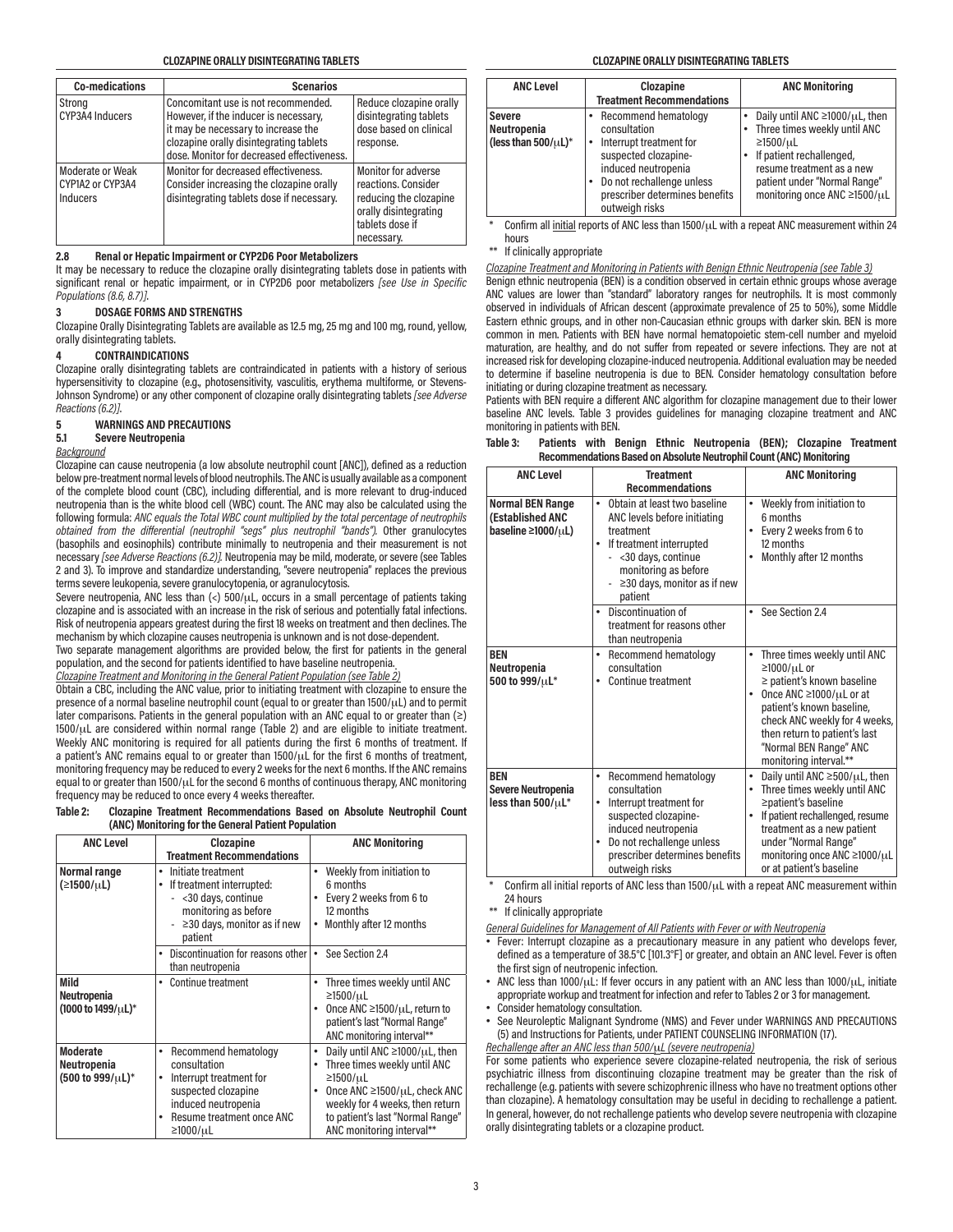If a patient will be rechallenged, the clinician should consider thresholds provided in Tables 2 and 3, the patient's medical and psychiatric history, a discussion with the patient and his/ her caregiver about the benefits and risks of clozapine rechallenge, and the severity and characteristics of the neutropenic episode.

#### *Using Clozapine with Other Drugs Associated with Neutropenia*

It is unclear if concurrent use of other drugs known to cause neutropenia increases the risk or severity of clozapine-induced neutropenia. There is no strong scientific rationale to avoid clozapine treatment in patients concurrently treated with these drugs. If clozapine is used concurrently with an agent known to cause neutropenia (e.g., some chemotherapeutic agents), consider monitoring patients more closely than the treatment guidelines provided in Tables 2 and 3. Consult with the treating oncologist in patients receiving concomitant chemotherapy.

#### **5.2 Clozapine REMS Program**

Clozapine is only available through a restricted program under a REMS called the Clozapine REMS Program because of the risk of severe neutropenia.

Notable requirements of the Clozapine REMS Program include:

- Healthcare professionals who prescribe clozapine must be certified with the program by enrolling and completing training.
- Patients who receive clozapine must be enrolled in the program and comply with the ANC testing and monitoring requirements.
- Pharmacies dispensing clozapine must be certified with the program by enrolling and completing training and must only dispense to patients who are eligible to receive clozapine.

Further information is available at www.clozapinerems.com or 1-844-267-8678.<br>5.3 Orthostatic Hypotension, Bradycardia, and Syncone

### **5.3 Orthostatic Hypotension, Bradycardia, and Syncope**

Hypotension, bradycardia, syncope, and cardiac arrest have occurred with clozapine treatment. The risk is highest during the initial titration period, particularly with rapid dose-escalation. These reactions can occur with the first dose, at doses as low as 12.5 mg. These reactions can be fatal. The syndrome is consistent with neurally mediated reflex bradycardia (NMRB).

Treatment must begin at a maximum dose of 12.5 mg once daily or twice daily. The total daily dose can be increased in increments of 25 mg to 50 mg per day, if well-tolerated, to a target dose of 300 mg to 450 mg per day (administered in divided doses) by the end of 2 weeks. Subsequently, the dose can be increased weekly or twice weekly, in increments of up to 100 mg. The maximum dose is 900 mg per day. Use cautious titration and a divided dosage schedule to minimize the risk of serious cardiovascular reactions *[see Dosage and Administration (2.3)]*. Consider reducing the dose if hypotension occurs. When restarting patients who have had even a brief interval off clozapine (i.e., 2 days or more since the last dose), re-initiate treatment at 12.5 mg once daily or twice daily *[see Dosage and Administration (2.6)]*.

Use clozapine cautiously in patients with cardiovascular disease (history of myocardial infarction or ischemia, heart failure, or conduction abnormalities), cerebrovascular disease, and conditions which would predispose patients to hypotension (e.g., concomitant use of antihypertensives, dehydration and hypovolemia).<br>5.4 Falls

#### **5.4 Falls**

Clozapine may cause somnolence, postural hypotension, and motor and sensory instability, which may lead to falls and, consequently, fractures or other injuries. For patients with diseases, conditions, or medications that could exacerbate these effects, complete fall risk assessments when initiating antipsychotic treatment and recurrently for patients on long-term antipsychotic

#### treatment.<br>5.5 **5.5 Seizures**

Seizure has been estimated to occur in association with clozapine use at a cumulative incidence at one year of approximately 5%, based on the occurrence of one or more seizures in 61 of 1743 patients exposed to clozapine during its clinical testing prior to domestic marketing (i.e., a crude rate of 3.5%). The risk of seizure is dose-related. Initiate treatment with a low dose (12.5 mg), titrate slowly, and use divided dosing.

Use caution when administering clozapine to patients with a history of seizures or other predisposing risk factors for seizure (e.g., head trauma or other CNS pathology, use of medications that lower the seizure threshold, or alcohol abuse). Because of the substantial risk of seizure associated with clozapine use, caution patients about engaging in any activity where sudden loss of consciousness could cause serious risk to themselves or others (e.g., driving an automobile, operating complex machinery, swimming, climbing).

#### **5.6 Myocarditis and Cardiomyopathy**

Myocarditis and cardiomyopathy have occurred with the use of clozapine. These reactions can be fatal. Discontinue clozapine and obtain a cardiac evaluation upon suspicion of myocarditis or cardiomyopathy. Generally, patients with a history of clozapine-associated myocarditis or cardiomyopathy should not be rechallenged with clozapine. However, if the benefit of clozapine treatment is judged to outweigh the potential risks of recurrent myocarditis or cardiomyopathy, the clinician may consider rechallenge with clozapine in consultation with a cardiologist, after a complete cardiac evaluation, and under close monitoring.

Consider the possibility of myocarditis or cardiomyopathy in patients receiving clozapine who present with chest pain, dyspnea, persistent tachycardia at rest, palpitations, fever, flu-like symptoms, hypotension, other signs or symptoms of heart failure, or electrocardiographic findings (low voltages, ST-T abnormalities, arrhythmias, right axis deviation, and poor R wave progression). Myocarditis most frequently presents within the first two months of clozapine treatment. Symptoms of cardiomyopathy generally occur later than clozapine-associated myocarditis and usually after 8 weeks of treatment. However, myocarditis and cardiomyopathy can occur at any period during treatment with clozapine. It is common for nonspecific flu-like symptoms such as malaise, myalgia, pleuritic chest pain, and low-grade fevers to precede more overt signs of heart failure. Typical laboratory findings include elevated troponin I or T, elevated creatinine kinase-MB, peripheral eosinophilia, and elevated C-reactive protein (CRP). Chest roentgenogram may demonstrate cardiac silhouette enlargement, and cardiac imaging (echocardiogram, radionucleotide studies, or cardiac catheterization) may reveal evidence of left ventricular dysfunction.<br>5.7 **Increased Mone** 

#### **5.7 Increased Mortality in Elderly Patients with Dementia-Related Psychosis**

Elderly patients with dementia-related psychosis treated with antipsychotic drugs are at an increased risk of death. Analyses of 17 placebo-controlled trials (modal duration of 10 weeks),

largely in patients taking atypical antipsychotic drugs, revealed a risk of death in drug-treated patients of between 1.6 to 1.7 times the risk of death in placebo-treated patients. Over the course of a typical 10-week controlled trial, the rate of death in drug-treated patients was about 4.5%, compared to a rate of about 2.6% in the placebo group. Although the causes of death were varied, most of the deaths appeared to be either cardiovascular (e.g., heart failure, sudden death) or infectious (e.g., pneumonia) in nature. Observational studies suggest that, similar to atypical antipsychotic drugs, treatment with conventional antipsychotic drugs may increase mortality in this population. The extent to which the findings of increased mortality in observational studies may be attributed to the antipsychotic drug as opposed to some characteristic(s) of the patients is not clear. Clozapine is not approved for the treatment of patients with dementia-related

#### psychosis *[see Boxed Warning]*. **5.8 Gastrointestinal Hypomotility with Severe Complications**

Severe gastrointestinal adverse reactions have occurred with the use of clozapine, primarily due to its potent anticholinergic effects and resulting gastrointestinal hypomotility. In post marketing experience, reported effects range from constipation to paralytic ileus. Increased frequency of constipation and delayed diagnosis and treatment increased the risk of severe complications of gastrointestinal hypomotility, resulting in intestinal obstruction, fecal impaction, megacolon and intestinal ischemia or infarction *[see Adverse Reactions (6.2)]*. These reactions have resulted in hospitalization, surgery, and death. The risk for severe adverse reactions is further increased with anticholinergic medications (and other medications that decrease gastrointestinal peristalsis); therefore, concomitant use should be avoided when possible *[see Warnings and Precautions (5.16), Drug Interactions (7.1)]*.

Prior to initiating clozapine, screen for constipation and treat as necessary. Subjective symptoms of constipation may not accurately reflect the degree of gastrointestinal hypomotility in clozapine treated patients. Therefore, reassess bowel function frequently with careful attention to any changes in the frequency or character of bowel movements, as well as signs and symptoms of complications of hypomotility (e.g., nausea, vomiting, abdominal distension, abdominal pain). If constipation or gastrointestinal hypomotility are identified, monitor closely and treat promptly with appropriate laxatives, as necessary, to prevent severe complications. Consider prophylactic laxatives in high risk patients.<br>5.9 Fosinophilia

#### **5.9 Eosinophilia**

Eosinophilia, defined as a blood eosinophil count of greater than  $700/\mu$ L, has occurred with clozapine treatment. In clinical trials, approximately 1% of patients developed eosinophilia. Clozapine-related eosinophilia usually occurs during the first month of treatment. In some patients, it has been associated with myocarditis, pancreatitis, hepatitis, colitis, and nephritis. Such organ involvement could be consistent with a drug reaction with eosinophilia and systemic symptoms syndrome (DRESS), also known as drug induced hypersensitivity syndrome (DIHS). If eosinophilia develops during clozapine treatment, evaluate promptly for signs and symptoms of systemic reactions, such as rash or other allergic symptoms, myocarditis, or other organspecific disease associated with eosinophilia. If clozapine-related systemic disease is suspected, discontinue clozapine immediately.

If a cause of eosinophilia unrelated to clozapine is identified (e.g., asthma, allergies, collagen vascular disease, parasitic infections, and specific neoplasms), treat the underlying cause and continue clozapine.

Clozapine-related eosinophilia has also occurred in the absence of organ involvement and can resolve without intervention. There are reports of successful rechallenge after discontinuation of clozapine, without recurrence of eosinophilia. In the absence of organ involvement, continue clozapine under careful monitoring. If the total eosinophil count continues to increase over several weeks in the absence of systemic disease, the decision to interrupt clozapine therapy and rechallenge after the eosinophil count decreases should be based on the overall clinical assessment, in consultation with an internist or hematologist.<br>5.10 **OT Interval Prolongation** 

#### **5.10 QT Interval Prolongation**

QT prolongation, Torsades de Pointes and other life-threatening ventricular arrhythmias, cardiac arrest, and sudden death have occurred with clozapine treatment. When prescribing clozapine, consider the presence of additional risk factors for QT prolongation and serious cardiovascular reactions. Conditions that increase these risks include the following: history of QT prolongation, long QT syndrome, family history of long QT syndrome or sudden cardiac death, significant cardiac arrhythmia, recent myocardial infarction, uncompensated heart failure, treatment with other medications that cause QT prolongation, treatment with medications that inhibit the metabolism of clozapine, and electrolyte abnormalities.

Prior to initiating treatment with clozapine, perform a careful physical examination, medical history, and concomitant medication history. Consider obtaining a baseline ECG and serum chemistry panel. Correct electrolyte abnormalities. Discontinue clozapine if the QTc interval exceeds 500 msec. If patients experience symptoms consistent with Torsades de Pointes or other arrhythmias (e.g., syncope, presyncope, dizziness, or palpitations), obtain a cardiac evaluation and discontinue clozapine.

Use caution when administering concomitant medications that prolong the QT interval or inhibit the metabolism of clozapine orally disintegrating tablets. Drugs that cause QT prolongation include: specific antipsychotics (e.g., ziprasidone, iloperidone, chlorpromazine, thioridazine, mesoridazine, droperidol, pimozide), specific antibiotics (e.g., erythromycin, gatifloxacin, moxifloxacin, sparfloxacin), Class 1A antiarrhythmic medications (e.g., quinidine, procainamide) or Class III antiarrhythmics (e.g., amiodarone, sotalol), and others (e.g., pentamidine, levomethadyl acetate, methadone, halofantrine, mefloquine, dolasetron mesylate, probucol or tacrolimus). Clozapine is primarily metabolized by CYP isoenzymes 1A2, 2D6, and 3A4. Concomitant treatment with inhibitors of these enzymes can increase the concentration of clozapine orally disintegrating tablets *[see Drug Interactions (7.1) and Clinical Pharmacology (12.3)]*.

Hypokalemia and hypomagnesemia increase the risk of QT prolongation. Hypokalemia can result from diuretic therapy, diarrhea, and other causes. Use caution when treating patients at risk for significant electrolyte disturbance, particularly hypokalemia. Obtain baseline measurements of serum potassium and magnesium levels, and periodically monitor electrolytes. Correct electrolyte abnormalities before initiating treatment with clozapine.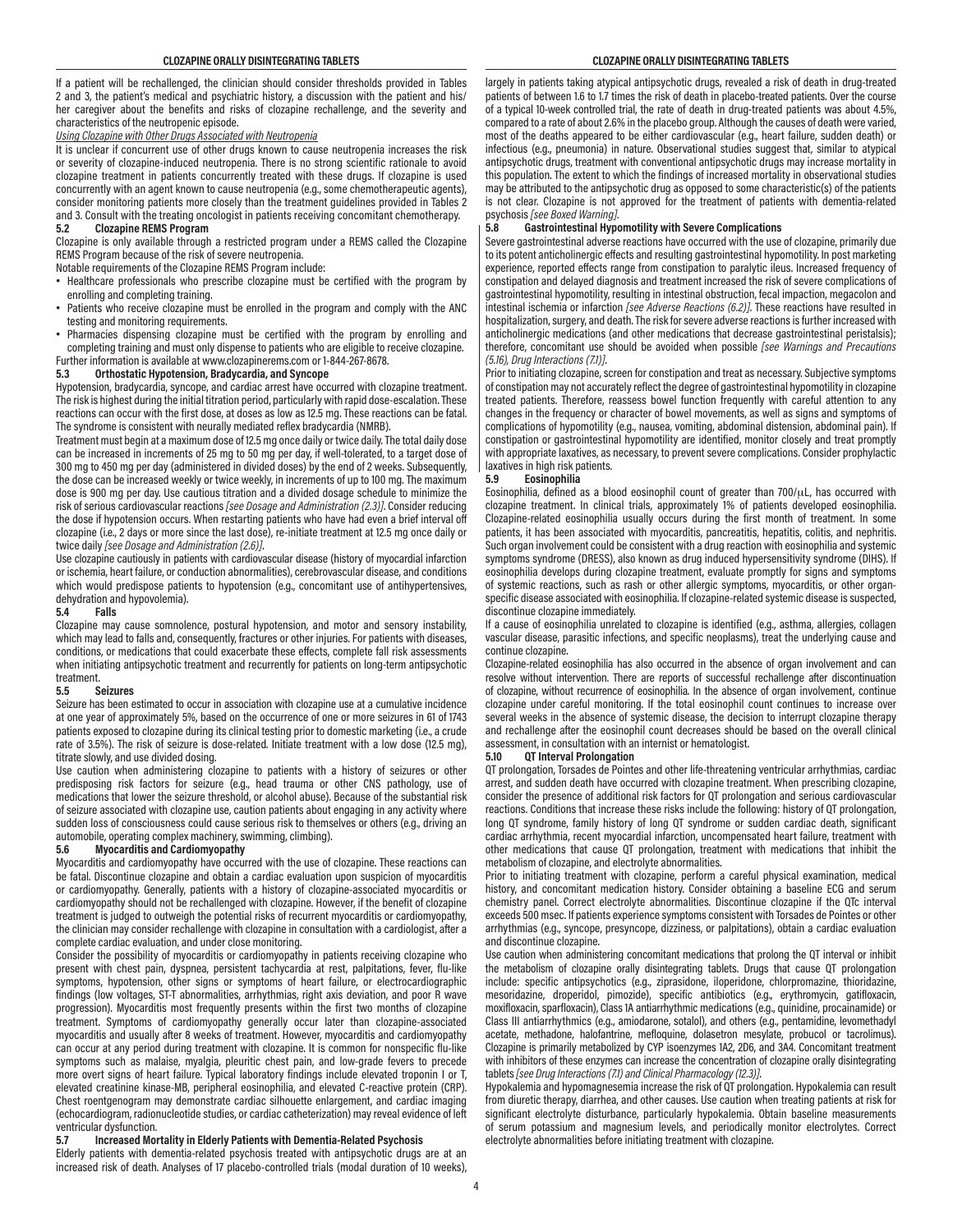#### **5.11 Metabolic Changes**

Atypical antipsychotic drugs, including clozapine have been associated with metabolic changes that can increase cardiovascular and cerebrovascular risk. These metabolic changes include hyperglycemia, dyslipidemia, and body weight gain. While atypical antipsychotic drugs may produce some metabolic changes, each drug in the class has its own specific risk profile. *Hyperglycemia and Diabetes Mellitus*

Hyperglycemia, in some cases extreme and associated with ketoacidosis or hyperosmolar coma or death, has been reported in patients treated with atypical antipsychotics including clozapine. Assessment of the relationship between atypical antipsychotic use and glucose abnormalities is complicated by the possibility of an increased background risk of diabetes mellitus in patients with schizophrenia and the increasing incidence of diabetes mellitus in the general population. Given these confounders, the relationship between atypical antipsychotic use and hyperglycemiarelated adverse reactions is not completely understood. However, epidemiological studies suggest an increased risk of treatment-emergent, hyperglycemia-related adverse reactions in patients treated with the atypical antipsychotics. Precise risk estimates for hyperglycemiarelated adverse reactions in patients treated with atypical antipsychotics are not available.

Patients with an established diagnosis of diabetes mellitus who are started on clozapine should be monitored regularly for worsening of glucose control. Patients with risk factors for diabetes mellitus (e.g., obesity, family history of diabetes) who are starting treatment with atypical antipsychotics should undergo fasting blood glucose testing at the beginning of treatment and periodically during treatment. Any patient treated with atypical antipsychotics should be monitored for symptoms of hyperglycemia including polydipsia, polyuria, polyphagia, and weakness. Patients who develop symptoms of hyperglycemia during treatment with atypical antipsychotics should undergo fasting blood glucose testing. In some cases, hyperglycemia has resolved when the atypical antipsychotic was discontinued; however, some patients required continuation of anti-diabetic treatment despite discontinuation of the suspect drug.

In a pooled data analysis of 8 studies in adult subjects with schizophrenia, the mean changes in fasting glucose concentration in the clozapine and chlorpromazine groups were +11 mg/dL and +4 mg/dL respectively. A higher proportion of the clozapine group demonstrated categorical increases from baseline in fasting glucose concentrations, compared to the chlorpromazine group (Table 4). The clozapine doses were 100 to 900 mg per day (mean modal dose: 512 mg per day). The maximum chlorpromazine dose was 1800 mg per day (mean modal dose: 1029 mg per day). The median duration of exposure was 42 days for clozapine and chlorpromazine.

| Table 4: | Categorical Changes in Fasting Glucose Level in Studies in Adult Subjects with |  |  |  |  |
|----------|--------------------------------------------------------------------------------|--|--|--|--|
|          | Schizophrenia                                                                  |  |  |  |  |

| Laboratory<br>Parameter | <b>Category Change</b><br>(at least once) from Baseline | <b>Treatment Arm</b> | N   | $n$ (%) |
|-------------------------|---------------------------------------------------------|----------------------|-----|---------|
|                         | Normal (<100 mg/dL)                                     | Clozapine            | 198 | 53 (27) |
| <b>Fasting Glucose</b>  | High $(\geq 126 \text{ mg/dL})$                         | Chlorpromazine       | 135 | 14(10)  |
|                         | Borderline (100 to 125 mg/dL)<br>το                     | Clozapine            | 57  | 24 (42) |
|                         | High $(\geq 126 \text{ mg/dL})$                         | Chlorpromazine       | 43  | 12 (28) |

#### *Dyslipidemia*

Undesirable alterations in lipids have occurred in patients treated with atypical antipsychotics, including clozapine. Clinical monitoring, including baseline and periodic follow-up lipid evaluations in patients using clozapine, is recommended.

In a pooled data analysis of 10 studies in adult subjects with schizophrenia, clozapine treatment was associated with increases in serum total cholesterol. No data were collected on LDL and HDL cholesterol. The mean increase in total cholesterol was 13 mg/dL in the clozapine group and 15 mg/dL in the chlorpromazine group. In a pooled data analysis of 2 studies in adult subjects with schizophrenia, clozapine treatment was associated with increases in fasting serum triglyceride. The mean increase in fasting triglyceride was 71 mg/dL (54%) in the clozapine group and 39 mg/dL (35%) in the chlorpromazine group (Table 5). In addition, clozapine treatment was associated with categorical increases in serum total cholesterol and triglyceride, as illustrated in Table 6. The proportion of patients with categorical increases in total cholesterol or fasting triglyceride increased with the duration of exposure. The median duration of clozapine and chlorpromazine exposure was 45 days and 38 days, respectively. The clozapine dose range was 100 mg to 900 mg daily; the maximum chlorpromazine dose was 1800 mg daily.

#### **Table 5: Mean Changes in Total Cholesterol and Triglyceride Concentration in Studies in Adult Subjects with Schizophrenia**

| <b>Treatment Arm</b>   | <b>Baseline Total Cholesterol</b><br>Concentration (mg/dL) | Change from Baseline mg/<br>dL(%)    |
|------------------------|------------------------------------------------------------|--------------------------------------|
| Clozapine $(N=334)$    | 184                                                        | $+13(7)$                             |
| Chlorpromazine (N=185) | 182                                                        | $+15(8)$                             |
|                        |                                                            |                                      |
|                        | <b>Baseline Triglyceride</b><br>Concentration (mg/dL)      | Change from Baseline mg/<br>$dL$ (%) |
| Clozapine $(N=6)$      | 130                                                        | $+71(54)$                            |

#### **Table 6: Categorical Changes in Lipid Concentrations in Studies in Adult Subjects with Schizophrenia**

| Laboratory<br><b>Parameter</b>    | <b>Category Change</b><br>(at least once)<br>from Baseline                     | <b>Treatment Arm</b> | N   | $n$ (%) |
|-----------------------------------|--------------------------------------------------------------------------------|----------------------|-----|---------|
|                                   |                                                                                | Clozapine            | 334 | 111(33) |
|                                   | Increase by $\geq$ 40 mg/dL                                                    | Chlorpromazine       | 185 | 46 (25) |
| <b>Total Cholesterol</b>          | Normal (<200 mg/dL) to                                                         | Clozapine            | 222 | 18(8)   |
| (random or fasting)               | High ( $\geq$ 240 mg/dL)                                                       | Chlorpromazine       | 132 | 3(2)    |
|                                   | <b>Borderline</b>                                                              | Clozapine            | 79  | 30 (38) |
|                                   | (200 to 239 mg/dL) to<br>High $(\geq 240 \text{ ma/dL})$                       | Chlorpromazine       | 34  | 14 (41) |
|                                   |                                                                                | Clozapine            | 6   | 3(50)   |
|                                   | Increase by $\geq 50$ mg/dL                                                    | Chlorpromazine       | 7   | 3(43)   |
|                                   | Normal (<150 mg/dL) to                                                         | Clozapine            | 4   | 0(0)    |
| <b>Triglycerides</b><br>(fasting) | High $(\geq 200 \text{ mg/dL})$                                                | Chlorpromazine       | 6   | 2(33)   |
|                                   | <b>Borderline</b>                                                              | Clozapine            | 1   | 1(100)  |
|                                   | $( \ge 150 \text{ mg/dL}$ and<br>$<$ 200 mg/dL)<br>to High ( $\geq$ 200 mg/dL) | Chlorpromazine       |     | 0(0)    |

#### *Weight Gain*

Weight gain has occurred with the use of antipsychotics, including clozapine. Monitor weight during treatment with clozapine. Table 7 summarizes the data on weight gain by the duration of exposure pooled from 11 studies with clozapine and active comparators. The median duration of exposure was 609, 728, and 42 days, in the clozapine, olanzapine, and chlorpromazine group, respectively.

| Table 7: | Mean Change in Body Weight (kg) by Duration of Exposure from Studies in Adult |
|----------|-------------------------------------------------------------------------------|
|          | <b>Subjects with Schizophrenia</b>                                            |

| <b>Metabolic</b><br>Parameter | <b>Exposure Duration</b>     |    | Clozapine<br><b>Olanzapine</b><br>$(N=669)$<br>$(N=442)$ |    |         | Chlorpromazine<br>$(N=155)$ |              |
|-------------------------------|------------------------------|----|----------------------------------------------------------|----|---------|-----------------------------|--------------|
|                               |                              | n  | <b>Mean</b>                                              | n  | Mean    | n                           | Mean         |
| Weight change<br>from         | 2 weeks<br>(Day 11 to 17)    | 6  | $+0.9$                                                   | 3  | $+0.7$  | $\overline{2}$              | $-0.5$       |
| baseline                      | 4 weeks<br>(Day 21 to 35)    | 23 | $+0.7$                                                   | 8  | $+0.8$  | 17                          | $+0.6$       |
|                               | 8 weeks<br>(Day 49 to 63)    | 12 | $+1.9$                                                   | 13 | $+1.8$  | 16                          | $+0.9$       |
|                               | 12 weeks<br>(Day 70 to 98)   | 17 | $+2.8$                                                   | 5  | $+3.1$  | $\Omega$                    | $\mathbf{0}$ |
|                               | 24 weeks<br>(Day 154 to 182) | 42 | $-0.6$                                                   | 12 | $+5.7$  | $\Omega$                    | 0            |
|                               | 48 weeks<br>(Day 322 to 350) | 3  | $+3.7$                                                   | 3  | $+13.7$ | $\Omega$                    | 0            |

Table 8 summarizes pooled data from 11 studies in adult subjects with schizophrenia demonstrating weight gain ≥7% of body weight relative to baseline. The median duration of exposure was 609, 728, and 42 days, in the clozapine, olanzapine, and chlorpromazine group, respectively.

| Table 8: | Proportion of Adult Subjects in Schizophrenia Studies with Weight Gain ≥7% |
|----------|----------------------------------------------------------------------------|
|          | <b>Relative to Baseline Body Weight</b>                                    |

| <b>HURTLAND TO DOODING DOOR WORKS</b> |           |            |                |  |  |  |
|---------------------------------------|-----------|------------|----------------|--|--|--|
| <b>Weight Change</b>                  | Clozapine | Olanzapine | Chlorpromazine |  |  |  |
|                                       | 669       | 442        | 155            |  |  |  |
| $\geq$ 7% (inclusive)                 | 236 (35%) | 203 (46%)  | 13(8%)         |  |  |  |

#### **5.12 Neuroleptic Malignant Syndrome**

Antipsychotic drugs including clozapine can cause a potentially fatal symptom complex referred to as Neuroleptic Malignant Syndrome (NMS). Clinical manifestations of NMS include hyperpyrexia, muscle rigidity, altered mental status, and autonomic instability (irregular pulse or blood pressure, tachycardia, diaphoresis, and cardiac dysrhythmias). Associated findings can include elevated creatine phosphokinase (CPK), myoglobinuria, rhabdomyolysis, and acute renal failure. The diagnostic evaluation of patients with this syndrome is complicated. It is important to consider the presence of other serious medical conditions (e.g., severe neutropenia, infection, heat stroke, primary CNS pathology, central anticholinergic toxicity, extrapyramidal symptoms, and drug fever). The management of NMS should include (1) immediate discontinuation of antipsychotic drugs and other drugs not essential to concurrent therapy, (2) intensive symptomatic treatment and medical monitoring, and (3) treatment of co-morbid medical conditions. There is no general agreement about specific pharmacological treatments for NMS.

If a patient requires antipsychotic drug treatment after recovery from NMS, the potential reintroduction of drug therapy should be carefully considered. NMS can recur. Monitor closely if restarting treatment with antipsychotics.

NMS has occurred with clozapine monotherapy and with concomitant CNS-active medications, including lithium.

**5.13 Hepatotoxicity**

Severe, life threatening, and in some cases fatal hepatotoxicity including hepatic failure, hepatic necrosis, and hepatitis have been reported in patients treated with clozapine *[see Adverse Reactions (6.2)]*. Monitor for the appearance of signs and symptoms of hepatotoxicity such as fatigue, malaise,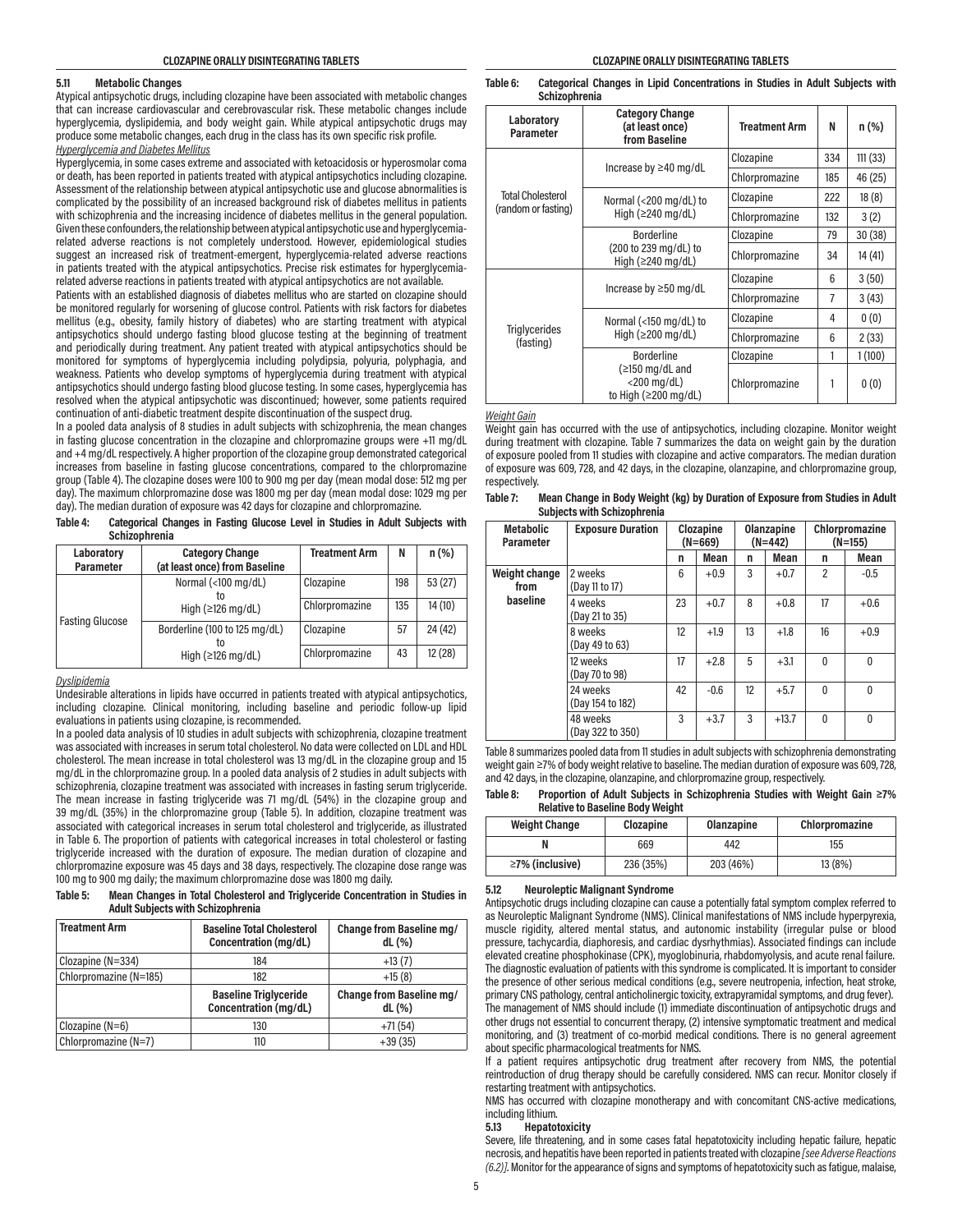anorexia, nausea, jaundice, bilirubinemia, coagulopathy, and hepatic encephalopathy. Perform serum tests for liver injury and consider permanently discontinuing treatment if hepatitis or transaminase elevations combined with other systemic symptoms are due to clozapine.

# **5.14 Fever**

During clozapine therapy, patients have experienced transient, clozapine-related fever. The peak incidence is within the first 3 weeks of treatment. While this fever is generally benign and selflimited, it may necessitate discontinuing treatment. The fever can be associated with an increase or decrease in WBC count. Carefully evaluate patients with fever to rule out severe neutropenia or infection. Consider the possibility of NMS *[see Warnings and Precautions (5.12)]*.

## **5.15 Pulmonary Embolism**

Pulmonary embolism and deep-vein thrombosis have occurred in patients treated with clozapine orally disintegrating tablets. Consider the possibility of pulmonary embolism in patients who present with deep-vein thrombosis, acute dyspnea, chest pain, or with other respiratory signs and symptoms. Whether pulmonary embolus and deep vein thrombosis can be attributed to clozapine or some characteristic(s) of patients is not clear.

# **5.16 Anticholinergic Toxicity**

Clozapine has potent anticholinergic effects. Treatment with clozapine can result in CNS and peripheral anticholinergic toxicity, especially at higher dosages, or in overdose situations *[see Overdosage (10)]*. Use with caution in patients with a current diagnosis or prior history of constipation, urinary retention, clinically significant prostatic hypertrophy, or other conditions in which anticholinergic effects can lead to significant adverse reactions. When possible, avoid concomitant use with other anticholinergic medications because the risk for anticholinergic toxicity or severe gastrointestinal adverse reactions is increased *[see Warnings and Precautions (5.8), Drug Interactions (7.1)]*.

# **5.17 Interference with Cognitive and Motor Performance**

Clozapine can cause sedation and impairment of cognitive and motor performance. Caution patients about operating hazardous machinery, including automobiles, until they are reasonably certain that clozapine does not affect them adversely. These reactions may be dose-related. Consider reducing the dose if they occur.

# **5.18 Tardive Dyskinesia**

Tardive dyskinesia (TD) has occurred in patients treated with antipsychotic drugs, including clozapine. The syndrome consists of potentially irreversible, involuntary, dyskinetic movements. The risk of TD and the likelihood that it will become irreversible are believed to increase with greater durations of treatment and higher total cumulative doses. However, the syndrome can develop after relatively brief treatment periods at low doses. Prescribe clozapine in a manner that is most likely to minimize the risk of developing TD. Use the lowest effective dose and the shortest duration necessary to control symptoms. Periodically assess the need for continued treatment. Consider discontinuing treatment if TD occurs. However, some patients may require treatment with clozapine despite the presence of the syndrome.

There is no known treatment for TD. However, the syndrome may remit partially or completely if treatment is discontinued. Antipsychotic treatment, itself, may suppress (or partially suppress) the signs and symptoms, and it has the potential to mask the underlying process. The effect of symptom suppression on the long-term course of TD is unknown.

# **5.19 Patients with Phenylketonuria**

Phenylketonuric patients should be informed that clozapine orally disintegrating tablets contain phenylalanine (a component of aspartame). Each 12.5 mg, orally disintegrating tablet contains 1.4 mg phenylalanine. Each 25 mg, orally disintegrating tablet contains 2.8 mg phenylalanine. Each 100 mg, orally disintegrating tablet contains 11.2 mg phenylalanine.

# **5.20 Cerebrovascular Adverse Reactions**

In controlled trials, elderly patients with dementia-related psychosis treated with some atypical antipsychotics had an increased risk (compared to placebo) of cerebrovascular adverse reactions (e.g., stroke, transient ischemic attack), including fatalities. The mechanism for this increased risk is not known. An increased risk cannot be excluded for clozapine or other antipsychotics or other patient populations. Clozapine should be used with caution in patients with risk factors for cerebrovascular adverse reactions.

#### **5.21 Recurrence of Psychosis and Cholinergic Rebound after Abrupt Discontinuation of Clozapine**

If abrupt discontinuation of clozapine is necessary (because of severe neutropenia or another medical condition, for example) *[see Dosage and Administration (2.4), Warnings and Precautions (5.1)]*, monitor carefully for the recurrence of psychotic symptoms and adverse reactions related to cholinergic rebound, such as profuse sweating, headache, nausea, vomiting, and diarrhea.

#### **6 ADVERSE REACTIONS**

- The following adverse reactions are discussed in more detail in other sections of the labeling: • Severe Neutropenia *[see Warnings and Precautions (5.1)]*
- Orthostatic Hypotension, Bradycardia, and Syncope *[see Warnings and Precautions (5.3)]*
- Falls *[see Warnings and Precautions (5.4)]*
- Seizures *[see Warnings and Precautions (5.5)]*
- Myocarditis and Cardiomyopathy *[see Warnings and Precautions (5.6)]*
- Increased Mortality in Elderly Patients with Dementia-Related Psychosis *[see Warnings and Precautions (5.7)]*
- Gastrointestinal Hypomotility with Severe Complications *[see Warnings and Precautions (5.8)]* • Eosinophilia *[see Warnings and Precautions (5.9)]*
- QT Interval Prolongation *[see Warnings and Precautions (5.10)]*
- Metabolic Changes (Hyperglycemia and Diabetes Mellitus, Dyslipidemia, and Weight Gain) *[see Warnings and Precautions (5.11)]*
- Neuroleptic Malignant Syndrome *[see Warnings and Precautions (5.12)]*
- Hepatotoxicity *[see Warnings and Precautions (5.13)]*
- Fever *[see Warnings and Precautions (5.14)]*
- Pulmonary Embolism *[see Warnings and Precautions (5.15)]*
- Anticholinergic Toxicity *[see Warnings and Precautions (5.16)]*
- Interference with Cognitive and Motor Performance *[see Warnings and Precautions (5.17)]*
- Tardive Dyskinesia *[see Warnings and Precautions (5.18)]*
- Patients with Phenylketonuria [*see Warnings and Precautions (5.19)]*
- Cerebrovascular Adverse Reactions *[see Warnings and Precautions (5.20)]*
- Recurrence of Psychosis and Cholinergic Rebound after Abrupt Discontinuation *[see Warnings and Precautions (5.21)]*

## **6.1 Clinical Trials Experience**

Because clinical trials are conducted under widely varying conditions, adverse reaction rates observed in the clinical trials of a drug cannot be directly compared to rates in the clinical trials of another drug and may not reflect the rates observed in clinical practice.

The most commonly reported adverse reactions (≥5%) across clozapine clinical trials were: CNS reactions, including sedation, dizziness/vertigo, headache, and tremor; cardiovascular reactions, including tachycardia, hypotension, and syncope; autonomic nervous system reactions, including hypersalivation, sweating, dry mouth, and visual disturbances; gastrointestinal reactions, including constipation and nausea; and fever. Table 9 summarizes the most commonly reported adverse reactions (≥5%) in clozapine-treated patients (compared to chlorpromazine-treated patients) in the pivotal, 6-week, controlled trial in treatment-resistant schizophrenia.

#### **Table 9: Common Adverse Reactions (≥5%) in the 6-Week, Randomized, Chlorpromazine-Controlled Trial in Treatment-Resistant Schizophrenia**

| <b>Adverse Reaction</b> | Clozapine<br>$(N=126)$<br>(%) | Chlorpromazine<br>$(N=142)$<br>(%) |
|-------------------------|-------------------------------|------------------------------------|
| <b>Sedation</b>         | 21                            | 13                                 |
| <b>Tachycardia</b>      | 17                            | 11                                 |
| Constipation            | 16                            | 12                                 |
| <b>Dizziness</b>        | 14                            | 16                                 |
| <b>Hypotension</b>      | 13                            | 38                                 |
| Fever (hyperthermia)    | 13                            | 4                                  |
| Hypersalivation         | 13                            |                                    |
| Hypertension            | 12                            | 5                                  |
| Headache                | 10                            | 10                                 |
| Nausea/vomiting         | 10                            | 12                                 |
| Dry mouth               | 5                             | 20                                 |

Table 10 summarizes the adverse reactions reported in clozapine-treated patients at a frequency of 2% or greater across all clozapine studies (excluding the 2 year InterSePT™ Study). These rates are not adjusted for duration of exposure.

| Table 10: | Adverse Reactions (>2%) Reported in Clozapine-treated Patients (N=842) Across |
|-----------|-------------------------------------------------------------------------------|
|           | all Clozapine Studies (excluding the 2 year InterSePT <sup>**</sup> Study)    |

| <b>Body System</b>                                                                            | Clozapine                     |  |
|-----------------------------------------------------------------------------------------------|-------------------------------|--|
| <b>Adverse Reaction</b>                                                                       | $N = 842$                     |  |
|                                                                                               | <b>Percentage of Patients</b> |  |
| <b>Central Nervous System</b>                                                                 |                               |  |
| Drowsiness/Sedation                                                                           | 39                            |  |
| Dizziness/Vertigo                                                                             | 19                            |  |
| Headache                                                                                      | 7                             |  |
| Tremor                                                                                        | 6                             |  |
| Syncope                                                                                       | 6                             |  |
| <b>Disturbed Sleep/Nightmares</b>                                                             | 4                             |  |
| Restlessness                                                                                  | 4                             |  |
| Hypokinesia/Akinesia                                                                          | 4                             |  |
| Agitation                                                                                     | 4                             |  |
| Seizures (convulsions)                                                                        | 3 <sup>†</sup>                |  |
| Rigidity                                                                                      | 3                             |  |
| Akathisia                                                                                     | 3                             |  |
| Confusion                                                                                     | 3                             |  |
| Fatigue                                                                                       | $\overline{2}$                |  |
| Insomnia                                                                                      | $\overline{2}$                |  |
| <b>Cardiovascular</b>                                                                         |                               |  |
| Tachycardia                                                                                   | $25+$                         |  |
| Hypotension                                                                                   | 9                             |  |
| Hypertension                                                                                  | 4                             |  |
| Gastrointestinal                                                                              |                               |  |
| Constipation                                                                                  | 14                            |  |
| Nausea                                                                                        | 5                             |  |
| Abdominal Discomfort/Heartburn                                                                | 4                             |  |
| Nausea/Vomiting                                                                               | 3                             |  |
| Vomiting                                                                                      | 3                             |  |
| Diarrhea                                                                                      | $\overline{c}$                |  |
| <b>Urogenital</b>                                                                             |                               |  |
| Urinary abnormalities                                                                         | $\overline{2}$                |  |
| <b>Autonomic Nervous System</b>                                                               |                               |  |
| <b>Salivation</b>                                                                             | 31                            |  |
| Sweating                                                                                      | 6                             |  |
| Dry mouth                                                                                     | 6                             |  |
| Visual disturbances                                                                           | 5                             |  |
| Skin                                                                                          |                               |  |
| Rash                                                                                          | $\overline{2}$                |  |
| Hemic/Lymphatic                                                                               |                               |  |
| Leukopenia/Decreased WBC/Neutropenia                                                          | 3                             |  |
| <b>Miscellaneous</b>                                                                          |                               |  |
| Fever                                                                                         | 5                             |  |
| Weight Gain                                                                                   | 4                             |  |
| t Bate based on population of approximately 1700 exposed during premarket clinical evaluation |                               |  |

† Rate based on population of approximately 1700 exposed during premarket clinical evaluation of clozapine.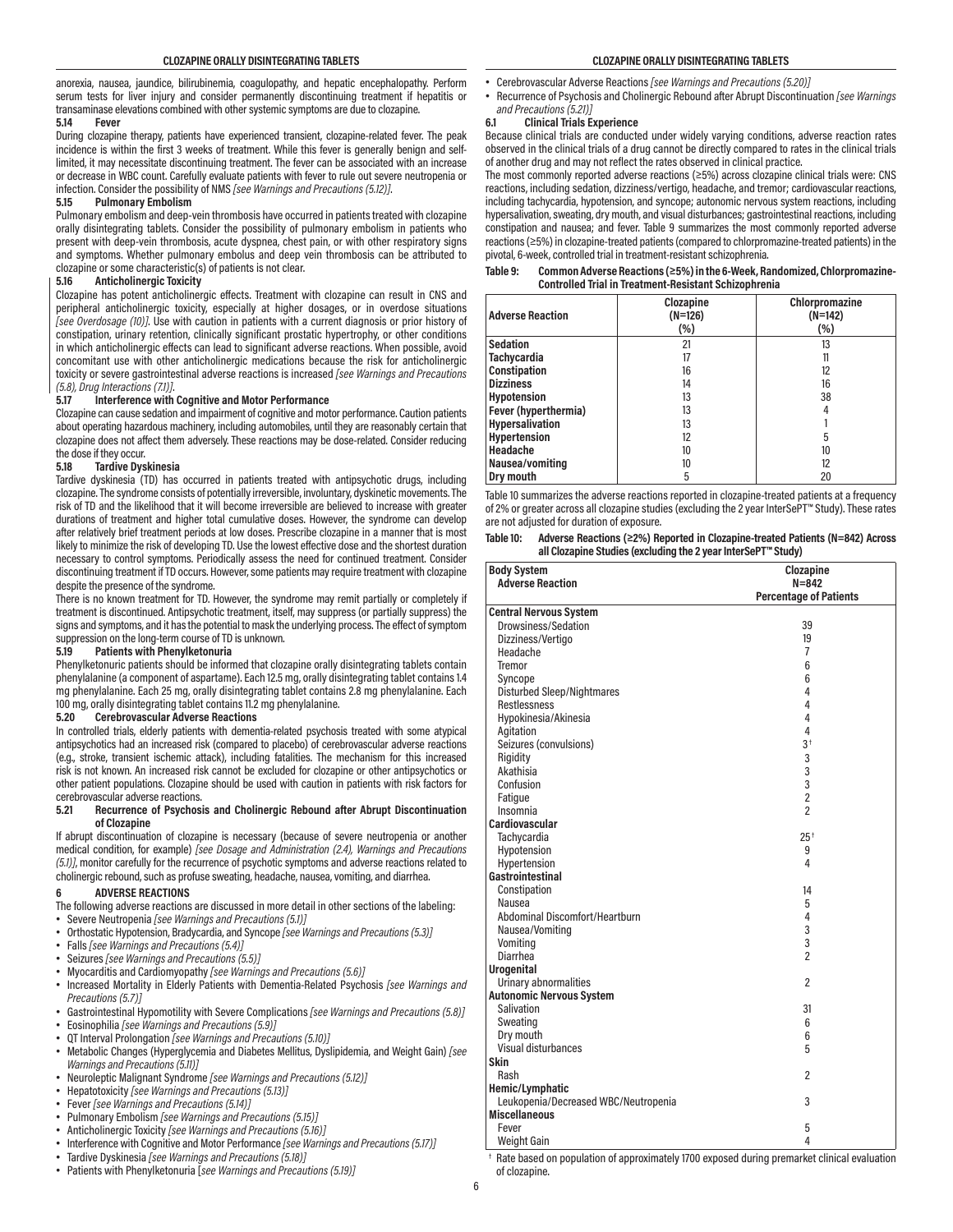Table 11 summarizes the most commonly reported adverse reactions (≥10% of the clozapine or olanzapine group) in the InterSePT™ Study. This was an adequate and well-controlled, two-year study evaluating the efficacy of clozapine relative to olanzapine in reducing the risk of suicidal behavior in patients with schizophrenia or schizoaffective disorder. The rates are not adjusted for duration of exposure.

#### **Table 11: Incidence of Adverse Reactions in Patients Treated with Clozapine or Olanzapine in the InterSePT™ Study (≥10% in the clozapine or olanzapine group)**

|                               | Clozapine<br>$N = 479$ | Olanzapine<br>$N = 477$ |
|-------------------------------|------------------------|-------------------------|
| <b>Adverse Reactions</b>      | % Reporting            | % Reporting             |
| Salivary hypersecretion       | 48%                    | 6%                      |
| Somnolence                    | 46%                    | 25%                     |
| Weight increased              | 31%                    | 56%                     |
| Dizziness (excluding vertigo) | 27%                    | 12%                     |
| Constipation                  | 25%                    | 10%                     |
| Insomnia                      | 20%                    | 33%                     |
| Nausea                        | 17%                    | 10%                     |
| Vomiting                      | 17%                    | 9%                      |
| Dyspepsia                     | 14%                    | 8%                      |

# *Dystonia*

*Class effect:* Symptoms of dystonia, prolonged abnormal contractions of muscle groups, may occur in susceptible individuals during the first few days of treatment. Dystonic symptoms include: spasm of the neck muscles, sometimes progressing to tightness of the throat, swallowing difficulty, difficulty breathing, and/or protrusion of the tongue. While these symptoms can occur at low doses, they occur more frequently and with greater severity with high potency and at higher doses of first generation antipsychotic drugs. An elevated risk of acute dystonia is

#### observed in males and younger age groups.<br>6.2 Postmarketing Experience **6.2 Postmarketing Experience**

The following adverse reactions have been identified during post-approval use of clozapine. Because these reactions are reported voluntarily from a population of uncertain size, it is not always possible to reliably estimate their frequency or establish a causal relationship to drug exposure.

#### *Central Nervous System*

Delirium, EEG abnormal, myoclonus, paresthesia, possible cataplexy, status epilepticus, obsessive compulsive symptoms, and post-discontinuation cholinergic rebound adverse reactions.

*Cardiovascular System*

Atrial or ventricular fibrillation, ventricular tachycardia, QT interval prolongation, Torsades de Pointes, myocardial infarction, cardiac arrest, and periorbital edema.

*Endocrine System*

Pseudopheochromocytoma

*Gastrointestinal System*

Acute pancreatitis, dysphagia, salivary gland swelling, megacolon, intestinal ischemia or infarction. *Hepatobiliary System*

Cholestasis, hepatitis, jaundice, hepatotoxicity, hepatic steatosis, hepatic necrosis, hepatic fibrosis, hepatic cirrhosis, liver injury (hepatic, cholestatic, and mixed), and liver failure. *Immune System Disorders*

Angioedema, leukocytoclastic vasculitis.

*Urogenital System*

Acute interstitial nephritis, nocturnal enuresis, priapism, and renal failure.

#### *Skin and Subcutaneous Tissue Disorders*

Hypersensitivity reactions: photosensitivity, vasculitis, erythema multiforme, skin pigmentation disorder, and Stevens-Johnson Syndrome.

*Musculoskeletal System and Connective Tissue Disorders*

Myasthenic syndrome, rhabdomyolysis, and systemic lupus erythematosus.

#### *Respiratory System*

Aspiration, pleural effusion, pneumonia, lower respiratory tract infection.

*Hemic and Lymphatic System*

Mild, moderate, or severe leukopenia, agranulocytosis, granulocytopenia, WBC decreased, deep-vein thrombosis, elevated hemoglobin/hematocrit, erythrocyte sedimentation rate (ESR) increased, sepsis, thrombocytosis, and thrombocytopenia.

*Vision Disorders*

Narrow-angle glaucoma.

*Miscellaneous*

Creatine phosphokinase elevation, hyperuricemia, hyponatremia, and weight loss.

# **7 DRUG INTERACTIONS**

# **7.1 Potential for Other Drugs to Affect Clozapine**

Clozapine is a substrate for many cytochrome P450 isozymes, in particular CYP1A2, CYP3A4, and CYP2D6. Use caution when administering clozapine orally disintegrating tablets concomitantly with drugs that are inducers or inhibitors of these enzymes.

#### *CYP1A2 Inhibitors*

Concomitant use of clozapine orally disintegrating tablets and CYP1A2 inhibitors can increase plasma levels of clozapine, potentially resulting in adverse reactions. Reduce the clozapine orally disintegrating tablets dose to one third of the original dose when clozapine orally disintegrating tablets are coadministered with strong CYP1A2 inhibitors (e.g., fluvoxamine, ciprofloxacin, or enoxacin). The clozapine orally disintegrating tablets dose should be increased to the original dose when coadministration of strong CYP1A2 inhibitors is discontinued *[see Dosage and Administration (2.7), Clinical Pharmacology (12.3)]*.

Moderate or weak CYP1A2 inhibitors include oral contraceptives and caffeine. Monitor patients closely when clozapine orally disintegrating tablets are coadministered with these inhibitors. Consider reducing the clozapine orally disintegrating tablets dosage if necessary *[see Dosage and Administration (2.7)]*.

# *CYP2D6 and CYP3A4 Inhibitors*

Concomitant treatment with clozapine orally disintegrating tablets and CYP2D6 or CYP3A4 inhibitors (e.g., cimetidine, escitalopram, erythromycin, paroxetine, bupropion, fluoxetine, quinidine, duloxetine, terbinafine, or sertraline) can increase clozapine levels and lead to adverse reactions *[see Clinical Pharmacology (12.3)]*. Use caution and monitor patients closely when using such inhibitors. Consider reducing the clozapine orally disintegrating tablets dose *[see Dosage and Administration (2.7)]*.

#### *CYP1A2 and CYP3A4 Inducers*

Concomitant treatment with drugs that induce CYP1A2 or CYP3A4 can decrease the plasma concentration of clozapine, resulting in decreased effectiveness of clozapine orally disintegrating tablets. Tobacco smoke is a moderate inducer of CYP1A2. Strong CYP3A4 inducers include carbamazepine, phenytoin, St. John's wort, and rifampin. It may be necessary to increase the clozapine orally disintegrating tablets dose if used concomitantly with inducers of these enzymes. However, concomitant use of clozapine orally disintegrating tablets and strong CYP3A4 inducers is not recommended *[see Dosage and Administration (2.7)]*.

Consider reducing the clozapine orally disintegrating tablets dosage when discontinuing coadministered enzyme inducers, because discontinuation of inducers can result in increased clozapine plasma levels and an increased risk of adverse reactions *[see Dosage and Administration (2.7)]*.

# *Anticholinergic Drugs*

Concomitant treatment with clozapine and other drugs with anticholinergic activity (e.g., benztropine, cyclobenzaprine, diphenhydramine) can increase the risk for anticholinergic toxicity and severe gastrointestinal adverse reactions related to hypomotility. Avoid concomitant use of clozapine with anticholinergic drugs when possible *[see Warnings and Precautions (5.8, 5.16)]*.

#### *Drugs that Cause QT Interval Prolongation*

Use caution when administering concomitant medications that prolong the QT interval or inhibit the metabolism of clozapine. Drugs that cause QT prolongation include: specific antipsychotics (e.g., ziprasidone, iloperidone, chlorpromazine, thioridazine, mesoridazine, droperidol, and pimozide), specific antibiotics (e.g., erythromycin, gatifloxacin, moxifloxacin, sparfloxacin), Class 1A antiarrhythmics (e.g., quinidine, procainamide) or Class III antiarrhythmics (e.g., amiodarone, sotalol), and others (e.g., pentamidine, levomethadyl acetate, methadone, halofantrine, mefloquine, dolasetron mesylate, probucol or tacrolimus) *[see Warnings and Precautions (5.10)]*.

#### **7.2 Potential for Clozapine to Affect Other Drugs**

Concomitant use of clozapine with other drugs metabolized by CYP2D6 can increase levels of these CYP2D6 substrates. Use caution when coadministering clozapine with other drugs that are metabolized by CYP2D6. It may be necessary to use lower doses of such drugs than usually prescribed. Such drugs include specific antidepressants, phenothiazines, carbamazepine, and Type 1C antiarrhythmics (e.g., propafenone, flecainide, and encainide).

#### **8 USE IN SPECIFIC POPULATIONS**

**8.1 Pregnancy**

#### Pregnancy Category B

Risk Summary

There are no adequate or well-controlled studies of clozapine in pregnant women.

Reproduction studies have been performed in rats and rabbits at doses up to 0.4 and 0.9 times, respectively, the maximum recommended human dose (MRHD) of 900 mg/day on a mg/m<sup>2</sup> body surface area basis. The studies revealed no evidence of impaired fertility or harm to the fetus due to clozapine. Because animal reproduction studies are not always predictive of human response, clozapine orally disintegrating tablets should be used during pregnancy only if clearly needed.

# Clinical Considerations

Consider the risk of exacerbation of psychosis when discontinuing or changing treatment with antipsychotic medications during pregnancy and postpartum. Consider early screening for gestational diabetes for patients treated with antipsychotic medications *[see Warnings and Precautions (5.11)]*. Neonates exposed to antipsychotic drugs during the third trimester of pregnancy are at risk for extrapyramidal and/or withdrawal symptoms following delivery. Monitor neonates for symptoms of agitation, hypertonia, hypotonia, tremor, somnolence, respiratory distress, and feeding difficulties. The severity of complications can vary from self-limited symptoms to some neonates requiring intensive care unit support and prolonged hospitalization.

# Animal Data

In embryofetal developmental studies, clozapine had no effects on maternal parameters, litter sizes, or fetal parameters when administered orally to pregnant rats and rabbits during the period of organogenesis at doses up to 0.4 and 0.9 times, respectively, the MRHD of 900 mg/day on a mg/ m2 body surface area basis.

In peri/postnatal developmental studies, pregnant female rats were administered clozapine over the last third of pregnancy and until day 21 postpartum. Observations were made on fetuses at birth and during the postnatal period; the offspring were allowed to reach sexual maturity and mated. Clozapine caused a decrease in maternal body weight but had no effects on litter size or body weights of either F1or F2 generations at doses up to 0.4 times the MRHD of 900 mg/day on a mg/m<sup>2</sup> body surface area basis.

#### **8.3 Nursing Mothers**

Clozapine is present in human milk. Because of the potential for serious adverse reactions in nursing infants from clozapine, a decision should be made whether to discontinue nursing or to discontinue the drug, taking into account the importance of the drug to the mother.<br>8.4 Pediatric Use

# **8.4 Pediatric Use**

Safety and effectiveness in pediatric patients have not been established.<br>8.5 **Geriatric Use** 

#### **8.5 Geriatric Use**

There have not been sufficient numbers of geriatric patients in clinical studies utilizing clozapine to determine whether those over 65 years of age differ from younger subjects in their response to clozapine.

Orthostatic hypotension and tachycardia can occur with clozapine treatment *[see Boxed Warning and Warnings and Precautions (5.3)]*. Elderly patients, particularly those with compromised cardiovascular functioning, may be more susceptible to these effects.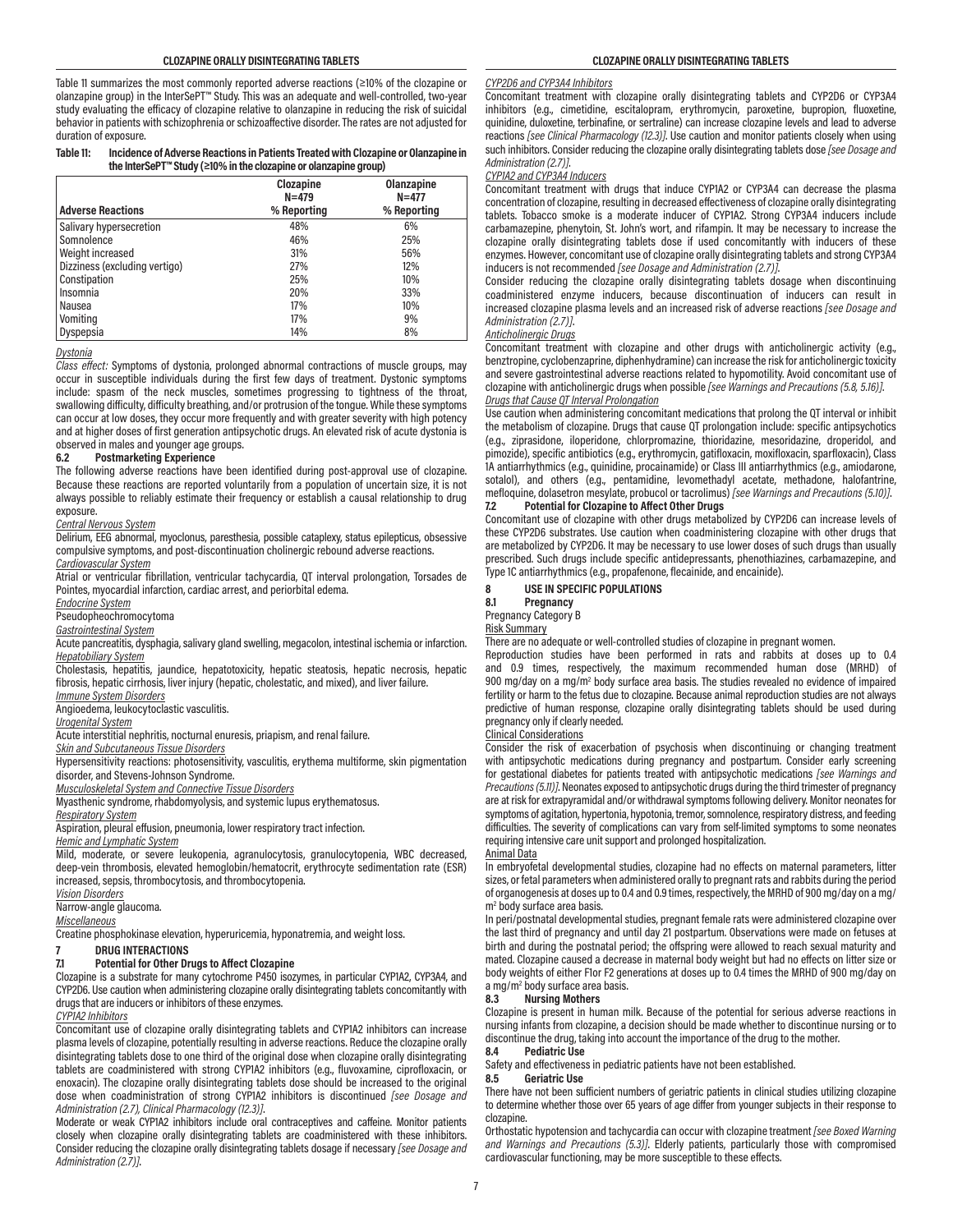Elderly patients may be particularly susceptible to the anticholinergic effects of clozapine, such as urinary retention and constipation *[see Warnings and Precautions (5.16)]*.

Carefully select clozapine doses in elderly patients, taking into consideration their greater frequency of decreased hepatic, renal, or cardiac function, as well as other concomitant disease and other drug therapy. Clinical experience suggests that the prevalence of tardive dyskinesia appears to be highest among the elderly; especially elderly women *[see Warnings and Precautions (5.18)]*.

# **8.6 Patients with Renal or Hepatic Impairment**

Dose reduction may be necessary in patients with significant impairment of renal or hepatic function. Clozapine concentrations may be increased in these patients, because clozapine is almost completely metabolized and then excreted *[see Dosage and Administration (2.8), Clinical Pharmacology (12.3)]*.

#### **8.7 CYP2D6 Poor Metabolizers**

Dose reduction may be necessary in patients who are CYP2D6 poor metabolizers. Clozapine concentrations may be increased in these patients, because clozapine is almost completely metabolized and then excreted *[see Dosage and Administration (2.8), Clinical Pharmacology (12.3)]*. **8.8 Hospice Patients**

For hospice patients (i.e., terminally ill patients with an estimated life expectancy of 6 months or less), the prescriber may reduce the ANC monitoring frequency to once every 6 months, after a discussion with the patient and his/her caregiver. Individual treatment decisions should weigh the importance of monitoring ANC in the context of the need to control psychiatric symptoms and the patient's terminal illness.

# **10 OVERDOSAGE**

### **10.1 Overdosage Experience**

The most commonly reported signs and symptoms associated with clozapine overdose are: sedation, delirium, coma, tachycardia, hypotension, respiratory depression or failure; and hypersalivation. There are reports of aspiration pneumonia, cardiac arrhythmias, and seizure. Fatal overdoses have been reported with clozapine, generally at doses above 2500 mg. There have also been reports of patients recovering from overdoses well in excess of 4 g.<br>10.2 Management of Overdosage

#### **10.2 Management of Overdosage**

There are no specific antidotes for clozapine. Establish and maintain an airway; ensure adequate oxygenation and ventilation. Monitor cardiac status and vital signs. Use general symptomatic and supportive measures. Consider the possibility of multiple-drug involvement.

Contact a Certified Poison Control Center for the most up to date information on the management of overdosage (1-800-222-1222).

# **11 DESCRIPTION**

Clozapine Orally Disintegrating Tablets, an atypical antipsychotic drug, are a tricyclic dibenzodiazepine derivative, 8-chloro-11-(4-methyl-1-piperazinyl)-5*H*-dibenzo [*b*,*e*] [1,4] diazepine. The structural formula is:





Clozapine, USP is available as yellow, orally disintegrating tablets of 12.5 mg, 25 mg and 100 mg for oral administration without water. Clozapine Orally Disintegrating Tablets may be chewed. Each orally disintegrating tablet contains clozapine, USP, equivalent to 12.5 mg, 25 mg and 100 mg.

The active component of Clozapine Orally Disintegrating Tablets is clozapine, USP. The remaining components are aspartame powder, colloidal silicon dioxide, crospovidone, magnesium stearate, mannitol, microcrystalline cellulose, peppermint flavor, sodium stearyl fumarate and xylitol. THIS PRODUCT CONTAINS ASPARTAME AND IS NOT INTENDED FOR USE BY INFANTS.

PHENYLKETONURICS: CONTAINS PHENYLALANINE *[see Warnings and Precautions (5.19)]*. Phenylalanine is a component of aspartame. Each 12.5 mg, orally disintegrating tablet contains 2.5 mg aspartame, thus, 1.4 mg phenylalanine. Each 25 mg, orally disintegrating tablet contains 5 mg aspartame, thus, 2.8 mg phenylalanine. Each 100 mg, orally disintegrating tablet contains 20 mg aspartame, thus, 11.2 mg phenylalanine. The allowable daily intake of aspartame is 50 mg per kilogram of body weight per day.

#### **12 CLINICAL PHARMACOLOGY**

#### **12.1 Mechanism of Action**

The mechanism of action of clozapine is unknown. However, it has been proposed that the therapeutic efficacy of clozapine in schizophrenia is mediated through antagonism of the dopamine type 2 ( $D_2$ ) and the serotonin type 2A (5-HT<sub>2A</sub>) receptors. Clozapine orally disintegrating tablets also act as an antagonist at adrenergic, cholinergic, histaminergic and other dopaminergic and serotonergic receptors.

#### **12.2 Pharmacodynamics**

Clozapine demonstrated binding affinity to the following receptors: histamine H<sub>1</sub> (K<sub>i</sub> 1.1 nM), adrenergic  $\alpha_{1A}$  (K<sub>i</sub> 1.6 nM), serotonin 5-HT<sub>6</sub> (K<sub>i</sub> 4 nM), serotonin 5-HT<sub>2A</sub> (K<sub>i</sub> 5.4 nM), muscarinic  $M_1$  (K<sub>i</sub> 6.2 nM), serotonin 5-HT<sub>7</sub> (K<sub>i</sub> 6.3 nM), serotonin 5-HT<sub>2C</sub> (K<sub>i</sub> 9.4 nM), dopamine D<sub>4</sub> (K<sub>i</sub> 24 nM), adrenergic  $\alpha_{\rm 2A}$  (K<sub>i</sub> 90 nM), serotonin 5-HT $_{\rm 3}$  (K<sub>i</sub> 95 nM), serotonin 5-HT $_{\rm 1A}$  (K<sub>i</sub> 120 nM), dopamine D $_{\rm 2}$  (K<sub>i</sub> 160 nM), dopamine D<sub>1</sub> (K<sub>i</sub> 270 nM), dopamine D<sub>5</sub> (K<sub>i</sub> 454 nM), and dopamine D<sub>3</sub> (K<sub>i</sub> 555 nM). Clozapine causes little or no prolactin elevation.

Clinical electroencephalogram (EEG) studies demonstrated that clozapine increases delta and theta activity and slows dominant alpha frequencies. Enhanced synchronization occurs. Sharp wave activity and spike and wave complexes may also develop. Patients have reported an intensification of dream activity during clozapine therapy. REM sleep was found to be increased to 85% of the total sleep time. In these patients, the onset of REM sleep occurred almost immediately after falling asleep.

# **12.3 Pharmacokinetics**

#### *Absorption*

In man, clozapine tablets (25 mg and 100 mg) are equally bioavailable relative to a clozapine solution. Clozapine orally disintegrating tablets are bioequivalent to Clozaril° (clozapine) tablets, a registered trademark of Novartis Pharmaceuticals Corporation. Following a dosage of 100 mg b.i.d., the average steady-state peak plasma concentration was 413 ng/mL (range: 132 to 854 ng/mL), occurring at the average of 2.3 hours (range: 1 to 6 hours) after dosing. The average minimum concentration at steady-state was 168 ng/mL (range: 45 to 574 ng/mL), after 100 mg b.i.d. dosing.

A comparative bioequivalence/bioavailability study was conducted in 32 patients (with schizophrenia or schizoaffective disorder) comparing clozapine orally disintegrating 200 mg tablets to  $2 \times$  clozapine orally disintegrating 100 mg tablets (the approved reference product) under fasted conditions. The study also evaluated the effect of food and chewing on the pharmacokinetics of the 200 mg tablet. Under fasted conditions, the mean AUC<sub>ss</sub> and  $C<sub>min</sub>$ <sub>ss</sub> of clozapine for the 200 mg tablets were equivalent to those of the 2 x 100 mg tablets. The mean  $C<sub>max,ss</sub>$  of clozapine for clozapine orally disintegrating 200 mg tablets was 85% that for 2 x 100 mg clozapine orally disintegrating tablets. This decrease in  $C_{max,ss}$  for clozapine orally disintegrating 200 mg tablets is not clinically significant.

For clozapine orally disintegrating 200 mg tablets, food significantly increased the C<sub>min,ss</sub> of clozapine by 21%. However, this increase is not clinically significant. The mean AUC<sub>ss</sub> and C<sub>nsw</sub> of clozapine by 21%. However, this increase is not clinically significant. The mean AUC<sub>ss</sub> and C<sub>m</sub> clozapine under fed conditions were equivalent to those under fasted conditions. Food delayed clozapine absorption by 1.5 hours, from a median  $T_{\text{max}}$  of 2.5 hours under fasted conditions to 4 hours under fed conditions.

The mean  $C_{max,ss}$  of clozapine under chewed conditions for clozapine orally disintegrating 200 mg tablets was about 86% that for 2 x 100 mg clozapine orally disintegrating tablets under non-chewed conditions, while the AUC<sub>ss</sub> and  $C<sub>min,ss</sub>$  values were similar between the chewed and non-chewed conditions.

In a food-effect study, a single dose of clozapine orally disintegrating tablets 12.5 mg was administered to healthy volunteers under fasting conditions and after a high-fat meal. When clozapine orally disintegrating tablets were administered after a high-fat meal, the  $C_{\text{max}}$  of both clozapine and its active metabolite, desmethylclozapine, were decreased by approximately 20%, compared to administration under fasting conditions, while the AUC values were unchanged. This decrease in C<sub>max</sub> is not clinically significant. Therefore, clozapine orally disintegrating tablets can be taken without regard to meals.

#### **Distribution**

Clozapine is approximately 97% bound to serum proteins. The interaction between clozapine and other highly protein-bound drugs has not been fully evaluated but may be important *[see Drug Interactions (7)]*.

#### Metabolism and Excretion

Clozapine is almost completely metabolized prior to excretion, and only trace amounts of unchanged drug are detected in the urine and feces. Clozapine is a substrate for many cytochrome P450 isozymes, in particular CYP1A2, CYP2D6, and CYP3A4. Approximately 50% of the administered dose is excreted in the urine and 30% in the feces. The demethylated, hydroxylated, and *N*-oxide derivatives are components in both urine and feces. Pharmacological testing has shown the desmethyl metabolite (norclozapine) to have only limited activity, while the hydroxylated and *N*-oxide derivatives were inactive. The mean elimination half-life of clozapine after a single 75 mg dose was 8 hours (range: 4 to 12 hours), compared to a mean elimination halflife of 12 hours (range: 4 to 66 hours), after achieving steady state with 100 mg twice daily dosing. A comparison of single-dose and multiple-dose administration of clozapine demonstrated that the elimination half-life increased significantly after multiple dosing relative to that after singledose administration, suggesting the possibility of concentration-dependent pharmacokinetics. However, at steady state, approximately dose-proportional changes with respect to AUC (area under the curve), peak, and minimum clozapine plasma concentrations were observed after administration of 37.5, 75, and 150 mg twice daily.

*Drug-Drug Interaction Studies*

#### Fluvoxamine

A pharmacokinetic study was conducted in 16 schizophrenic patients who received clozapine under steady-state conditions. After coadministration of fluvoxamine for 14 days, mean trough concentrations of clozapine and its metabolites, *N*-desmethylclozapine and clozapine *N*-oxide, were elevated about three-fold compared to baseline steady state concentrations.

#### Paroxetine, Fluoxetine, and Sertraline

In a study of schizophrenic patients  $(n=14)$  who received clozapine under steady-state conditions, coadministration of paroxetine produced only minor changes in the levels of clozapine and its metabolites. However, other published reports describe modest elevations (less than two-fold) of clozapine and metabolite concentrations when clozapine was taken with paroxetine, fluoxetine, and sertraline.

#### *Specific Population Studies*

#### Renal or Hepatic Impairment

No specific pharmacokinetic studies were conducted to investigate the effects of renal or hepatic impairment on the pharmacokinetics of clozapine. Higher clozapine plasma concentrations are likely in patients with significant renal or hepatic impairment when given usual doses. CYP2D6 Poor Metabolizers

A subset (3% to 10%) of the population has reduced activity of CYP2D6 (CYP2D6 poor metabolizers). These individuals may develop higher than expected plasma concentrations of clozapine when given usual doses.

# **13 NONCLINICAL TOXICOLOGY**

**13.1 Carcinogenesis, Mutagenesis, Impairment of Fertility**

# *Carcinogenesis*

No carcinogenic potential was demonstrated in long-term studies in mice and rats at doses up to 0.3 times and 0.4 times, respectively, the maximum recommended human dose (MRHD) of 900 mg/day on a mg/m<sup>2</sup> body surface area basis.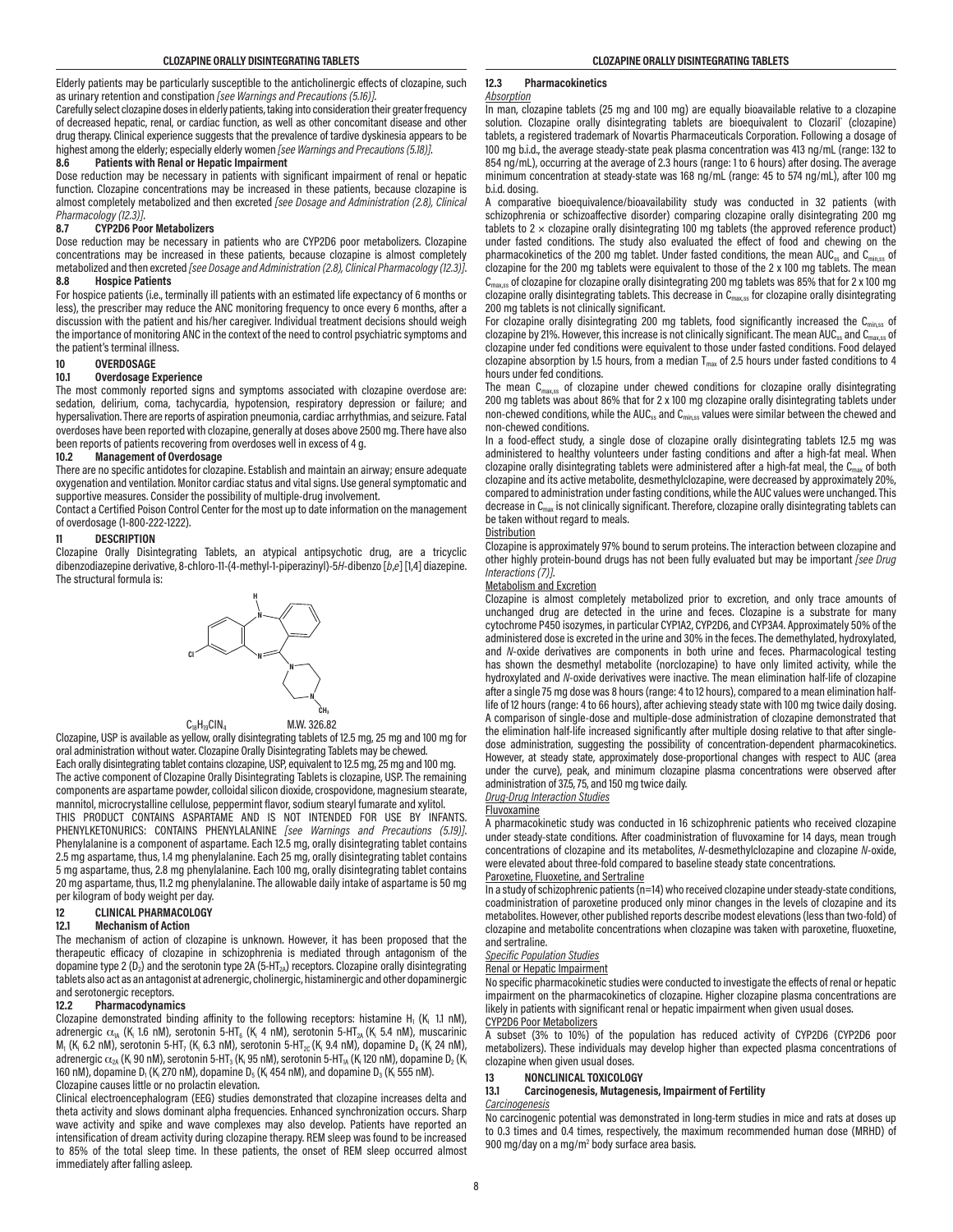#### *Mutagenesis*

Clozapine was not genotoxic when tested in the following gene mutation and chromosomal aberration tests: the bacterial Ames test, the *in vitro* mammalian V79 in Chinese hamster cells, the *in vitro* unscheduled DNA synthesis in rat hepatocytes, or the *in vivo* micronucleus assay in mice. *Impairment of Fertility*

Clozapine had no effect on any parameters of fertility, pregnancy, fetal weight, or postnatal development when administered orally to male rats 70 days before mating and to female rats for 14 days before mating at doses up to 0.4 times the MRHD of 900 mg/day on a mg/m<sup>2</sup> body surface area basis.

# **14 CLINICAL STUDIES**

#### **14.1 Treatment-Resistant Schizophrenia**

The efficacy of clozapine in treatment-resistant schizophrenia was established in a multicenter, randomized, double-blind, active-controlled (chlorpromazine) study in patients with a DSM-III diagnosis of schizophrenia who had inadequate responses to at least 3 different antipsychotics (from at least 2 different chemical classes) during the preceding 5 years. The antipsychotic trials must have been judged adequate; the antipsychotic dosages must have been equivalent to or greater than 1000 mg per day of chlorpromazine for a period of at least 6 weeks, each without significant reduction of symptoms. There must have been no period of good functioning within the preceding 5 years. Patients must have had a baseline score of at least 45 on the investigatorrated Brief Psychiatric Rating Scale (BPRS). On the 18-item BPRS, 1 indicates the absence of symptoms, and 7 indicates severe symptoms; the maximum potential total BPRS score is 126. At baseline, the mean BPRS score was 61. In addition, patients must have had a score of at least 4 on at least two of the following four individual BPRS items: conceptual disorganization, suspiciousness, hallucinatory behavior, and unusual thought content. Patients must have had a Clinical Global Impressions – Severity Scale score of at least 4 (moderately ill).

In the prospective, lead-in phase of the trial, all patients (N=305) initially received single-blind treatment with haloperidol (the mean dose was 61 mg per day) for 6 weeks. More than 80% of patients completed the 6-week trial. Patients with an inadequate response to haloperidol (n=268) were randomized to double-blind treatment with clozapine (N=126) or chlorpromazine (N=142). The maximum daily clozapine dose was 900 mg; the mean daily dose was >600 mg. The maximum daily chlorpromazine dose was 1800 mg; the mean daily dose was >1200 mg.

The primary endpoint was treatment response, predefined as a decrease in BPRS score of at least 20% and either (1) a CGI-S score of ≤3 (mildly ill), or (2) a BPRS score of ≤35, at the end of 6 weeks of treatment. Approximately 88% of patients from the clozapine and chlorpromazine groups completed the 6-week trial. At the end of six weeks, 30% of the clozapine group responded to treatment, and 4% of the chlorpromazine group responded to treatment. The difference was statistically significant (p <0.001). The mean change in total BPRS score was -16 and -5 in the clozapine and chlorpromazine group, respectively; the mean change in the 4 key BPRS item scores was -5 and -2 in the clozapine and chlorpromazine group, respectively; and the mean change in CGI-S score was -1.2 and -0.4, in the clozapine and chlorpromazine group, respectively. These changes in the clozapine group were statistically significantly greater than in the chlorpromazine group (p <0.001 in each analysis).<br>14.2 Becurrent Suicidal Behavior in Schizophrenia or Schizoaffective Disorder

# **14.2 Recurrent Suicidal Behavior in Schizophrenia or Schizoaffective Disorder**

The effectiveness of clozapine in reducing the risk of recurrent suicidal behavior was assessed in the International Suicide Prevention Trial (InterSePT™, a trademark of Novartis Pharmaceuticals Corporation). This was a prospective, randomized, open-label, active-controlled, multicenter, international, parallel-group comparison of clozapine (Clozaril') versus olanzapine (Zyprexa<sup>\*</sup>, a registered trademark of Eli Lilly and Company) in 956 patients with schizophrenia or schizoaffective disorder (DSM-IV) who were judged to be at risk for recurrent suicidal behavior. Only about onefourth of these patients (27%) were considered resistant to standard antipsychotic drug treatment. To enter the trial, patients must have met one of the following criteria:

- They had attempted suicide within the three years prior to their baseline evaluation.
- They had been hospitalized to prevent a suicide attempt within the three years prior to their baseline evaluation.
- They demonstrated moderate-to-severe suicidal ideation with a depressive component within one week prior to their baseline evaluation.
- They demonstrated moderate-to-severe suicidal ideation accompanied by command hallucinations to do self-harm within one week prior to their baseline evaluation.

Dosing regimens for each treatment group were determined by individual investigators and were individualized by patient. Dosing was flexible, with a dose range of 200 to 900 mg/day for clozapine and 5 to 20 mg/day for olanzapine. For the 956 patients who received clozapine or olanzapine in this study, there was extensive use of concomitant psychotropics: 84% with antipsychotics, 65% with anxiolytics, 53% with antidepressants, and 28% with mood stabilizers. There was significantly greater use of concomitant psychotropic medications among the patients in the olanzapine group. The primary efficacy measure was time to (1) a significant suicide attempt, including a completed suicide; (2) hospitalization due to imminent suicide risk, including increased level of surveillance for suicidality for patients already hospitalized; or (3) worsening of suicidality severity as demonstrated by "much worsening" or "very much worsening" from baseline in the Clinical Global Impression of Severity of Suicidality as assessed by the Blinded Psychiatrist (CGI-SS-BP) scale. A determination of whether or not a reported event met criterion 1 or 2 above was made by the Suicide Monitoring Board (SMB), a group of experts blinded to patient data.

A total of 980 patients were randomized to the study and 956 received study medication. Sixtytwo percent of the patients were diagnosed with schizophrenia, and the remainder (38%) were diagnosed with schizoaffective disorder. Only about one-fourth of the total patient population (27%) was identified as "treatment-resistant" at baseline. There were more males than females in the study (61% of all patients were male). The mean age of patients entering the study was 37 years of age (range 18 to 69). Most patients were Caucasian (71%), 15% were Black, 1% were Asian, and 13% were classified as being of "other" races.

Patients treated with clozapine had a statistically significant longer delay in the time to recurrent suicidal behavior in comparison with olanzapine. This result should be interpreted only as evidence of the effectiveness of clozapine in delaying time to recurrent suicidal behavior and not a demonstration of the superior efficacy of clozapine over olanzapine.

The probability of experiencing (1) a significant suicide attempt, including a completed suicide, or (2) hospitalization because of imminent suicide risk, including increased level of surveillance for suicidality for patients already hospitalized, was lower for clozapine patients than for olanzapine patients at Week 104: clozapine 24% versus olanzapine 32%; 95% CI of the difference: 2%, 14% (Figure 1).





# **16 HOW SUPPLIED/STORAGE AND HANDLING**

#### **16.1 How Supplied**

#### **12.5 mg**

Yellow, round, flat-faced, beveled-edge, unscored tablet. Debossed with I3 on one side and plain on the other side. Available in bottles of 100 (NDC 0093-5416-01).

#### **25 mg**

Yellow, round, flat-faced, beveled-edge, unscored tablet. Debossed with I7 on one side and plain on the other side. Available in bottles of 100 (NDC 0093-5417-01) and cartons of 48 tablets for Institutional Use Only (8x6 blister cards) (NDC 0093-5417-84).

# **100 mg**

Yellow, round, flat-faced, beveled-edge, unscored tablet. Debossed with I2 on one side and plain on the other side. Available in bottles of 100 (NDC 0093-5419-01) and cartons of 48 tablets for Institutional Use Only (8x6 blister cards) (NDC 0093-5419-84).

#### **16.2 Storage and Handling**

Store Clozapine Orally Disintegrating Tablets at 20° to 25°C (68° to 77°F). (See USP Controlled Room Temperature.) Protect from moisture.

Keep in a sealed blister until time of use. This unit-dose package is non child-resistant.

KEEP THIS AND ALL MEDICATIONS OUT OF THE REACH OF CHILDREN.

Clozapine Orally Disintegrating Tablets must remain in the original package until used by the patient. Dispense in a tight, light-resistant container as defined in the USP, with a child-resistant closure (as required).

Drug dispensing should not ordinarily exceed a weekly supply. If a patient is eligible for ANC testing every 2 weeks, then a 2-week supply of Clozapine Orally Disintegrating Tablets can be dispensed. If a patient is eligible for ANC testing every 4 weeks, then a 4-week supply of Clozapine Orally Disintegrating Tablets can be dispensed. Dispensing should be contingent upon the ANC testing results.

#### **17 PATIENT COUNSELING INFORMATION**

Discuss the following issues with patients and caregivers:

• *Severe Neutropenia:*

- Instruct patients (and caregivers) beginning treatment with clozapine about the risk of developing severe neutropenia and infection.
- Instruct patients to immediately report to their physician any symptom or sign of infection (e.g., flu-like illness; fever; lethargy; general weakness or malaise; mucus membrane ulceration; skin, pharyngeal, vaginal, urinary, or pulmonary infection; or extreme weakness or lethargy) occurring at any time during clozapine therapy, to aid in evaluation for neutropenia and to institute prompt and appropriate management *[see Warnings and Precautions (5.1), (5.12), and (5.14)]*.
- Inform patients and caregivers clozapine is available only through a restricted program called the Clozapine REMS Program designed to ensure the required blood monitoring, in order to reduce the risk of developing severe neutropenia. Advise patients and caregivers of the importance of having blood tested as follows:
	- . Weekly blood tests are required for the first 6 months.
- An ANC is required every 2 weeks for the next 6 months if an acceptable ANC is maintained during the first 6 months of continuous therapy.
- An ANC is required once every 4 weeks thereafter if an acceptable ANC is maintained during the second 6 months of continuous therapy.
- Clozapine is available only from certified pharmacies participating in the program. Provide patients (and caregivers) with website information and the telephone number on how to obtain the product *[see Warnings and Precautions (5.2)]*.
- *Orthostatic Hypotension, Bradycardia, and Syncope:* Inform patients and caregivers about the risk of orthostatic hypotension and syncope, especially during the period of initial dose titration. Instruct them to strictly follow the clinician's instructions for dosage and administration. Advise patients to consult their clinician immediately if they feel faint, lose consciousness, or have signs or symptoms suggestive of bradycardia or arrhythmia *[see Dosage and Administration (2.2) and Warnings and Precautions (5.3)]*.
- *Falls:* Inform patients of the risk of falls, which may lead to fractures or other injuries *[see Warnings and Precautions (5.4)]*.